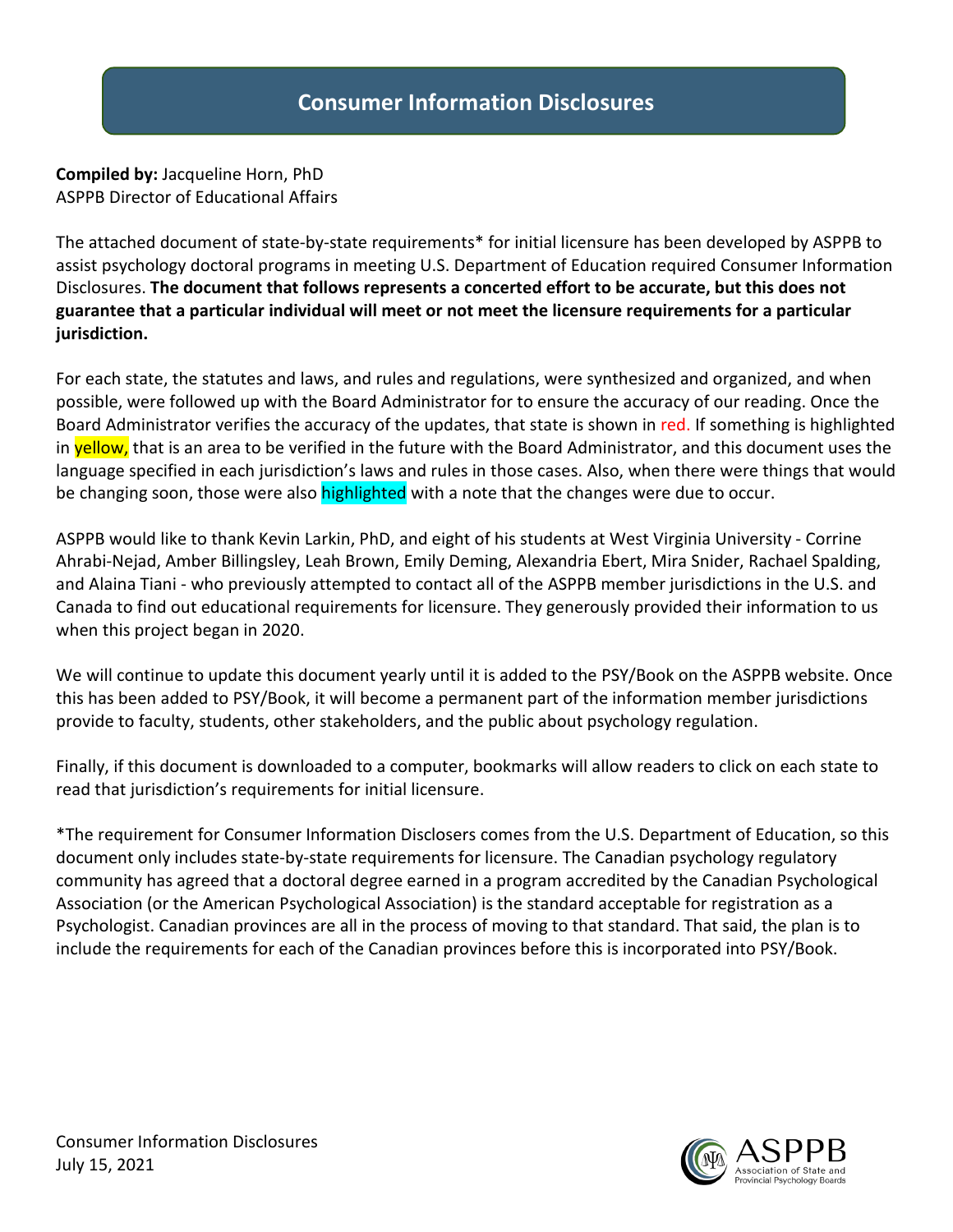### Alabama

- Doctoral degree from department or school of psychology
- **If APA accredited program, has met educational requirements**
- If not APA accredited program, must meet following:
	- o Organizational requirements
		- a) Training in regionally accredited institution
		- b) Department/school must state in catalogs and brochures, intent to educate and train psychologists
		- c) Dept./school is recognizable, coherent entity within institution
		- d) Dept/school assumed authority and primary responsibility for coursework in core and specialty areas whether or not program cuts across administrative lines
		- e) Dept/school provides curriculum that is an integrated, organized sequence of study
		- f) Dept./school provides identifiable full-time psych faculty, some of whom are licensed; and a psychologist is responsible for curriculum
		- g) Identifiable body of students who are regularly matriculated in that program for the doctoral degree
	- o Curriculum requirements
		- a) Minimum of 3 academic years of full-time graduate study
		- b) At least 2 years of study must be at the institution from which doctorate is granted
		- c) At least 1 year must be in full-time residence at the institution from which the doctoral degree is granted
		- d) Full-time graduate study includes residence at educational institution. Requires education and training to be distributed over days and weeks of an academic year on campus. Intent of full-time residency is to provide interactions w/ faculty and fellow students necessary for acculturation and socialization in science and practice of psychology. Internship year not part this.
		- e) Curriculum must include minimum of 60 semester/90 quarter hours of graduate-level coursework in psych, excluding internship. If doctoral and master's degree programs were in different depts. or schools, majority of psych coursework must have been taken at doctoral level. Only courses w/ B or above count. Credit for master's thesis research, doctoral dissertation research, research projects, practicum or internship will not count toward meeting any of the curriculum requirements. Post-doctoral work in psych submitted must have been taken from dept. that offered doctoral degree as defined
		- f) Required core areas
			- 1) Minimum of 24 semester/36 quarter hours must be taken from areas specified below

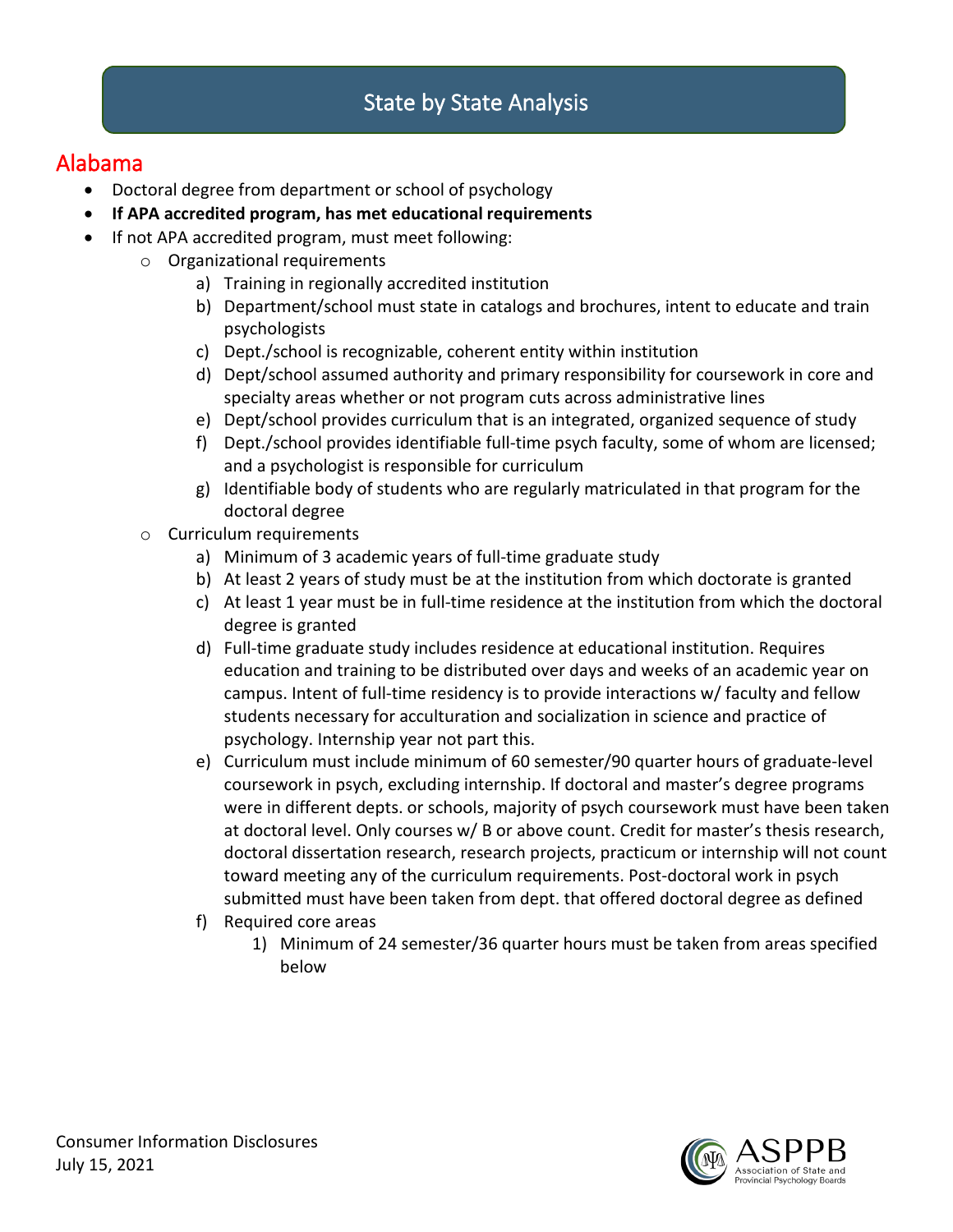- 2) Courses must be generic and comprehensive and must provide student w/empirical and theoretical foundation of the subject matter. Applied coursework evaluated only under specialty and elective areas as defined
- 3) Transfer of credit from master's degree or from undergraduate dept. must be accepted by doctoral degree granting dept. and reflected on doctoral transcript as acceptable
- 4) Core courses required:
	- a. Statistics
	- b. Ethics and professional standards
	- c. Experimental design/research methods
	- d. Theory of psychological measurement
	- e. History and systems of psychology
- 5) At least 1 core course of at least 3 semester/4.5 quarter hours required in:
	- a. Biological bases of behavior e.g., comparative psych, perception/sensation, psychopharmacology, neuropsychology
	- b. Cognitive-affective bases of behavior e.g., cognitive psych, learning, memory, motivation and emotion
	- c. Social bases of behavior e.g., cultural/ethnic/sex role processes, group processes, organizational theory and systems, social psych
	- d. Individual behavior e.g., abnormal psych/psychopathology, developmental psych, individual differences, personality theory
- 6) Psychology specialty and elective courses
	- a. Minimum of 36 additional semester/54 quarter hours in psych is required. Each course may be counted only once; if already credited under a 'core area,' a course will not be credited again under 'specialty' or 'elective' area
	- b. Independent study or special problems courses need additional information (detailed course description, name of instructor, books required, content of course
- h) Course deficiencies if all other requirements except only two courses as noted above, may take up to 6 semester/9 quarter hours from psych dept. that grants doctoral degree w/ Board approval. Must be taken within one year, or reapplication will be required
- i) Total graduate hours required psychology coursework includes a minimum of 60 semester/90 quarter hours; 24 semester/36 quarter hours of core, and 36 semester/54 quarter hours specialty and elective courses
- Areas of specialization clinical, counseling, I/O, and school psych. If graduate from APA-accredited program and complete internship accredited by APA or who have met internship criteria specified in rules, will be recognized as having specialty in one of those areas
- Applicants who seek recognition in specialty area and who do not meet above criteria must meet following requirements:
	- o Clinical Psychology
		- 1) Qualifying coursework must be taken while enrolled in doctoral program that specified in documents intent to educate and train clinical psychologists

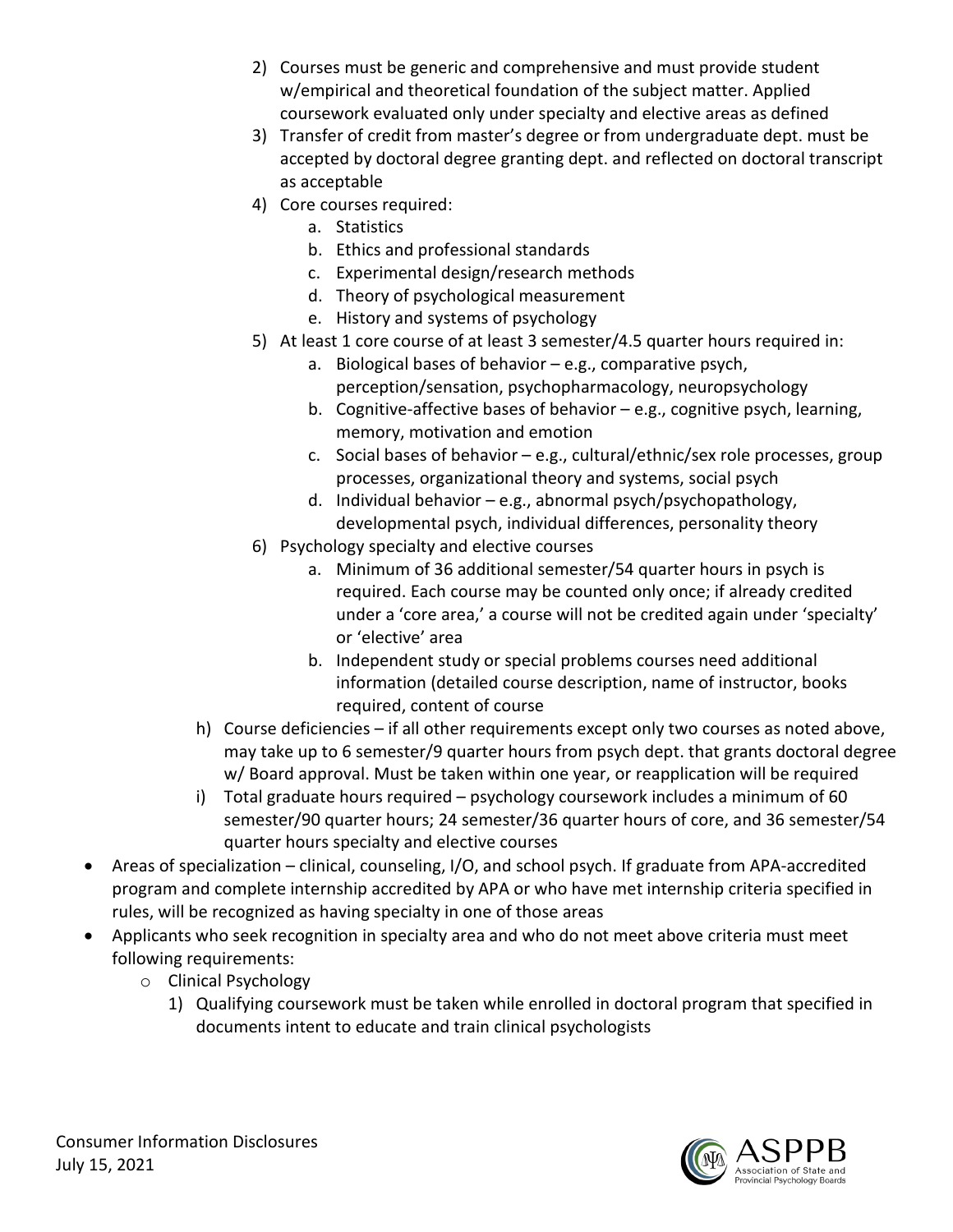- 2) Qualifying coursework must include following areas (minimum of 27 semester/40 quarter hours)
	- a) Abnormal behavior/psychopathology
	- b) Intellectual assessment
	- c) Personality assessment
	- d) Theory of intervention and treatment of mental disorders
	- e) Practicum in psych assessment
	- f) Practicum in psych intervention
	- g) Advanced clinical electives
- 3) Internship in clinical psych that emphasizes assessment, diagnosis, and treatment of mental disorders and that met criteria outlined in rules
- o Counseling Psychology
	- 1) Same as 1) above, only "counseling psychologists"
	- 2) Same coursework hours as 1) above
		- a) Theory of counseling/psychotherapy
		- b) Assessment of aptitude and abilities and/or personality
		- c) Human adjustment or development, or abnormal behavior
		- d) Vocational assessment
		- e) Practicum in assessment
		- f) Practicum in intervention
		- g) Advanced electives in counseling psych
	- 3) Internship in counseling psych that emphasizes application of psychological principles to facilitate effective functioning during lifespan development and which met criteria outlined in rules
- o I/O Psychology
	- 1) Same as 1) above
	- 2) Minimum of 24 semester/36 quarter hours in
		- a) Assessment and measurement in I/O psych (organizational behavior)
		- b) Theory of I/O psych
		- c) Quantitative and qualitative research methods
		- d) Electives from areas such as consultation, management, human factors, motivation, applied research, training and development
		- e) Supervised practicum, field placement, or internship in I/O psych that emphasizes application of psychological principles to problems of organizations and problems of individuals in work and organizational settings
- o School Psychology
	- 1) Same as 1) above in school psychology
	- 2) Coursework must include minimum of 24 semester/36 quarter hours in
		- a) Intellectual assessment
		- b) Assessment of educational abilities and achievement
		- c) Theory of intervention in educational settings
		- d) Practicum in school psych
		- e) Child/developmental psych

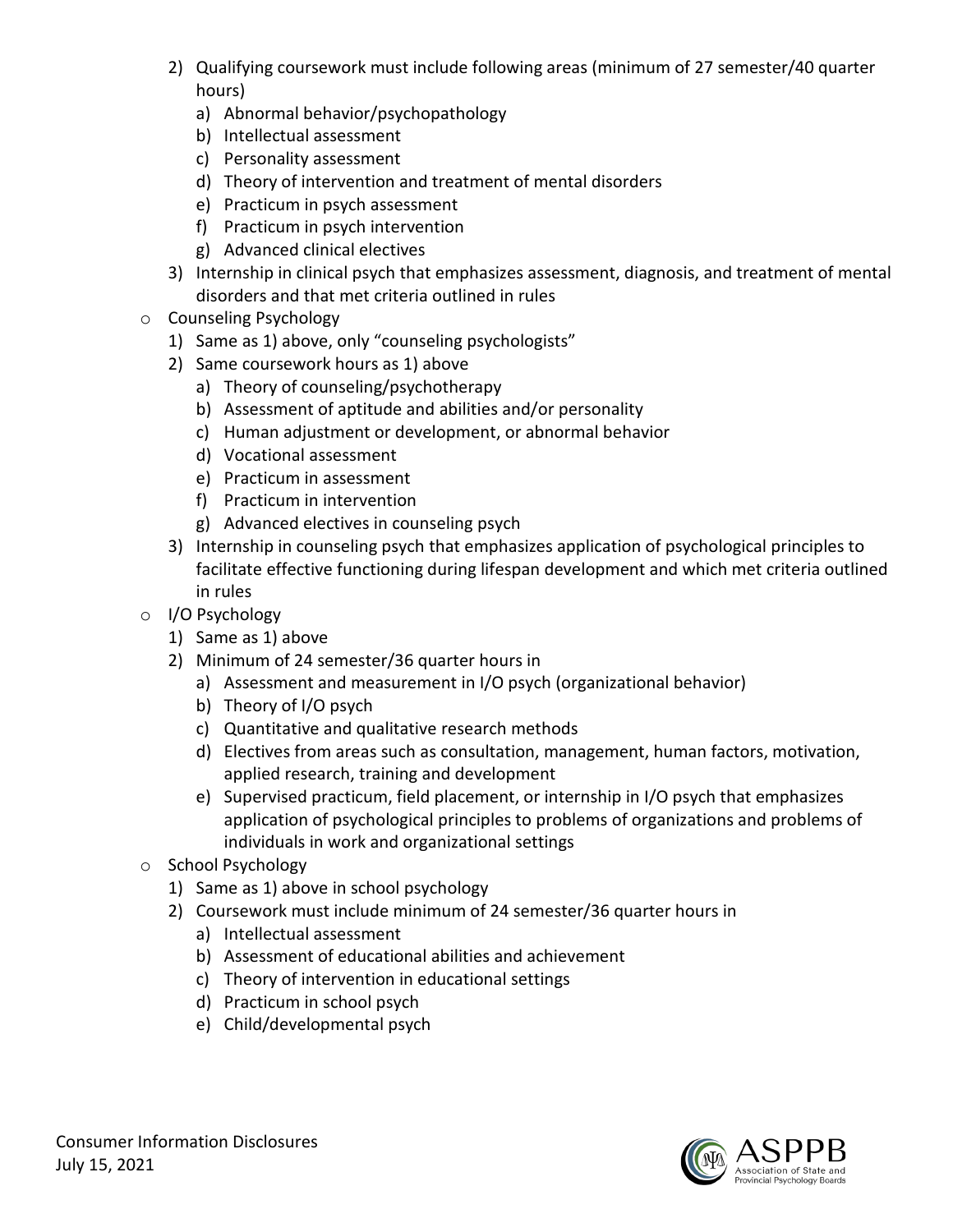- f) Consultation and program planning
- g) Electives in school psych
- h) Internship in school psych that emphasizes application of psychological principles and skills to learning problems
- Internship training
	- o **If APA accredited, meets Board's requirements**
	- o If not APA accredited, acceptable if:
		- 1) Is organized training program that provides intern w/ planned, programmed sequence of training experiences assuring breadth and quality of training
		- 2) Has clearly designated staff psychologist responsible for integrity and quality of training program and who is licensed
		- 3) Has at least two licensed psychologists on staff as supervisors
		- 4) Supervision provided by staff member of internship agency or by affiliate of that agency who carries clinical responsibility for cases being supervised. At least half of supervision provided by psychologist(s)
		- 5) Training in range of assessment and treatment activities conducted directly w/ clients
		- 6) At least 25% of trainee's time spent in direct client contact
		- 7) Internship includes minimum of 2 hour/week of regularly scheduled, formal, face-to-face individual supervision of intern's work. Must also be at least 2 hours/week in learning activities such as: case conferences involving a case of intern; seminars dealing w/ clinical issues; co-therapy w/ a staff person including discussion; group supervision; additional supervision
		- 8) Training is post-clerkship, post-practicum, and post-externship level
		- 9) Agency has at least 2 interns at same level of training (exceptions may be made for school psych)
		- 10) Trainees have title indicating their trainee status
		- 11) Agency has written materials describing goals and content of the internship; states clear expectations for quantity and quality of work
		- 12) Experience equivalent of one-year full-time training completed in no less than 11 months (10 months for school psych interns) and no more than 24 consecutive months
		- 13) If two sites are used to fulfill requirements, references must be received from both DTs/internship supervisors
	- o Maximum of 2 internship sites may be utilized to meet internship requirement. In such instances, each site must meet all conditions listed, and must be minimum of 20 hours/week
- Pass EPPP at ASPPB recommended pass rate
- Pass Professional Standards Examination by score of 80% ethics and AL law

# Alaska

- Doctorate in clinical, counseling or education in field of specialization deemed equivalent by Board (also license 'Psychological Associates' – master's level. See board's website for requirements.)
- Institution granting the doctorate must be regionally accredited

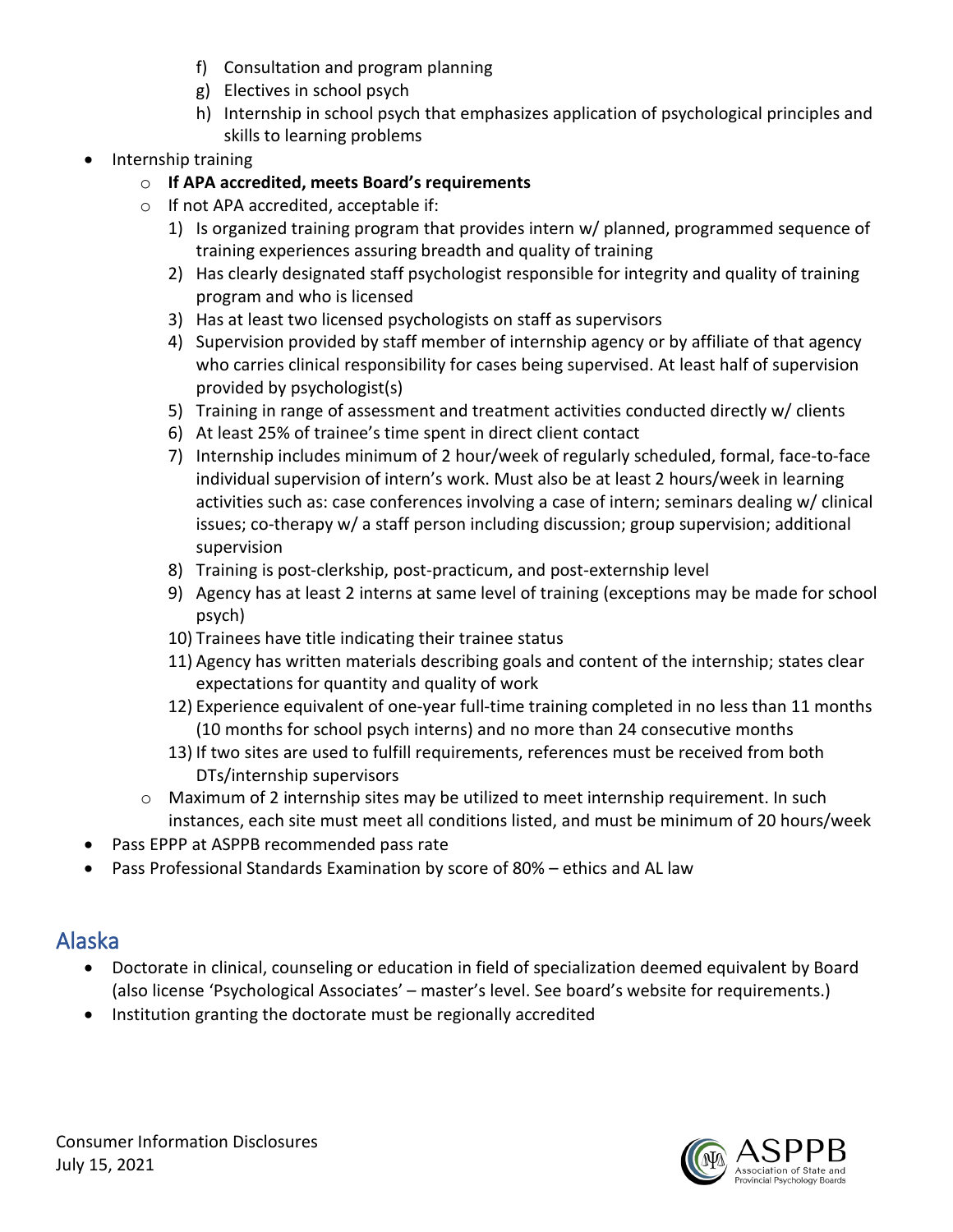- **APA-accredited programs meet educational requirements**
- Program must require:
	- o Equivalent of 3 full-time academic years of graduate study, 2 of which are through the degreegranting institution, and 1 year in full-time residence at the institution
	- o Courses covering the following program components:
		- a) Methodology and history, including coursework in each of 4 study areas
			- 1) History and systems
			- 2) Psychology measurement
			- 3) Research methodology
			- 4) Techniques of data analysis (statistics)
		- b) Foundation in psych, including coursework in each of 5 study areas
			- 1) Biological bases of behavior, incl. physiological psych, comparative psych, neuropsychology, psychopharmacology
			- 2) Cognitive-affective bases of behavior, incl. learning, memory, perception, cognition, thinking, motivation, emotion
			- 3) Social bases of behavior, incl. social psych, cultural, ethnic, sex roles, organizational behavior
			- 4) Individual differences, incl. personality theory, human development, individual differences, abnormal psychology, psychology of women, psychology of persons w/ disabilities, psychology of the minority experience
			- 5) Knowledge and use of ethics
		- c) Supervised practicum or laboratory experience appropriate to area of practice in psych
		- **d)** Predoctoral internship that includes **APA-accredited internship meets internship requirements**
			- 1) Planned, programmed sequence of training experiences
			- 2) Licensed psychologist responsible for integrity and quality of training program
			- 3) Two or more psychologists available as supervisors
			- 4) Written materials describe goals, content, expectations of interns
			- 5) Supervision by person responsible for cases being supervised, 80% must be provided by psychologist
			- 6) At least 25% of intern's time (minimum 375 hours) must be spent in direct client contact providing assessment/intervention
			- 7) Must include at least
				- 2 hours/week of regularly scheduled, formal, face-to-face individual supervision w/ specific intent of dealing w/ the direct services provided by intern
				- 2 hours/week of other learning activities, i.e., case conferences, seminars on applied issues, co-therapy w/ a staff person, including discussion and group supervision
			- 8) Supervision and training relating to ethics must be ongoing aspect of internship program
			- 9) Intern must have title that clearly designates training status
			- 10) Must consist of 1500 hours and must be completed within 24 months

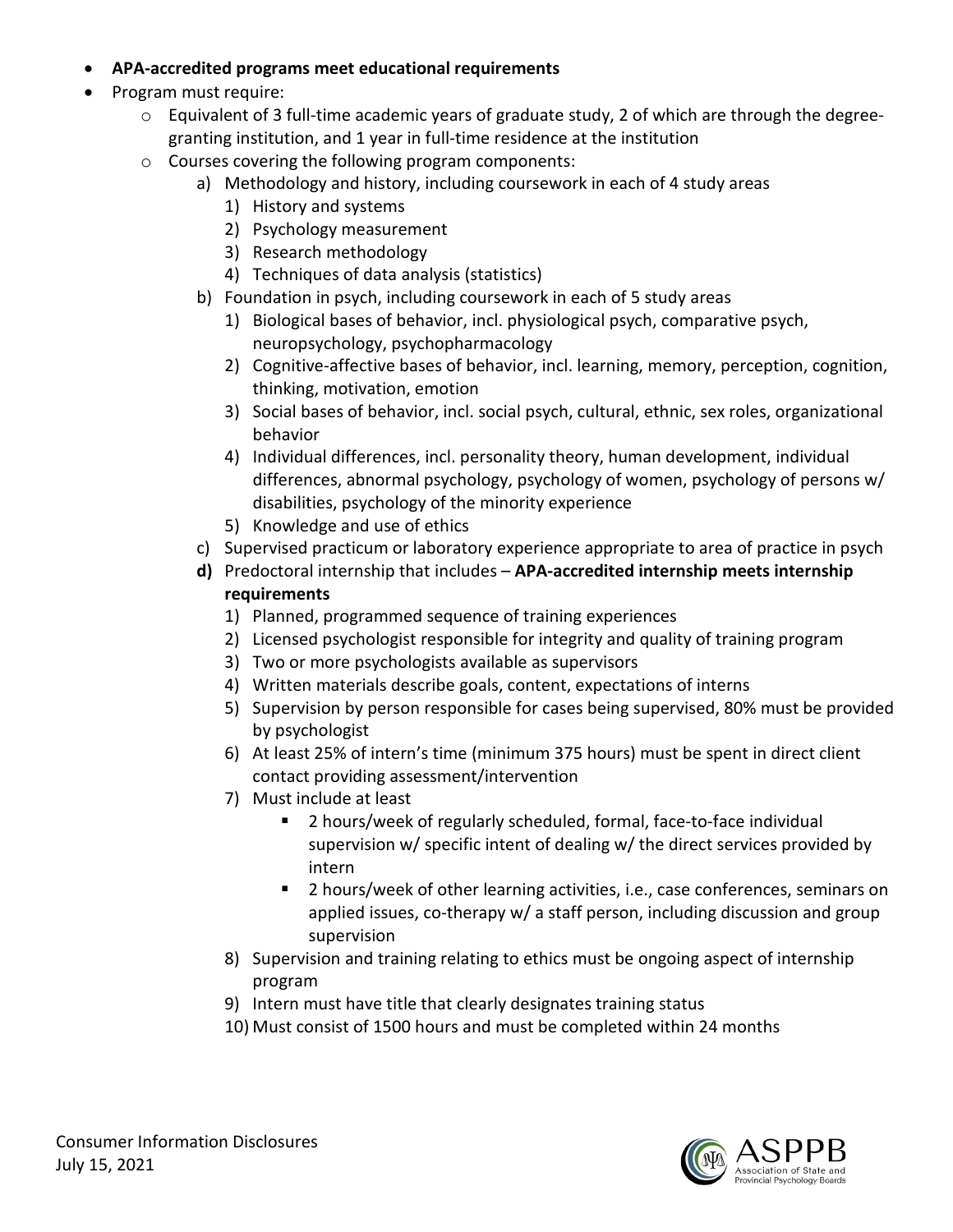- o Post doc requirement, 1 year/1500 hours, as specified in rules
- $\circ$  If doctoral degree without completing courses in all areas of study, and if deficiency is no more than 2 courses, applicant can make them up in institution that meets requirements. Each course taken must be 3 semester/4 quarter hours of credit.
- Pass 2-hour state exam with score of at least 70% open book law and ethics exam created by Board, short answer/MC
- Pass EPPP at ASPPB recommended passing score (PAs pass at ASPPB recommended passing score but practice independently)

### Arizona

- Regionally accredited institution **and**
- Doctoral degree in clinical, counseling, school, or educational psychology or any other area of applied psychology acceptable to the board (never have accepted I/O psych)
- Program must be identified/labeled as a psychology program
- **APA accreditation deemed to meet educational requirements**
- **PCSAS accreditation approved by Board, and should go into effect, probably by Fall 2021 – waiting for ruling by state legislature**
- Identifiable psychology faculty in area of health service psychology and psychologist as program head
- Core program requiring students to demonstrate competence by passing comprehensive exams *or*  successful completion of at least 3 semester/5 quarter/6 trimester hours in:
	- o Scientific and professional ethics and standards in psychology
	- $\circ$  Research may include design, methodology, statistics and psychometrics
	- $\circ$  The biological basis of behavior may include physiological psychology, comparative psychology, neuropsychology, sensation and perception, and psychopharmacology
	- $\circ$  Cognitive-affective basis of behavior may include learning, thinking, motivation, and emotion
	- o Social basis of behavior may include social psychology, group processes, cultural diversity, and organizational and systems theory
	- $\circ$  Individual differences may include personality theory, human development, and abnormal psychology
	- $\circ$  Assessment includes instruction in interviewing and the administration, scoring and interpretation of psychological test batteries for the diagnosis of cognitive abilities and personality functioning
	- $\circ$  Treatment modalities includes instruction in theory and application of range of psychological interventions for treatment of mental, emotional, psychological and behavioral disorders
- At least the equivalent of 3 full-time academic years of graduate study, 2 years of which are at institution from which doctoral degree is granted
- Requirement that student must successfully defend a dissertation, content of which is primarily psychological, or an equivalent project acceptable to the board

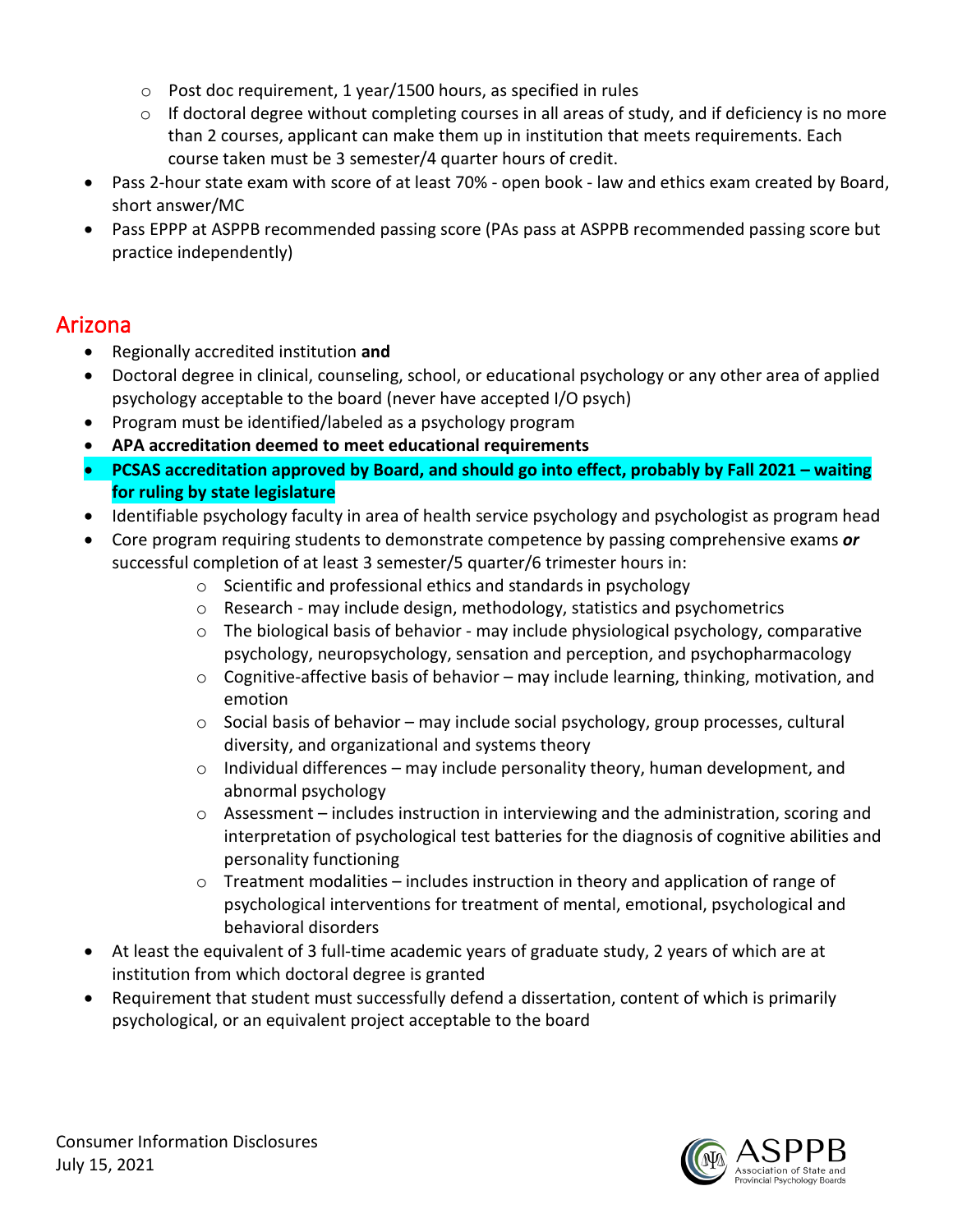- Official transcripts prepared solely by the institution (could be in original in sealed envelope) and not the student and have not been altered by the institution after the student's graduation
- Complete relevant didactic courses required before starting supervised professional experiences
- 3000 hours of supervised professional work experiences **1500 must be through internship that is APA accredited or at an APPIC center or** that meets following:
	- o Program has clearly designated staff psychologist responsible for quality training and who is licensed to practice independently
	- o Must have at least 2 psychologists on staff as supervisors, at least 1 of which is licensed to practice independently, and at least 1 of whom is directly available to trainee in case of emergency
	- o At least half of the training supervision provided by 1 or more psychologists
	- o Training includes range of assessment, consultation and treatment activities conducted directly with clients
	- o Minimum of 25% of SPE in direct client contact
	- o Minimum of 1 hour, in-person, individual supervision for each 20 hours of experience
	- $\circ$  Not more than 50% of supervision can be by telepractice (waived during COVID)
	- o Program includes interaction with other psychology trainees
	- o Trainees have title that designates their trainee status
	- o SPE must be completed within 24 consecutive months
		- 1500 remaining hours may be supervised pre-internship professional experiences:
	- $\circ$  may be faculty-directed, organized, sequential series of supervised experiences of increasing complexity that follows appropriate academic coursework and that prepares applicant for an internship
	- o must have written training plan between student and graduate training program that includes time allotment for each training activity and must assure quality, breadth and depth of training experience through specification of goals and objectives of experience, methods of evaluation, supervisory experiences and supervisors' approvals of the plan
	- o more than one part-time pre-professional experience placement may be combined to satisfy this
	- $\circ$  every 20 hours of pre-internship experience must have  $-50\%$  of experiences in psychological service-related activities (treatment, assessment, interviews, report writing, case presentation, seminars on applied issues)
	- $\circ$  25% must be devoted to face-to-face client contact; 2 hours supervision for every 20 hours worked – 1 hour/week in-person individual supervision; 1 hour can be group per 20 hours of pre-internship experience
	- o At least 75% must be supervised by licensed psych; 25% may be supervised by postdoc who is being supervised by licensed psychologist or another MH licensed professional
	- o No credit given for more than 40 hours/week of SPE
- Any remaining hours may be postdoctoral

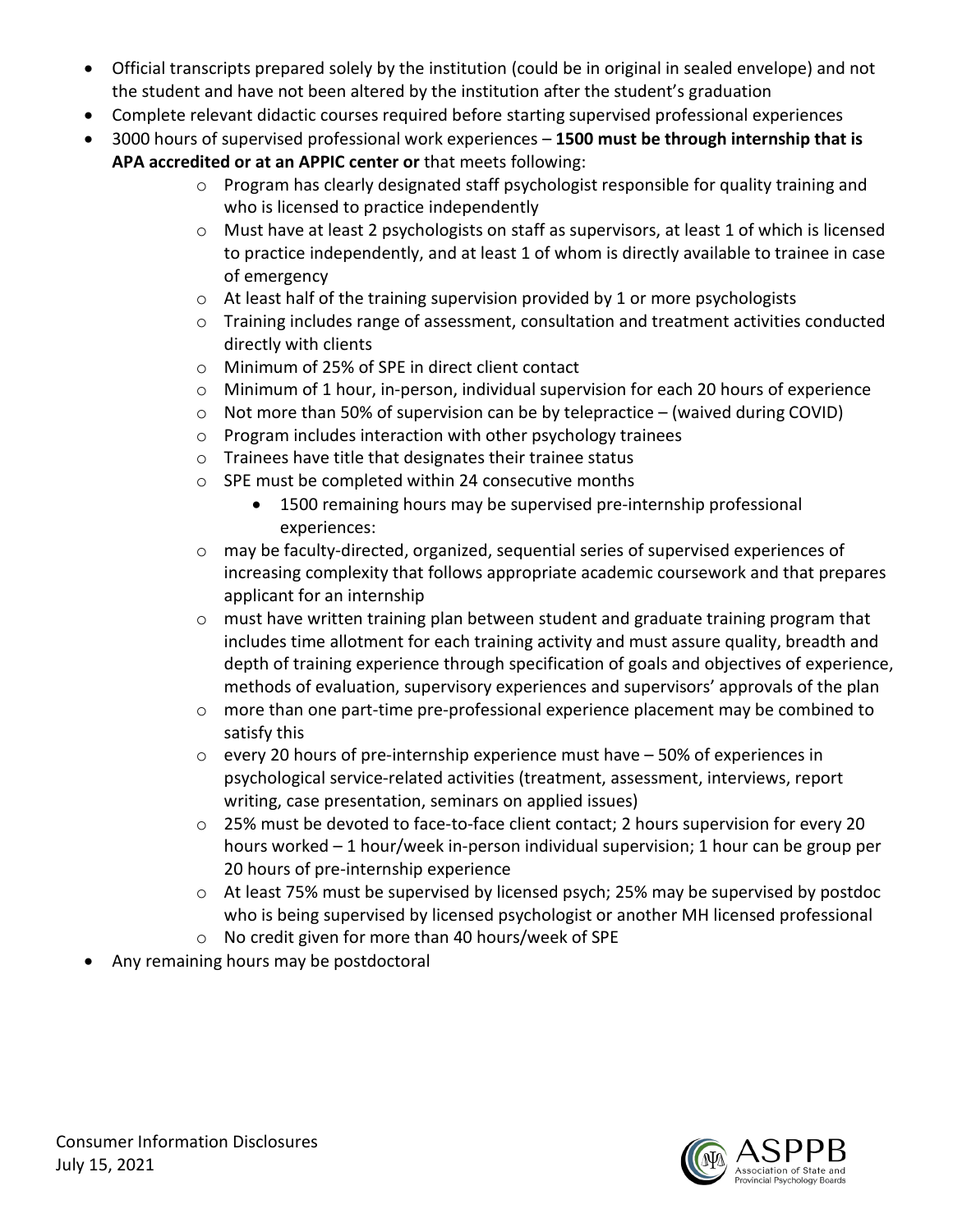• EPPP at recommended pass rate; as of January 2022 fingerprint clearance requirement; 2 references from licensed psychologists; National Practitioner Data Bank – might have to provide actual police and court records and evidence of completion any required; any unprofessional conduct

### Arkansas

- Doctoral degree from regionally accredited institution
	- o **APA (or CPA) accreditation meets educational requirements**
	- o If not accredited program, must meet following
		- 1) Training at doctoral level in professional psychology
		- 2) Psychology program is recognizable, coherent entity within the institution
		- 3) Program is integrated, organized sequence of study
		- 4) Identifiable psych faculty on-site and sufficient in size to ensure faculty/student ratio is adequate. Faculty must also have breadth to ensure scope of knowledge is adequate
		- 5) Program has identifiable body of students earning doctoral degree
		- 6) Curriculum encompasses minimum of 3 academic years full-time graduate study and 1 year of residency at institution granting the degree. Residence requires education and training to be completed over days and weeks of an academic year on campus and provides students access to core psych faculty whose primary time/employment responsibilities are to the educational institution, and to other students matriculated in the program. Residency not intended to be accrued in off-campus experiences in which medical or non-psych services are observed and discussed as a substitute for regular classroom instruction and/or seminars. Models that use face-to-face contact throughout a year as a substitute for fulltime residency do not meet requirement. In addition to professional ethics and standards, research design and methodology, statistics and psychometrics, core program requires each student to demonstrate competence in each of four content areas. Met by minimum of 3 semester/5 quarter hours in each of four areas:
			- a) Biological bases of behavior: physiological psych, comparative psych, sensation and perception, psychopharmacology
			- b) Cognitive-affective bases of behavior: learning, thinking, motivation, emotion
			- c) Social bases of behavior: social psych, group processes, organizational and systems theory
			- d) Individual differences: personality theory, human development, abnormal psych
- Reference documenting successful program completion from director of training
- Three references from qualified psychologists (as defined in rules) w/ direct and comprehensive knowledge of applicant's competence
- Doctoral degree in closely allied field may be considered for licensure if meets standards identified in rules
- Academic course requirements **accredited by APA or** will include:
	- 1) Minimum of 80 semester/133 quarter hours w/ grade of B or better in dept. of psych. If taught in another dept, must be taught by qualified psychologist (as defined in rules)

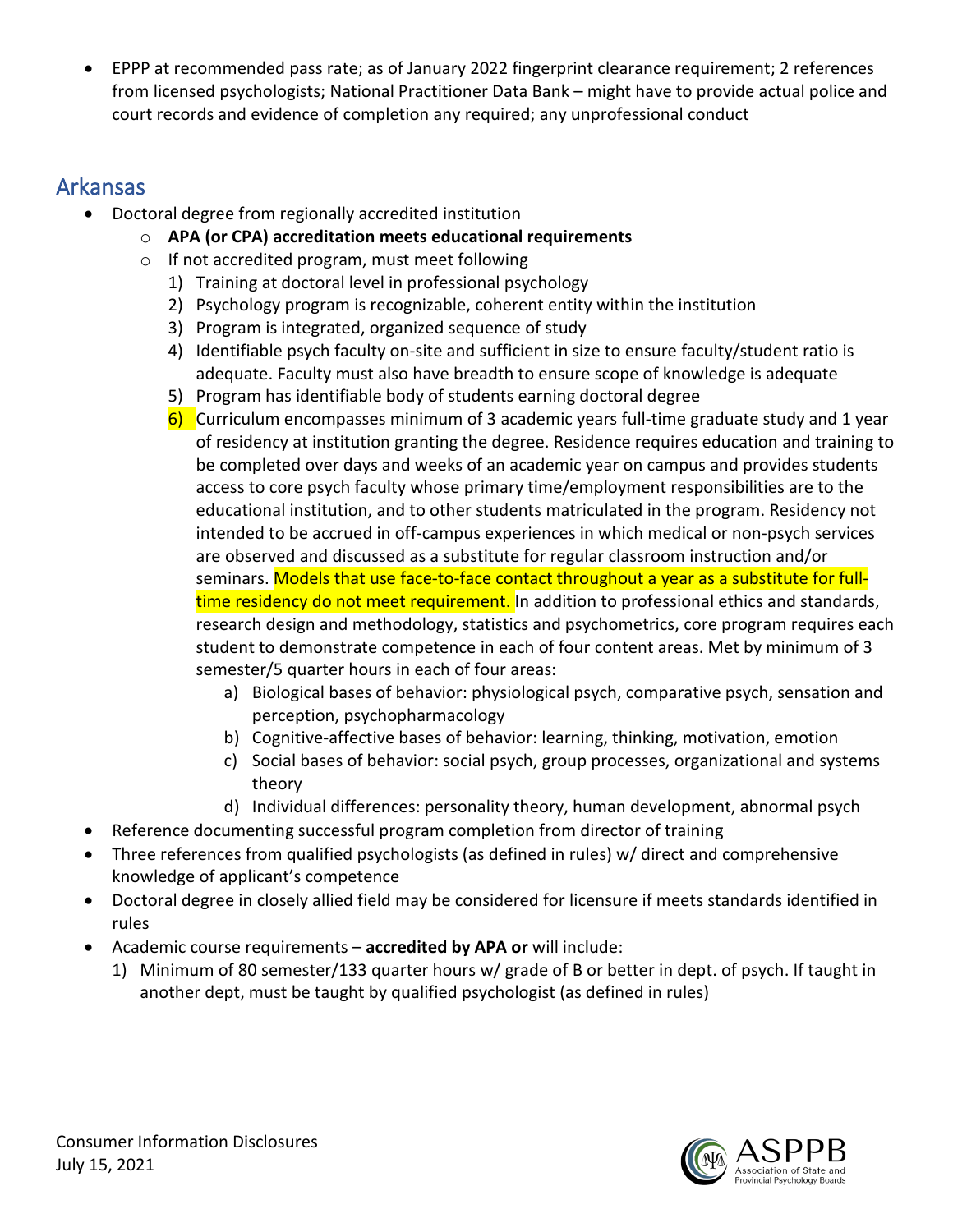- 2) Graduate coursework of at least 3 semester/5 quarter hours w/ grade of B or above in 7 of following general areas of psych study:
	- a) Learning (theories or processes)
	- b) Statistics (descriptive and inferential)
	- c) Individual intelligence testing w/ practicum
	- d) Individual personality appraisal
	- e) Behavior deviation or abnormal psych
	- f) Personality theories and techniques
	- g) Social psych
	- h) I/O psych
	- i) Research design
	- j) Behavior theory or techniques or behavior modification
	- k) Ethics and professional issues
	- l) Physiological psych or sensation and perception
- 3) Maximum of 2 courses listed in 1) above and maximum of 2 courses listed in 2) above may be taken as independent study courses. Independent study defined as
	- a) Courses defined by institution as such
	- b) Classes w/ fewer than 2 enrolled students
	- c) Correspondence courses
	- d) Classes w/ less than 1 meeting every other week
	- e) Classes that do not meet on an identifiable campus

#### **(Courses offered within APA-accredited program that may have features listed above are not considered independent study)**

- Internship requirements
	- 1) Minimum of 2 years qualified experience required, one of which must be postdoctoral
	- 2) Training experience initiated after minimum of 2 years of graduate study
		- a) **Internship accredited by APA or**
		- b) 2000-hour internship that meets all of the following:
			- o Training program must be organized, in contrast to supervised OTJ training, and designed to provide intern w/ programmed sequence of training experiences. Breath and quality of training must be primary focus and purpose
			- o Internship agency must have clearly designated staff psychologist responsible for integrity/quality of training program and who is licensed
			- o Must have 2 or more psychologists on staff as supervisors, at least one of which is licensed
			- o Supervision must be provided by staff member of agency or an affiliate who carries clinical responsibility for cases being supervised. At least half of supervision must be provided by psychologists
			- $\circ$  Training in range of assessment and treatment activities conducted directly w/ clients
			- o Must be completed within a multidisciplinary setting. Contribution of at least 2 other disciplines, whose expertise is germane, into the evaluation and intervention decisions considered necessary
			- o At least 25% of intern's time must be in direct client contact (375 hours minimum)

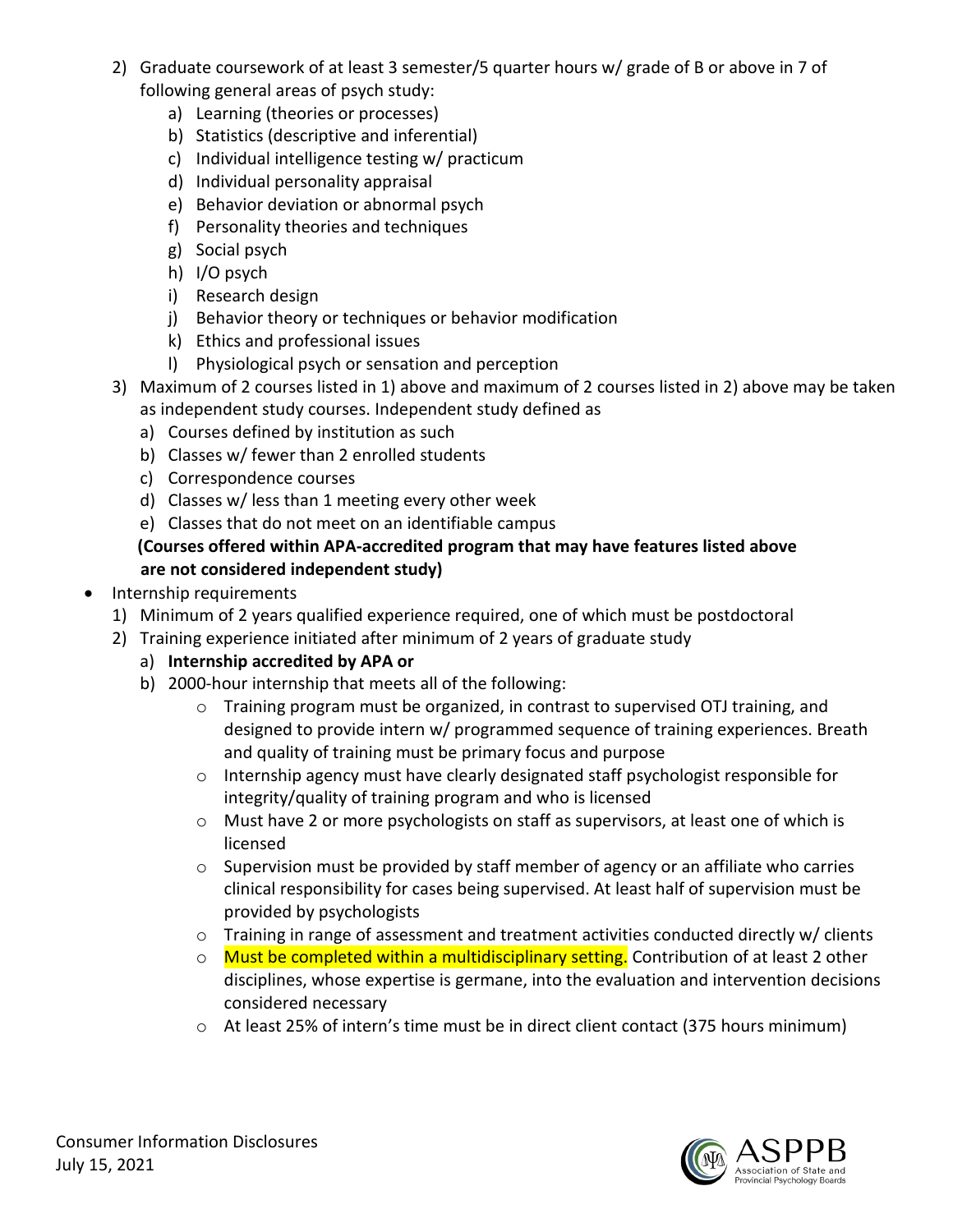- o Minimum of 2 hours/week of regularly scheduled, formal, face-to-face individual supervision dealing w/ services rendered by intern. Must also be 2 additional hours/week of learning activities such as case conferences involving cases w/ intern involvement, seminars dealing w/ clinical issues, co-therapy w/ staff person including discussion, or additional supervision
- o Training must be post-clerkship, post-practicum, post-externship
- o Intern must have title indicating training status
- o Agency provides to prospective interns in written materials…
- o Experience must be completed within 24 months
- o Services offered only in name of supervising psychologist or agency
- o Users of intern's services informed of intern's status and given information about qualifications/functions
- o Clients informed that they may meet w/ supervising psychologist at their request, or at request of intern or supervisor
- $\circ$  Supervisor responsible for all documentation, incl. clinical records, reports, written correspondence
- o Supervisor maintains level of contact consistent w/ professional standards
- $\circ$  Agency must have minimum of 2 interns at doctoral level of training during any intern's training period. Internship w/ only one intern must be approved by Board
- c) For non HSP, 2000 hours must be consistent w/ doctoral program of study
- 3) Postdoctoral SPE specified in rules at least 1 year (2000 hours)
- Pass EPPP at ASPPB recommended pass point (Additional exams may be given to demonstrate understanding of principles, techniques, statutes, ethics that relate to practice of psych in Arkansas)
- Interview and oral examination after pass EPPP used to examine any areas where applicant fails to meet minimum requirements for licensure. May include, but not limited to: questions related to ethics, applicant's Statement of Intent to Practice psych, applicant's use of title, supervisory requirements, any work samples, applicant's knowledge of field of psych, Arkansas statutes regulating to practice of psych, etc.
- Additional requirements if still unresolved questions after oral exam

## California

- Pre licensure coursework/training human sexuality (10 contact hours); course in alcoholism/chemical dependency detection and tx (1 semester/quarter); child abuse assessment (7 hours); spousal/partner abuse, detection and intervention strategies (15 contact hours); aging and long-term care (10 contact hours); suicide risk assessment and intervention (6 hours)
- Only those doctorates earned in dept. or school of psychology, educational psych, or education w/ field of specialization in counseling psych or educational psych regional accreditation (anyone enrolled in program by end of 2016 or earlier, regional accreditation not required)
- SPE 2 years of qualifying SPE, w/ one year defined as 1500 hours. One year must be postdoc
	- o Predoctoral SPE

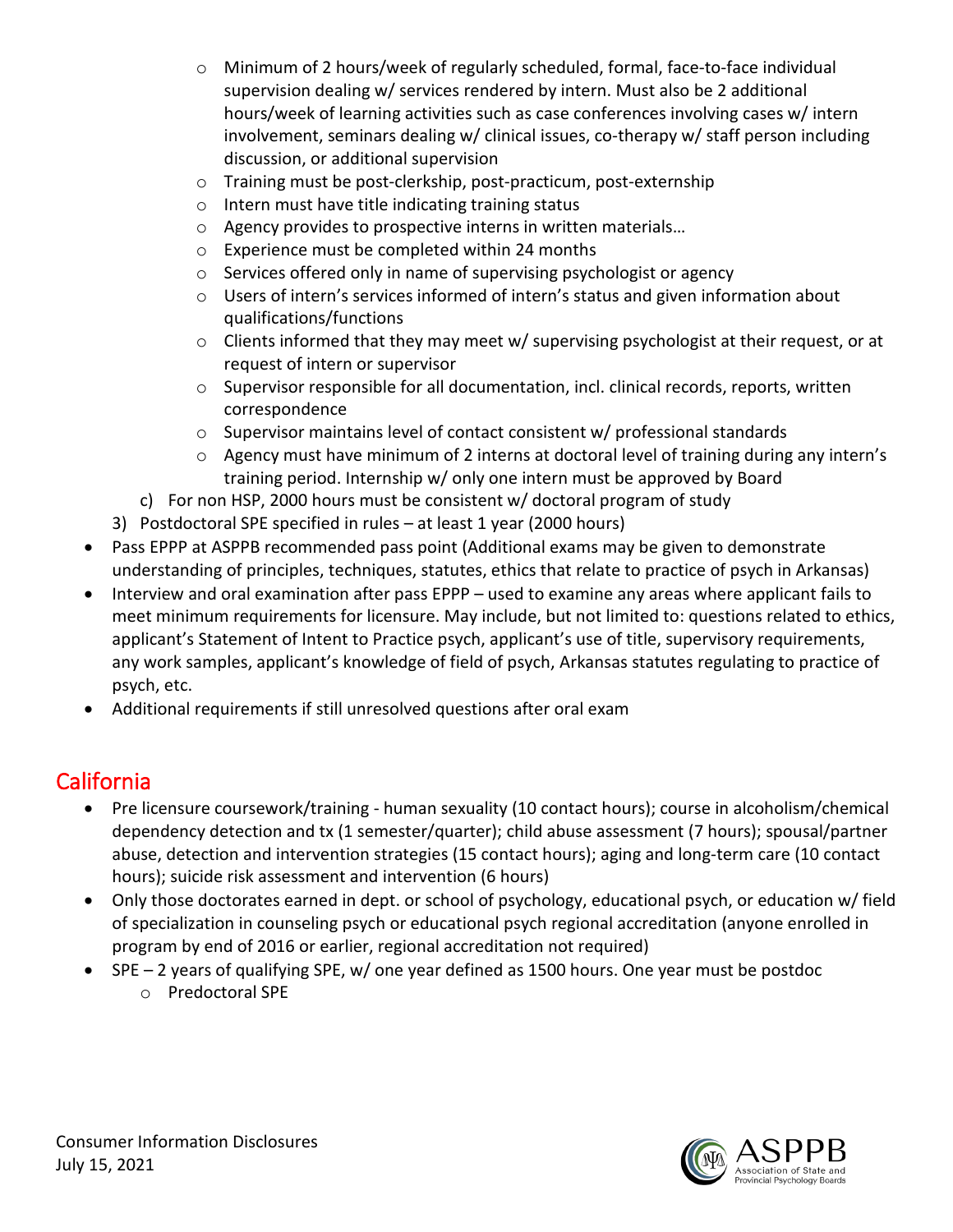- 1. Can't start until completion of 48 semester/trimester or 72 quarter hours of coursework, not including thesis, internship, or dissertation. Each year of SPE must be completed within 30 consecutive months.
- 2. **In formal internship accredited by APA, or a member of APPIC or** is a member of CAPIC **or**
- 3. As an employee of exempt setting **or**
- 4. As psych assistant (must register w/ board prior to commencing work) **or**
- 5. Through a Department of Mental Health Waiver
- $\circ$  10% of total time worked each week, at least 1 hour of which must be face-to-face, individual w/ primary supervisor
- o Maximum of 44 hours/week credited toward meeting SPE requirement, incl. required supervision
- o Cannot be obtained from supervisors who have received payment from trainee for providing supervision
- o SPE gained while trainee is functioning under another MH license won't be credited toward meeting requirements for psychology license
- o Primary supervisor
	- 1. Must be licensed psychologist (or, for psychological assistants only, maximum of 750 hours may be by board-certified psychiatrist); and must complete at every license renewal cycle, 6 hours CE on supervision; responsible for entirety of SPE, incl. welfare of clients, disclosure of supervisory relationship to clients, no other relationship w/ trainee
	- 2. Employed by same work setting as trainee and available to trainee 100% of time trainee is accruing SPE. Availability may be in-person or by tele- means
	- 3. Ensures that plan is in place to protect client in event of an emergency, and ensures that trainee understands the plan
	- 4. Prior to start of SPE, agreement between supervisor and trainee outlining structure and sequence of program to achieve goals of the experience. No hours count until agreement is in place that includes specifics and is signed and dated by both supervisor and trainee
	- 5. At end of SPE, Verification of Experience form signed by primary supervisor attesting to 'successful completion' of hours
- o Delegated supervisor
	- 1. May be psychologist, another licensed MH professional, psychiatrist (except for a psychological assistant, may only be a licensed psychologist or a board-certified psychiatrist as described above)
	- 2. Employed in same work setting as trainee
	- 3. May provide additional supervision, but not the required 1 hour/week individual inperson
- o If supervision is in non-MH service
	- 1. Supervision plan required. (Board approval for the supervision agreement and plan is required for psychological assistant.)
	- 2. Same hour requirements (3000, with 1500 postdoctoral)
	- 3. If all SPE is postdoctoral, all 3000 hours must be completed within 60 months

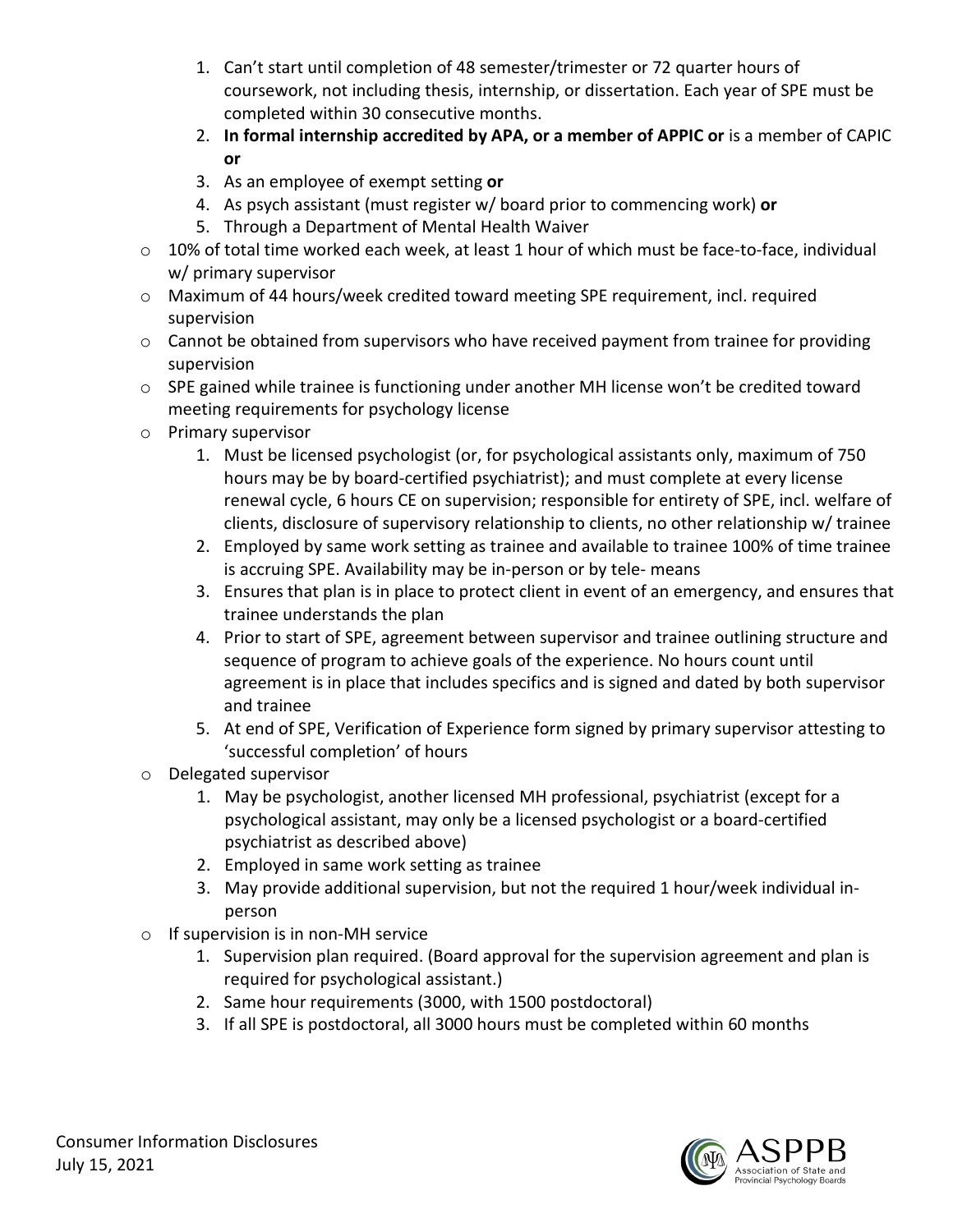- 4. Predoctoral SPE may be completed
	- a. In a formal internship
	- b. As an employee in an exempt setting
	- c. As a psych assistant (and must register w/ the Board)
	- d. Through a Department of Mental Health waiver
- 5. Postdoctoral SPE may be completed as specified in rules
- 6. Amount of supervision same as for HSPs
- 7. Co-supervisor allowed who must be licensed (if primary supervisor isn't)
- o If supervision occurs out of state
	- 1. Supervisor must be licensed psychologist at doctoral level
- SPE log maintained by trainee weekly w/ all hours SPE earned toward licensure (with specifications)
- Pass EPPP at ASPPB recommended pass point
- Once all 3000 hours of SPE are completed, state laws/regulations and ethics exam
- Other requirements fee for initial license; fingerprints

### Colorado

- Doctoral degree with major in psychology or its equivalent. Program must either be:
	- o **APA-accredited program meets educational requirements or**
	- o Equivalent program (w/ evidence in support of equivalence supplied to Board)
		- a. Doctoral degree obtained from regionally accredited institution
		- b. Program in psychology stands as a coherent and recognizable entity within the institution, offering an integrated and organized sequence of study providing appropriate training for practice of psych
		- c. Identifiable full-time faculty, w/ ind. responsible for program who is full-time faculty and who meets requirements for approval as a supervisor, or who presents proof satisfactory to the Board; who possesses essentially same education/experience/training as required for licensure
		- d. Identifiable body of students matriculating in the program for a degree
		- e. Program includes examination and grading procedures designed to evaluate degree of mastery of the subject matter by students
		- f. Curriculum encompasses minimum of 3 academic years of full-time graduate study including following content areas:
			- 1. Professional ethics and standards
			- 2. Research design and methodology techniques of data analysis, inferential statistics, descriptive statistics, research implementation, program evaluation and assessment
			- 3. Theories and methods of effective intervention consultation, supervision, evaluation of tx efficacy
			- 4. Theories and methods of assessment and dx
			- 5. Biological bases of behavior physiological psych, neuropsychology, sensation and perception, comparative psych, psychopharmacology

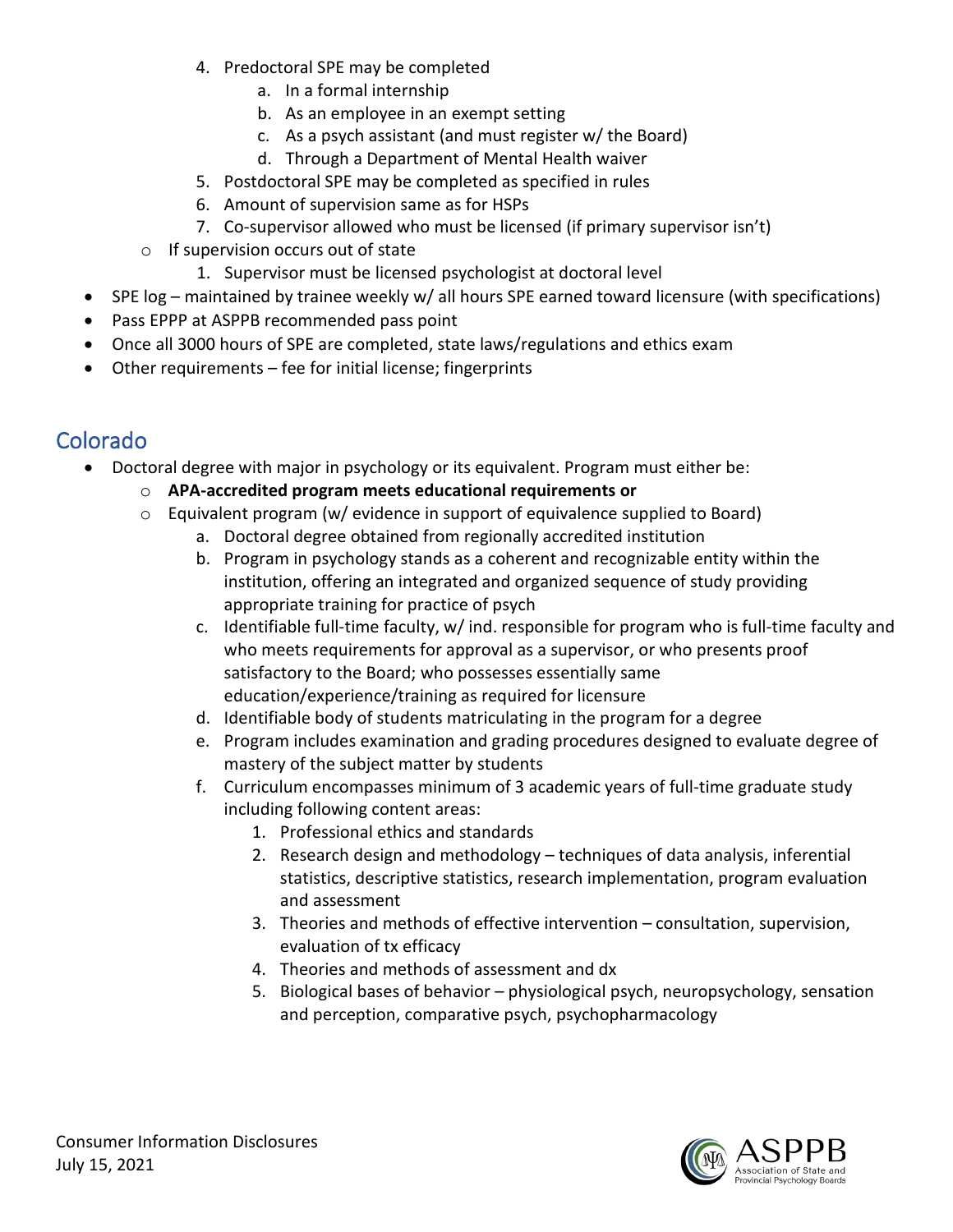- 6. Cognitive-affective bases of behavior learning, thinking, motivation, emotion
- 7. Social bases of behavior social psych, group processes, organizational and systems theory
- 8. Individual differences personality theory, human development, abnormal psych
- 9. Issues of cultural and individual diversity
- 10. If course titles on transcript don't clearly reflect above subject matters, must be documented where content was covered
- g. Program includes supervised practicum and internship appropriate to practice of psychology
	- 1. Practicum minimum is 400 hours, at least 150 of which must be in direct service and at least 75 hours in formally scheduled supervision
	- 2. Internship
		- a) If clinical, must include at least a full-time experience, either for one fulltime calendar year or for 2 half-time calendar years, and must encompass at least 1500 hours
		- b) If school or counseling, must include at least a full-time experience, for either an academic or calendar year or for 2 half-time academic or calendar years and 1500 hours
		- c) Must be accredited by APA or be substantially equivalent when compared to *Guidelines and Principles*
- h. Only graduate level courses acceptable
- Post-graduate experience acceptable if
	- o Acquired subsequent to date that all requirements for doctoral degree were completed
	- o Under supervision by licensed psychologist at time supervision occurred; board-certified psychiatrist licensed at time supervision occurred (w/ psychologist supervising psych testing)
	- $\circ$  If supervision occurred in another jurisdiction and supervisor wasn't licensed, then other state didn't have license/certification for that profession
	- o Supervisor keeps records of exact number of hours
- Postdoc hours required as detailed in rules
- Pass EPPP at ASPPB recommended passing score
- Jurisprudence exam developed by Board online exam, open book at pass determined by Board

### **Connecticut**

- **Doctorate from APA-accredited program or**
- If not APA accredited:
	- o Regionally accredited institution
	- $\circ$  Program clearly identified and labeled as a psychology program with intent to educate and train professional psychologists

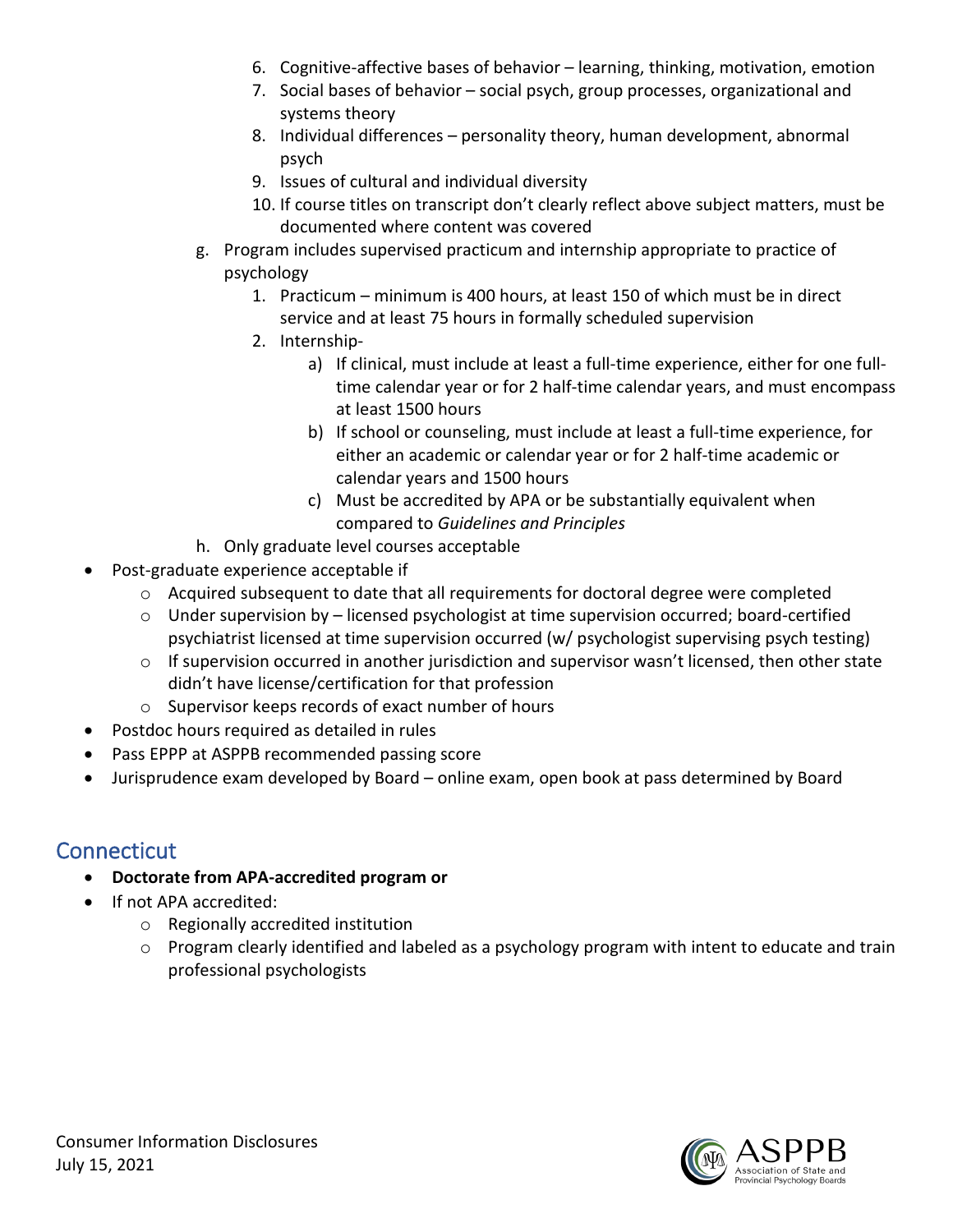- $\circ$  Program stands a recognizable, coherent organizational entity within the institution w/ recognized and established organizational structure, curriculum, administration, and faculty for the psych program
- o Psychologists have clear authority and primary responsibility for core and specialty areas within the program
- $\circ$  Program is organized, integrated sequence of required study designed and predominantly taught by psych faculty responsible for the doctoral program. Specific educational objectives and an organized, sequenced plan for meeting objectives through required coursework, elective study, and related training experiences. Objectives and plan must be designed and mainly taught by program faculty. Requirements not satisfied when educational objectives are met solely by completion of certain number of course credits, exams, independent study experiences, and/or hours of work experience
- o Program has identifiable core of full-time psychology faculty
- o Program has identifiable body of students in program pursuing doctorate
- $\circ$  Course of study must encompass minimum of 3 academic years, or equivalent, or full-time graduate study, of which minimum of 1 academic year, or equivalent, must be completed in residence at institution granting the degree. Requirement won't be satisfied solely by accumulation of contact hours w/ faculty or supervisors remote from physical site of institution, nor solely by completion of credits of independent study experiences, exams, and/or hours of work experience

Course of studies includes instruction in scientific methods in psych (incl. research design and methodology, statistics, and psychometrics). Completion of minimum of 6 semester/10 trimester hours in the area. Not less than 3 semester/5 trimester hours in scientific methods in research design, methodology, and statistics

o Doctoral program primarily psychological by completion of classroom instruction in 4 substantive areas. At least 21 semester/35 trimester hours of classroom instruction – not satisfied by any course that had predominately applied or clinical focus:

- a) Biological bases of behavior e.g., physiological psych, comparative psych, neuropsychology, sensation and perception, psychopharmacology
- b) Cognitive-affective bases of behavior e.g., learning, thinking, motivation, emotion
- c) Social bases of behavior e.g., social psych, group processes, organizational and systems theory
- d) Individual differences e.g., personality theory, human development, abnormal psych
- o Formal practicum, internship, or field training supervised by program faculty, and which is minimum of one academic year. Cannot use dissertation work to satisfy this section
- $\circ$  If applicant has completed doctorate that hasn't met all of above requirements, may remediate required coursework post-doctorally. Supplemental coursework must be doctoral level and completed in program that is APA accredited
- o If doctorate is in non-applied/non-clinical area, must complete formal respecialization program accredited by APA
- SPE consists of at least one year at pre- or postdoc level and does not include internship completed as part of doctoral program
	- o SPE consists of either:

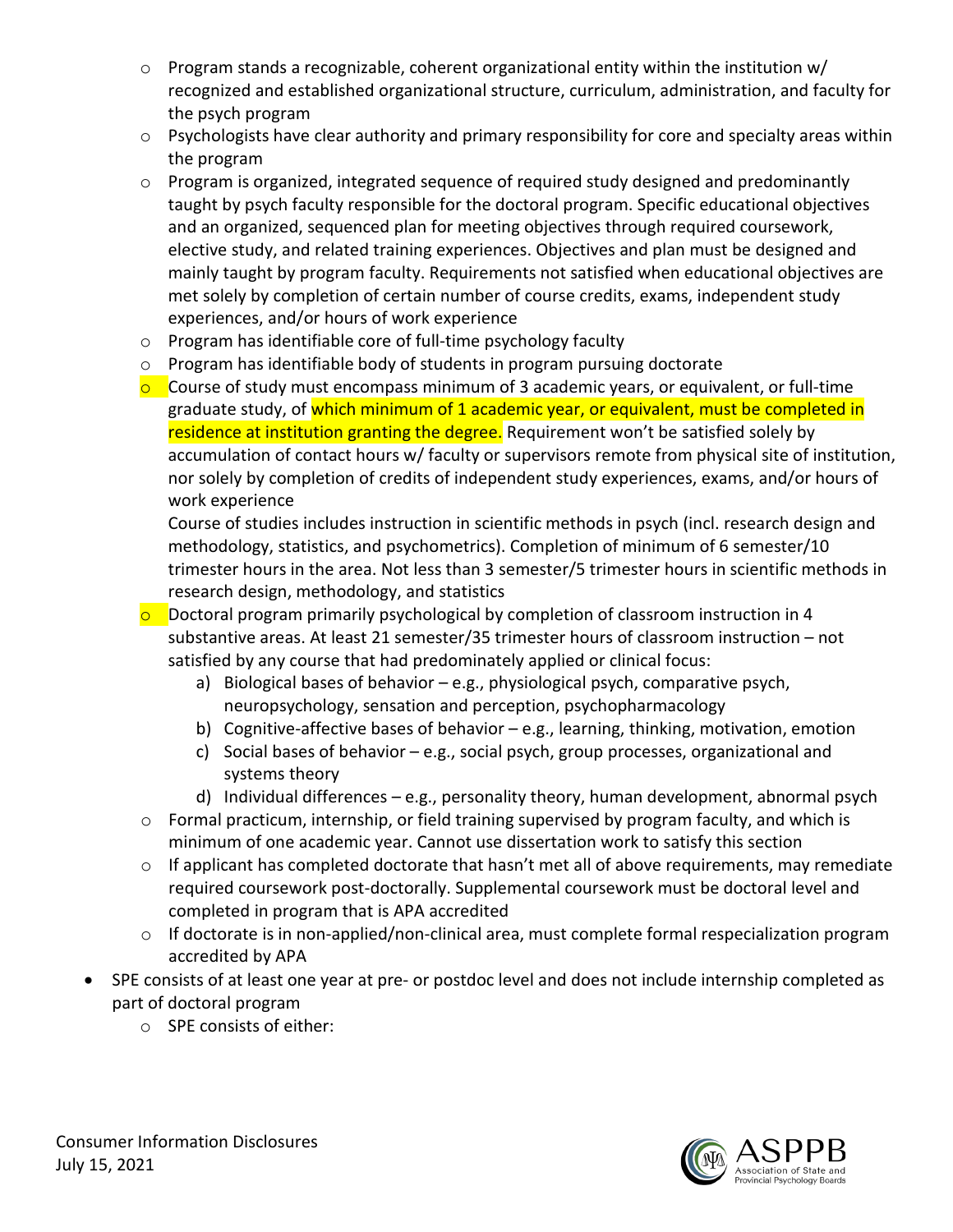- a) No less than 35 hours/week for no less than 46 weeks within 12 consecutive months **or**
- b) No less than 1800 hours within 24 consecutive months; no more than 40 hours/week credited toward the required experience
- o Completion of SPE no later than 8 weeks prior to scheduled date of EPPP
- SPE supervised by doctoral-level psychologist(s) licensed in jurisdiction where experience was completed. Doctoral-level licensed psychologist has either directly supervised the trainee, or consulted w/ the trainee, under contract to the employment setting. For each 40 hours of SPE, at least 3 hours (w/ no less than 1 hour of individual, direct, face-to-face) supervision or consultation. Supervision rules – not related or other dual relationship, supervisor can't supervise more than total of 3 trainees
- SPE must be in area for which trainee is qualified by doctoral education and must be appropriate to applicant's intended area of practice
- SPE must occur within employment setting as defined in rules and regs
- If SPE occurs in CT, must submit acceptable plan for SPE
- Pass EPPP at ASPPB recommended score; CT jurisprudence exam (25 MC questions; 18 must be answered correctly to pass)
- Documents must be "official" and sent by institution/supervisor/etc.

### District of Columbia

- **Doctoral degree from APA accredited program or** from ASPPB/NR designated program
- 4000 SPE, 2000 of which may be in **APA accredited or APPIC member internship and**
- 2000 must be postdoc as described in rules **or**
- All 4000 hours may be postdoctoral as described in rules
- Pass EPPP (Parts 1 and 2) at ASPPB recommended passing score
- Pass jurisprudence exam study materials provided about laws and rules of DC and ethical standards pertaining to practice of psychology in DC. May consist of questions on:
	- 1) DC statutes and rules concerning practice of psychology
	- 2) Code of ethics of APA
- Supervision requirements for students/psychological associates accruing hours to qualify for licensure
- Board may require applicants to be interviewed w/ respect to their past and present education and experience relating to psychology

#### Delaware

- **APA/PCSAS accreditation meets educational requirements or**
- Program that meets all the following criteria:
	- 1) Doctoral training offered in regionally accredited institution
	- 2) Regardless of where administratively housed, clearly identified and labeled as psych program. Must specify in information intent to educate and train professional psychologists
	- 3) Must stand as recognizable, coherent organizational entity within the institution

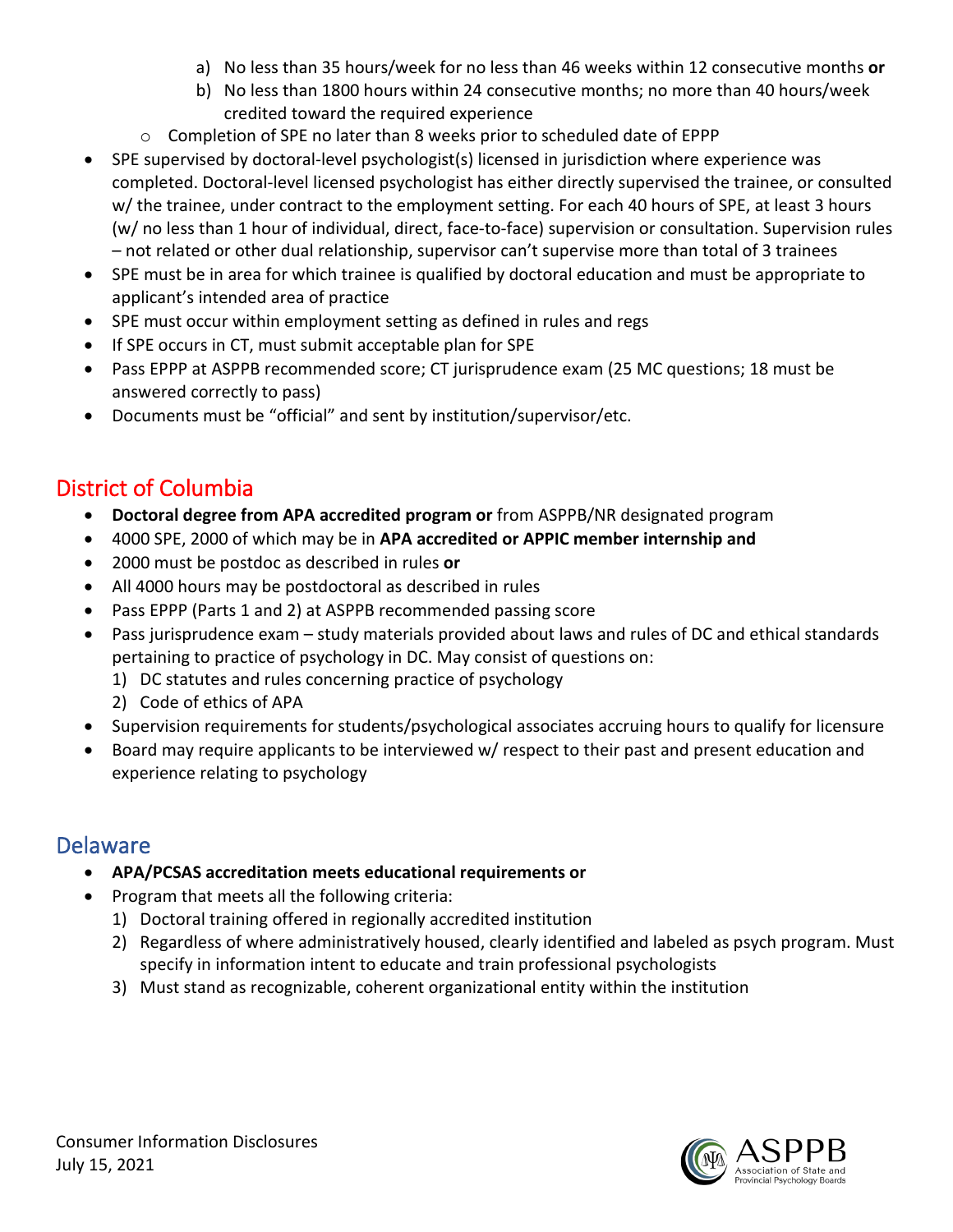- 4) Must be clear authority and primary responsibility for core and specialty areas whether or not program cuts across administrative lines
- 5) Must be integrated, organized sequence of study
- 6) Must be identifiable psychology faculty and a psychologist responsible for the program
- 7) Must include a body of students matriculated in program for doctoral degree
- 8) Must include supervised practicum, internship, field or laboratory training appropriate to practice of psych
- 9) Specifies education and training objectives in terms of competence expected of its graduates. Those competencies must be consistent with:
	- a) The program's philosophy and training models
	- b) Substantive area(s) of professional psych for which the program prepares students at the entry level of practice
	- c) An understanding of professional issues, including ethical, legal, and quality assurance principles
- 10) Has clear and coherent curriculum plan so that all students can acquire and demonstrate understanding of and competence in the following areas:
	- a) Breadth of scientific psych, its hx of thought and development, its research methods, and its applications. Students must be exposed to current body of knowledge in at least the following – biological aspects of behavior; cognitive and affective aspects of behavior; social aspects of behavior; hx and systems of psych; psych measurement; research methodology; techniques of data analysis
	- b) Scientific, methodological, and theoretical foundations of practice in the substantive area(s) of professional psych in program's training emphasis. To achieve this, students must be exposed to knowledge in at least the following – individual differences in behavior; human development; dysfunctional behavior or psychopathology; professional standards and ethics
	- c) Diagnosing or defining problems through psych assessment and measurement and formulating and implementing intervention strategies (incl. training in empirically supported procedures). Students must be exposed to knowledge in at least – theories and methods of assessment and dx; effective intervention; consultation and supervision; evaluating efficacy of interventions
	- d) Issues of cultural and individual diversity that are relevant to all of the above
- At least 1 year of SPE must be postdoc
- Pass EPPP at ASPPB recommended passing score
- Supervised experience
	- 1) Predoctoral internship supervision required. Minimum of 1500 hours work experience completed in not less than 48 weeks, nor more than 104 weeks. At least 50% of predoc SPE must be in clinical services such as treatment, consultation, assessment, and report writing, w/ at least 25% of that time in direct, face-to-face client contact. No more than 25% of time allocated for research
	- 2) Postdoc SPE required (specified in rules)
	- 3) Supervisors must have been in practice for 2 years post licensure, must provide 24-hour availability to both supervisee and clients, must have knowledge of all clients whose cases are being supervised, and must be employed or under contract in setting where services take place and where supervision takes place

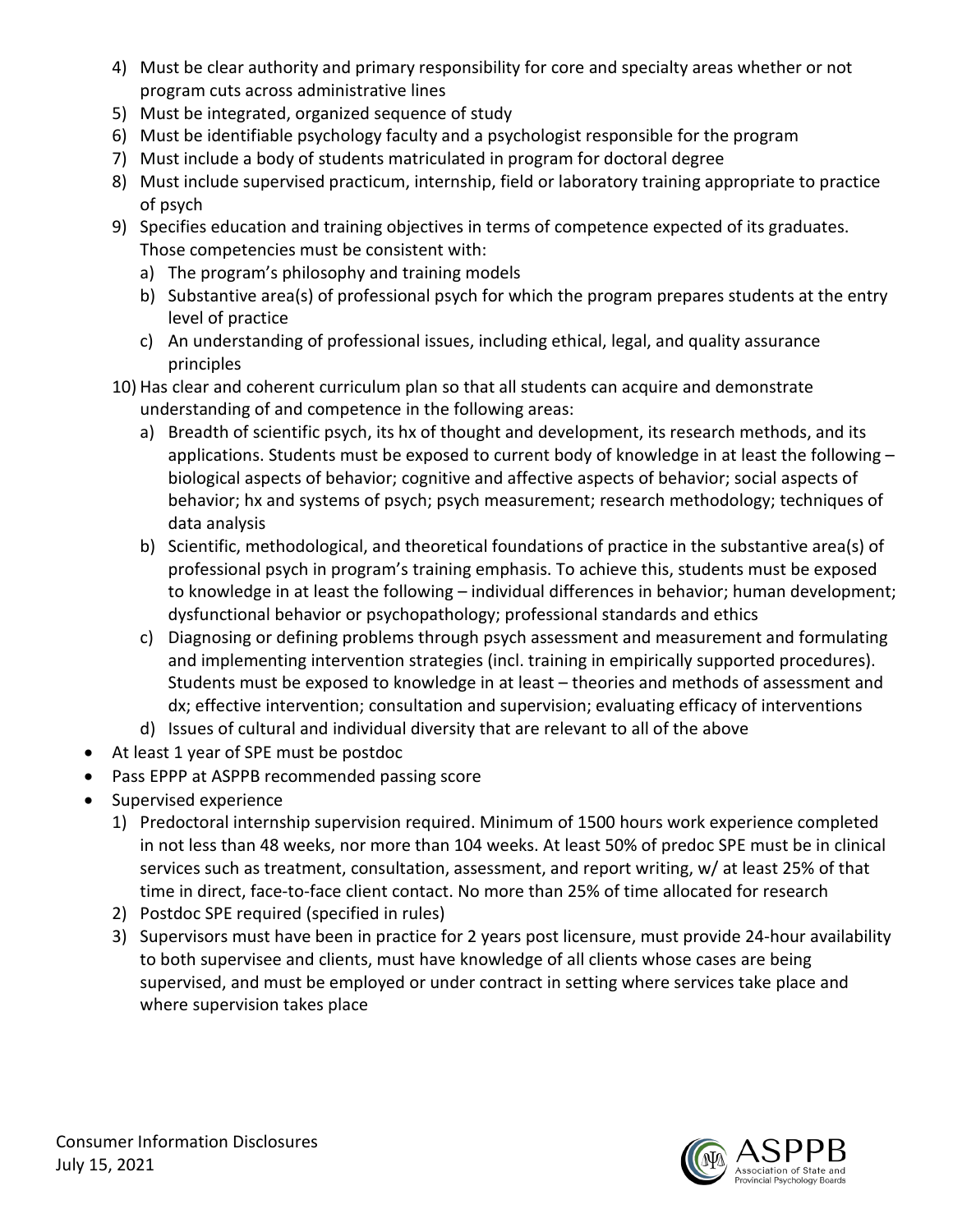### Florida

- **Doctoral degree from APA-accredited program**
- 4000 hours of SPE, w/ internship counting as first 2000 hours. Remaining 2000 hours must be postdoc (requirements in rules)
- Pass EPPP at ASPPB recommended score
- Pass state exam of psychology laws and rules 40 questions, pass at 80% correct. Exam blueprint on website in rules.

### Georgia

- **Doctoral degree from APA- (or CPA-) accredited program** *with*
	- 1) Curriculum requirements that require competence in following:
		- a) Breadth of scientific psych demonstrated by knowledge in
			- **biological aspects of behavior**
			- cognitive and affective aspects of behavior
			- social aspects of behavior
			- **history and systems of psych**
			- psychological measurement
			- **F** research methodology
			- techniques of data analysis
		- b) Scientific, methodological, and theoretical foundations of practice as demonstrated by knowledge in
			- **Individual differences in behavior**
			- Human development
			- **Dysfunctional behavior or psychopathology**
			- **Ethics and professional standards**
		- c) Diagnosing or defining problems through psych assessment and measurements as well as formulating and Implementing treatment and intervention strategies as evidenced through knowledge in
			- Theories and methods of assessment and diagnosis
			- **Effective treatment and intervention**
			- **Consultation and supervision**
			- Evaluating the efficacy of treatments and interventions
		- d) Competence in understanding issues of cultural and individual diversity that are significant to above requirements and fostering attitudes essential for life-long learning in scholarly inquiry and professional problem-solving
		- e) Adequate and appropriate practicum experiences are required through
			- **Providing settings that are committed to training, assure an adequate number of** professionals in supervisory roles, and include a breadth of training and educational experiences
			- Integrate the practicum experience w/ context of overall training experience

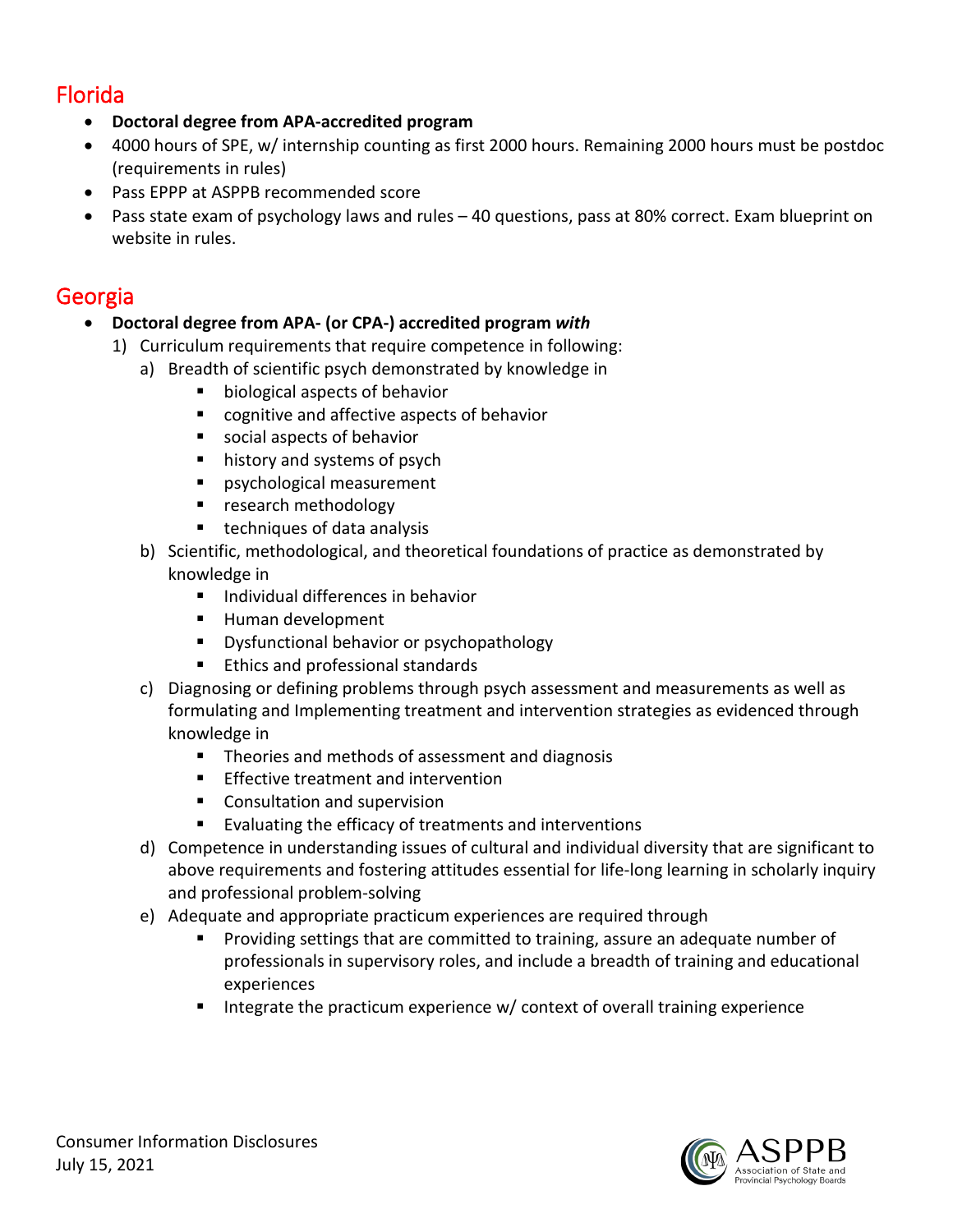- **Ensure that sequencing, duration, nature, and content of the practicum experience is** appropriate for the programmatic goals
- **Document the sufficiency and adequacy of the practicum experience in the context of** internship preparation
- 2) Supervision requirements for predoctoral practicum
	- a) Supervisors must be licensed (if taking place in GA, can be someone who's provisionally licensed and under supervision)
	- b) Doctoral practicum supervision must occur in regularly scheduled, in person meetings to review services rendered by supervisee
	- **c) APA accredited programs will determine standards for predoctoral practicum supervision**
- 3) Time requirements for training are consistent w/ APA accreditation requirements 3 full-time years of study and completion of internship prior to attaining doctoral degree. Two of the 3 years must be fulfilled at degree-granting institution and 1 year must be matriculated in continuous fulltime residence or "equivalent thereof" at that same institution
	- a) Residency means continuous physical presence, in person, at the educational institution in a manner that facilitates acculturation in the profession, full participation and integration of the individual in the educational and training experience and includes faculty student interaction. Models that use face-to-face contact for shorter durations throughout a year, or models that use video teleconferencing, to meet the residency requirement are not acceptable.
	- b) Length of degree and residency means the program has policies that help promote professional, ethical and legal obligations to promote student development, socialization and peer interaction, faculty role modeling. Residency provides students w/ mentoring and supervision regarding their development, socialization into the profession, and continuous monitoring and assessment through live face-to-face, in person interaction w/ faculty and students. At a minimum, program must require that each student successfully complete
		- Minimum of 3 full-time academic years of study (or equivalent) plus an internship prior to receiving doctorate
		- At least 2 of the 3 academic years within program from which doctorate is granted
		- At least 1 year must be in full-time residence (or equivalent thereof that must be demonstrated to Board) in that same program
	- c) **Follow CoA residency primary purposes**
		- student development
		- socialization and student assessment
- **Or** doctoral degree from an I/O program that meets certain training requirements Doctorate either from ASPPB/NR designated program, or submit documentation (official transcript and/or thesis, dissertation, refereed presentation(s) or publication(s), or letter from professor indicating competency(s) in a given area) showing they meet 15 of the 25 competencies set forth in *Guidelines for Education and Training at the Doctoral Level in I/O Psychology* published by SIOP (Division 14 of APA)
- **Or** doctoral degree in mental retardation/developmental disability program must include 18 semester hours (in addition to the 50 core hours) in coursework in specialized area of MR or DD psych. Internship, practicum, nor thesis considered qualifying. Students must complete courses in each of following

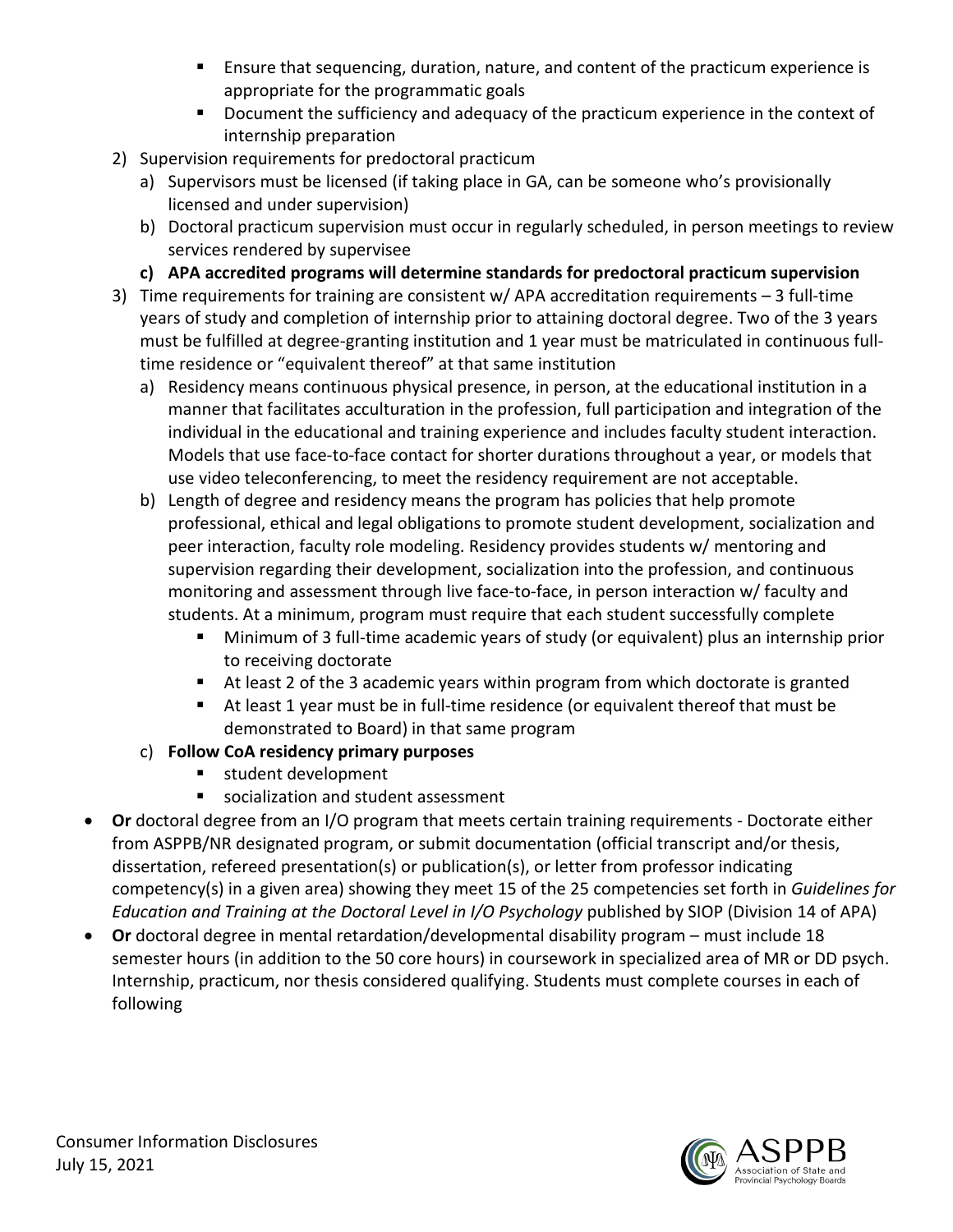- 1) Developmental aspects of behavior, e.g., psych of MR, psych of DD, psych of exceptional children, life-span developmental psych, child psych, cognitive development, social development, language development, human development
- 2) Cognitive aspects of behavior, e.g., learning, memory, visual attention, information processing, cognitive processes, cognitive psych, cognitive neuropsychology, social cognition
- 3) Behavior assessment and intervention, e.g., applied behavioral analysis, behavior therapy, behavior modification, assessment of adaptive and maladaptive behaviors, behavioral psychopharmacology (assessment and programming)
- 4) Assessment of intelligence, e.g., individual intelligence testing, psychological assessment of intelligence, psychoeducational assessment
- **Or** retraining in APA (or CPA) accredited doctoral program
- **APA/CPA or APPIC member internship of at least 2000 hours or**
- Equivalent internship
	- 1) Completed in no less than 11 months and no more than 24 months. I/O internships must be completed in 48 months
	- 2) 2000 hours of organized training experiences appropriate to the academic program specialty area
	- 3) Intern must spend at least 500 hours in direct client contact. (I/O interns exempt from this requirement)
	- 4) Intern must have completed minimum of 60 semester hours graduate coursework in psych prior to starting internship
	- 5) Practicum may not be used to satisfy any internship hours
	- 6) Must provide training in range of assessment and intervention activities conducted directly w/ persons or organizations who receive psych services
	- 7) Must have written materials of internship's goals, content and criteria by which intern's work will be evaluated
	- 8) At least 80% of internship supervision must be provided by 1 or more licensed psychologists
	- 9) Intern must use title that identifies trainee status
	- 10) Prior to start of internship, supervisors, doctoral director of training, and intern must enter into written internship agreement that specifies goals and nature of the training experiences. Must be signed at completion of internship.
- 1500 hours postdoctoral SPE as defined in rules
- **Examinations** 
	- 1) EPPP passed at ASPPB recommended passing score, upon completion of doctorate
	- 2) Jurisprudence exam covering current GA law, rules and regulations, and general provisions. Can take after pass EPPP and before post-doc SPE is being completed
	- 3) Oral exam given by the Board, taken after both previous exams have been passed and candidate is within 2 months of satisfactorily completing the SPE

## Hawaii

• **Doctoral degree from APA-accredited program or** regionally accredited institution and **i**nternship of at least 1900 hours, and 1 year, of SPE in field of psychology under supervision of:

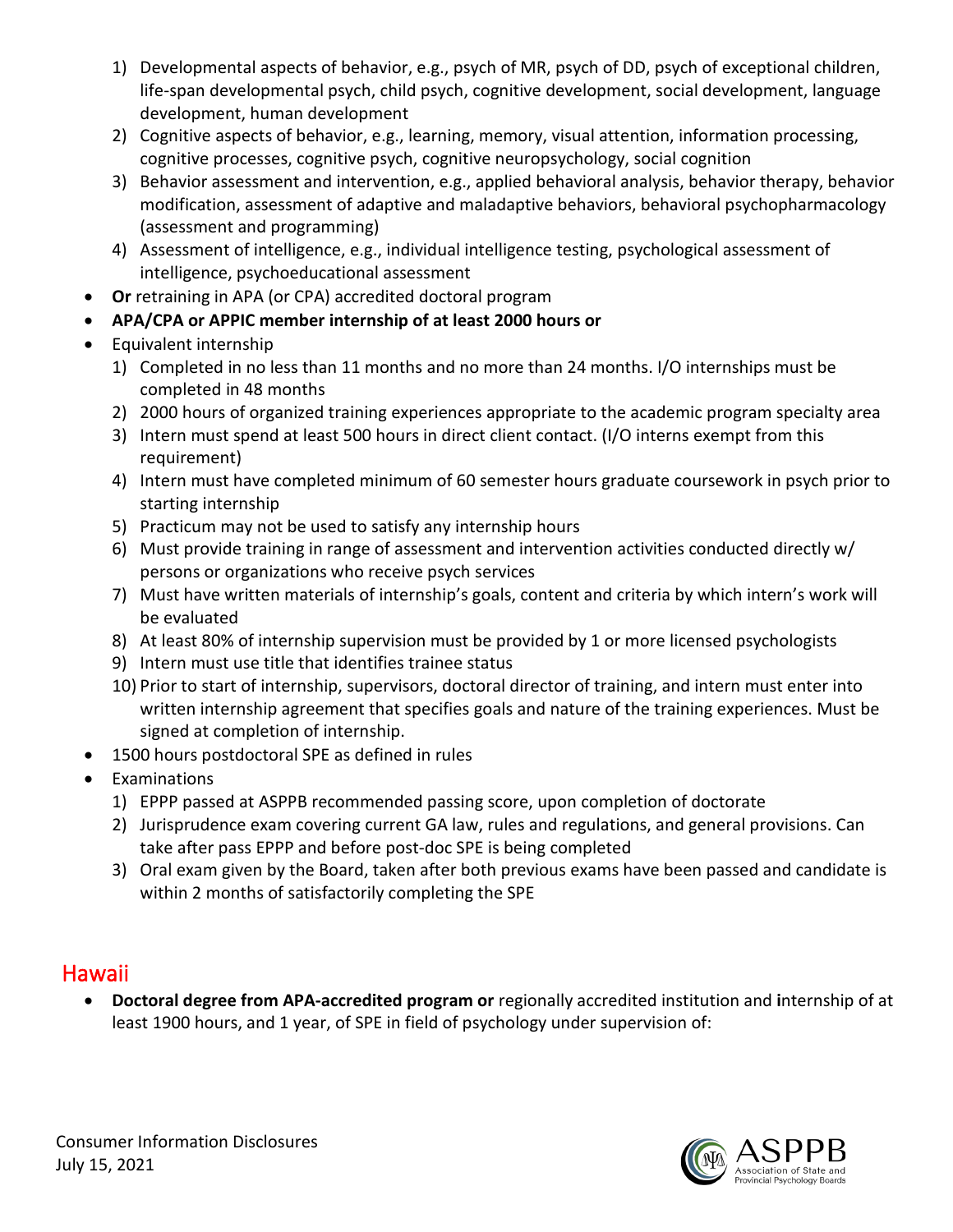- o licensed psychologist or holder of ABPP **or**
- o person holding doctoral degree in psych from accredited institution who has had 2 years postdoc experience in the work being supervised (for internship only)
- Completion of 1900 hours, and 1 year, postdoc experience in field of psychology under supervision
	- o A licensed psychologist **or**
	- o Person holding doctoral degree in psych or ed psych from accredited institution (granted prior to 1979) and is listed in National Register **or**
	- o Person who is ABPP
- Training is graduate level, leading to doctorate, w/ curriculum encompassing minimum of 3 academic years of full-time graduate study in an APA program **or** an accredited institution that
	- $\circ$  Program requires students to demonstrate competence in each of the subject areas below (at least 3 graduate semester hours):
		- 1. Scientific and professional ethics and standards
		- 2. History and systems
		- 3. Research design and methodology
		- 4. Statistics and psychometrics
			- Core training program shall require each student to
	- o demonstrate competence in following content areas (minimum of 6 graduate semester hours):
		- 1. Biological bases of behavior physiological psych, comparative psych, neuropsychology, sensation and perception, psychophamacology
		- 2. Cognitive-affective bases of behavior learning, thinking, motivation, emotion
		- 3. Social bases of behavior social psych, group processes, organizational and systems theory, and community psych
		- 4. Individual differences personality theory, human development, abnormal psych
		- 5. Psychodiagnosis and individual assessment intellectual, personality, and behavioral assessment
		- 6. Therapy child or adult intervention, or both
	- o Training program, wherever housed, must be clearly identified and labeled as psychology training program. Must be listed in catalogues, etc. Clear authority and primary responsibility within psychology training program for core areas specified above, and for specialty areas such as experimental, industrial, social, clinical and physiological psychology. Program is organized sequence of study planned to provide educational experiences leading to professional practice of psychology. Identifiable faculty and body of students who have been accepted as candidates for doctoral degree in psych
	- $\circ$  Training program requires internship of at least 1900 hours, and 1 year, of SPE
- Pass EPPP at ASPPB recommended pass score
- State jurisprudence exam pass at 75% or better
- Two years from date last received notice from Board re application to complete the EPPP

### Idaho

• **APA/CoA accredited program deemed to meet educational requirements**

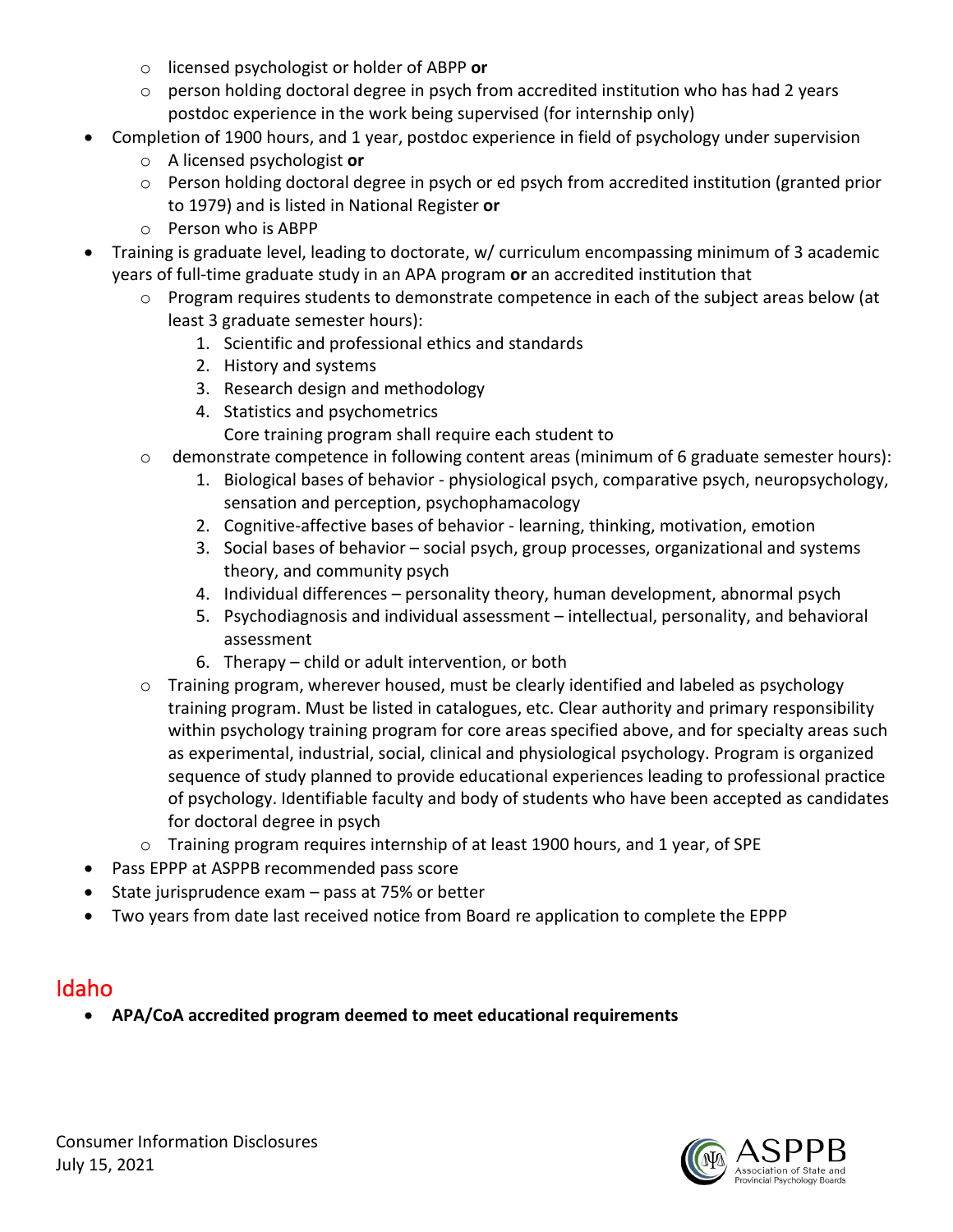- If not APA accredited:
	- o Doctoral degree from regionally accredited institution
	- o Core faculty w/ head of faculty being a doctoral-level psychologist
	- $\circ$  Program must include supervised practicum, predoctoral internship that is APPIC member or 'equivalent program'
	- $\circ$  Curriculum 3 academic years full-time graduate study, at least 1 year spent in full-time physical residence at degree-granting institution. Instruction in prof areas of competence – assessment and diagnosis, intervention, consultation, and supervision **and**
	- o Courses (3 semester hours/5 quarter hours)
		- 1. Biological Bases of Behavior physiological psychology, comparative psychology, neuropsychology, sensation and perception, psychopharmacology
		- 2. Cognitive-Affective Bases of Behavior learning, cognition, motivation, emotion
		- 3. Social Bases of Behavior social psychology, group processes, organizational and systems theory
		- 4. Individual Differences personality theory, human development, abnormal psychology
		- 5. Scientific and Professional Standards and Ethics
		- 6. Techniques of Data Analysis statistics, multivariate statistics, factor analysis, multiple regression, non-parametric statistics
		- 7. Research Design and Methodology
		- 8. Psychological Measurement psychometric principles, test theory, personality assessment, cognitive assessment
		- 9. History and Systems of Psychology
		- 10. Multiculturalism and Individual Diversity
- Supervised Experience 2 years, one of which is postdoctoral (1 year = 1000 hours) as specified in rules
- Pass EPPP at ASPPB recommended score

### Illinois

- **Graduate of APA-accredited program or** listed as a NR Health Services program **or**
- Equivalent program
	- A. Equivalency meets following minimum standards
		- 1) From regionally accredited institution
		- 2) Constitutes the institution's clinical, counseling, or school psych program and includes practicum experiences
		- 3) Wherever housed, must be clearly labeled as psych program, and must specify in printed materials its intent to educate and train psychologists
		- 4) Is an organized entity within the institution
		- 5) Has an integrated, organized sequence of study
		- 6) Identifiable core psych faculty on sight and a psychologist responsible for the program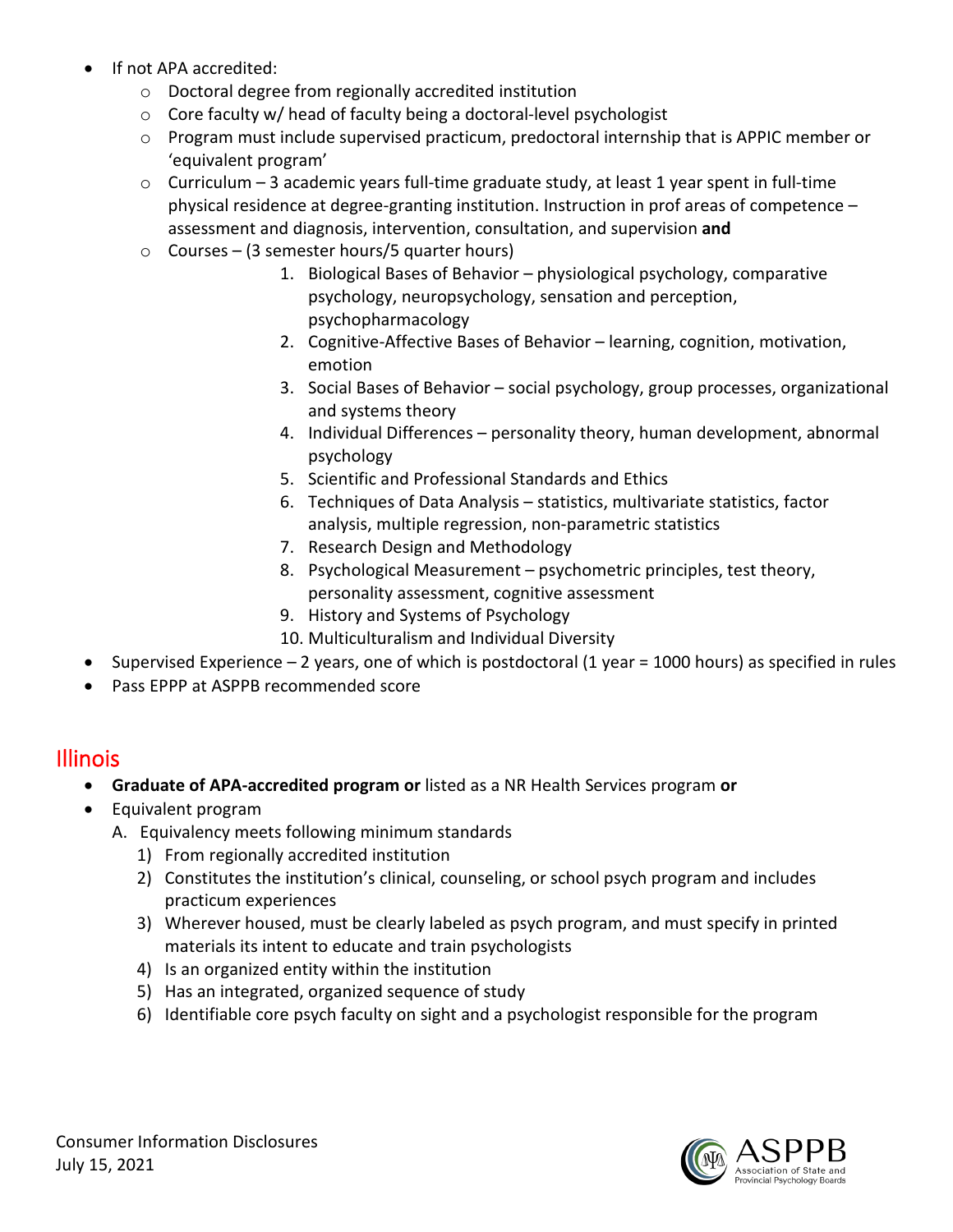- 7) Identifiable body of students matriculated in the program for a degree
- 8) Encompasses minimum of 3 academic years of full-time grad study
- 9) Has a 1-year residence that requires interaction w/ psychology faculty and other matriculated students. One year's residence or equivalent is defined as:
	- a) 30 semester hours taken full- or part-time at the institution, accumulated within 24 months **or**
	- b) Minimum of 350 hours of student-faculty contact involving face-to-face individual or group courses or seminars accumulated within 18 months. Educational meetings must include both faculty-student and student-student interaction, be conducted by the psych faculty of the institution at least 90% of time, be fully documented by the institution, and relate substantially to the program and course content. Institution must clearly document how applicant's performance is assessed and evaluated.
- B. Program includes following 7 core content areas:
	- 1) Scientific and professional ethics in psychology
	- 2) Biological bases of behavior, e.g., physiological psych, comparative psych, neuropsychology, sensation and perception, psychopharmacology
	- 3) Cognitive-affective bases of behavior, e.g., learning, thinking, motivation, emotion
	- 4) Individual differences, including instruction in theories of normal and abnormal personality functioning
	- 5) Assessment, including instruction in clinical interviewing and the administration, scoring and interpretation of psych test batteries for the dx of mental abilities and personality functioning
	- 6) Treatment modalities, including instruction in the theory and application of a diverse range of psych interventions for the treatment of mental, emotional, behavioral or nervous disorder
- **Or** graduate of doctoral program that is psychological in nature; complete course in each of 7 core content areas listed above; complete practicum as described in rules; complete an internship or equivalent SPE as described in rules; and complete 2 years of SPE, one of which must be postdoctoral A. Doctoral program must meet following requirements:
	- 1) Accredited by ASPPB/NR and is **not** clinical or counseling psych program **or**
		- 2) Psychological in nature as determined by the Board. In making that determination, Board will consider:
			- a) A program from regionally accredited institution
			- b) Program that, wherever administratively housed, is clearly identified as offering psych programs. Program must specify in materials its intent ot educate and train psychologists
			- c) Meets other requirements described in establishing equivalency
	- B. Applicant must have completed a course in each of the 7 core content areas described above
	- C. Course defined as integrated, organized didactic sequence of study that encompasses minimum of one school term. No independent study courses may satisfy 7 core content areas
- Remediation of deficiencies
	- A. Individuals deficient in any of 7 core content areas may complete any one or all of these in clinical, counseling or school psych program accredited by APA, approved by NR, or a program approved as described above

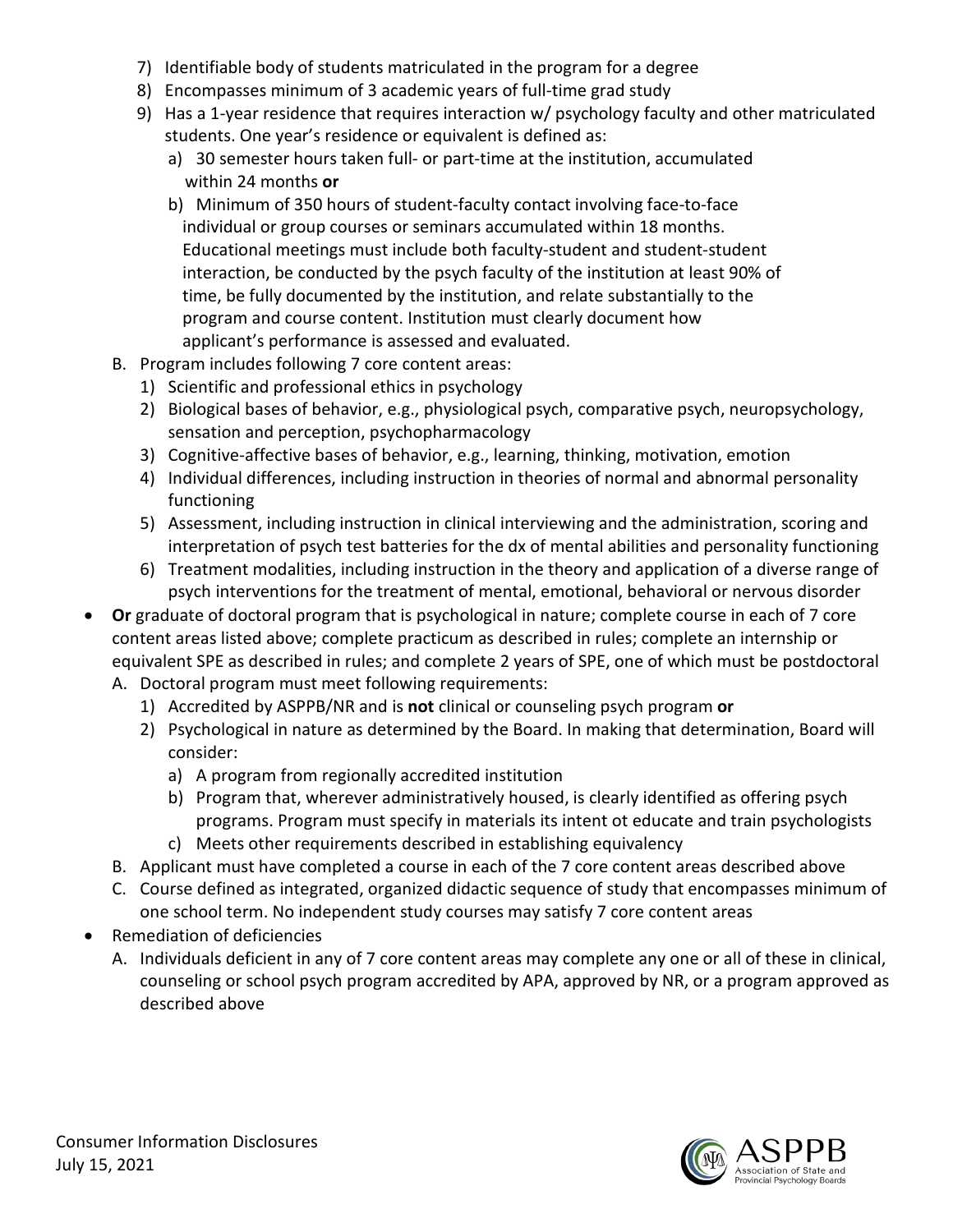- B. Individuals deficient in practicum, internship, or equivalent SPE requirements may obtain experience as described below
- C. Applicants must submit proof of completion of course and/or SPE as specified
- Standards for practicum, internship or equivalent SPE, and 2 years SPE required for licensure
	- A. All practicums, internships or equivalent and 2 years of SPE
		- 1) Must be experience obtained after enrollment in doctoral program
		- 2) Must involve practice of "clinical" psychology (HSP) tasks such as assessing, diagnosing, treating people with mental, emotional, behavioral or nervous disorders or conditions, or individuals w/ developmental disabilities
		- 3) Must not be limited to repetitious and routine tasks at the pre-professional level tasks such as administering and scoring structured tests; conducting standardized interviews; collecting data; academic guidance counseling; assisting in lab or teaching situation
		- 4) Must not be experience where supervisor receives money or other considerations from supervisee or in which supervisor is hired by or otherwise employed by the supervisee
	- B. Practicum in addition to above, practicum (externship or clerkship) must:
		- 1) Be part of coursework in doctoral program or be equivalent 400 hours of coursework or training completed w/ satisfactory or better grade in new area of competence approved by Board prior to initiating the training
		- 2) Involve applicant in direct clinical psych services to the client
		- 3) Provide for personal supervision by licensed "clinical" psychologist or someone who has educational and experience qualifications necessary for licensure in IL. Failure of the EPPP disqualifies one as supervisor
		- 4) Be performed under full professional responsibility of the supervisor, who must meet in faceto-face w/ candidate for minimum of 40 hours
		- 5) Be minimum of 400 hours duration. Doesn't have to take place in single setting
		- 6) Does not count toward 2 years SPE required for licensure
	- C. Internship may be paid or unpaid, and in addition to requirements in A, must:
		- 1) Be organized preplanned training program (not supervised experience or OTJ training) designed to provide trainee w/ pre-planned, programmed sequence of training experiences that includes documented goals and objectives. Primary focus is assuring breadth and quality of training
		- 2) Include minimum 1 hour/week of regularly scheduled, face-to-face individual supervision w/ specific intent of dealing w/ health services rendered directly by trainee. Must also be at least 2 additional hours/week in learning activities, such as case conferences, including cases where intern is actively involved; seminars dealing w/ clinical issues; co-therapy w/ staff person, including discussion; group supervision; and additional ind. supervision
		- 3) Involve trainee in direct "clinical" psych services to client as part of training experience
		- 4) Be under supervision of licensed HSP
		- 5) Be performed under full professional responsibility of supervisor
		- 6) Include minimum of 1750 hours completed within 24 months. The 1750 hors may not be completed in less than 50 weeks regardless of number of hours worked/week
			- a) Full-time experience at least 35 hour/we and must be obtained in single setting during minimum of 6 months

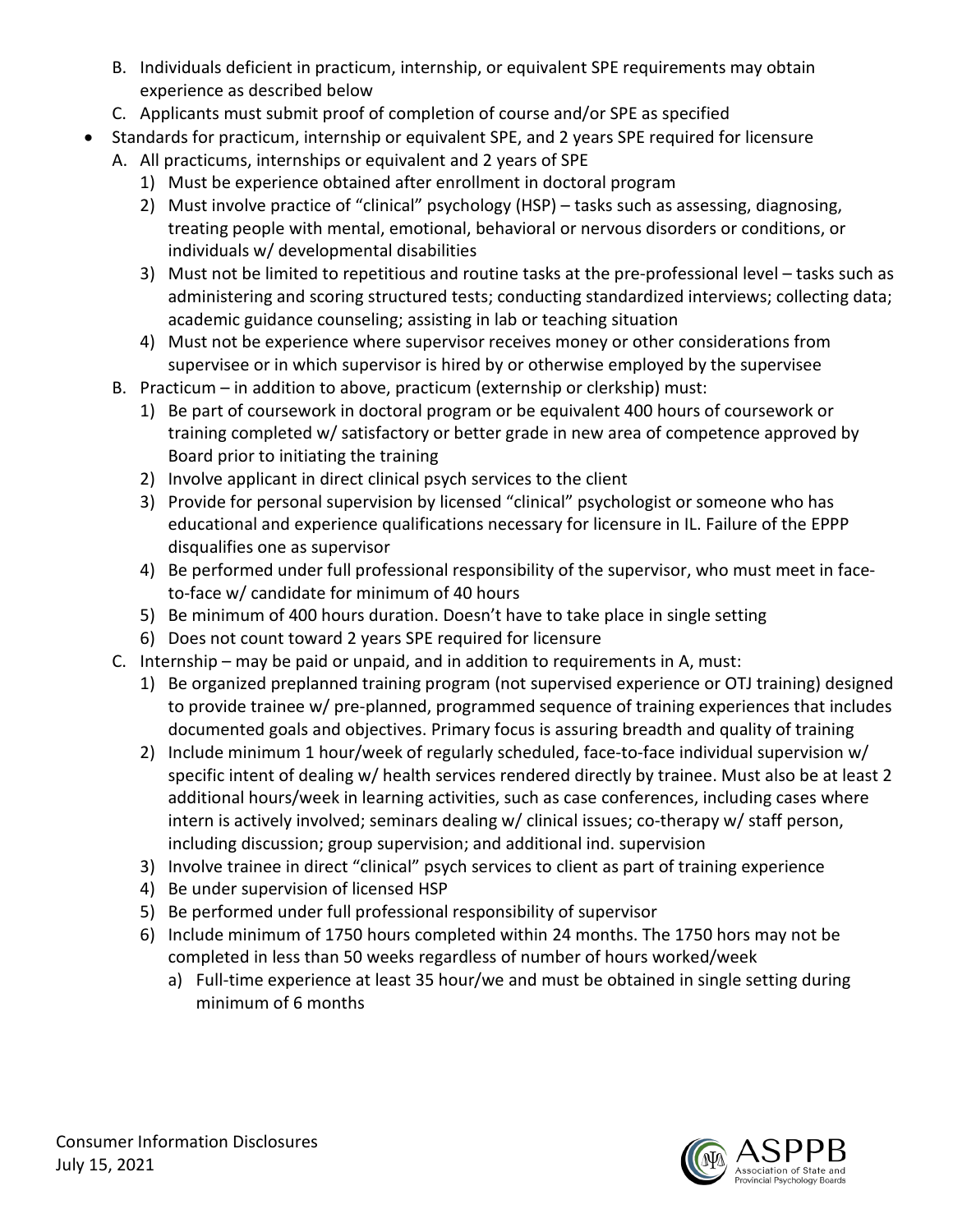- b) Part-time experience will only be counted if it is 18 hours or more/week during minimum of 9 months and in single setting
- 7) Be post-practicum (post-clerkship or post-externship) level
- 8) Be evaluated by supervisor as satisfactory or better
- 9) If occurs in work setting, must be distinct from regular work duties of trainee
- D. Clinical experience may be paid and unpaid experience and, in addition to A, must:
	- 1) Contain/include HSP experience, at least one year of which must be post-doctoral. Practicum experience doesn't count toward fulfilling the 2 years of SPE
		- a) One year of experience defined as 1750 hours obtained in not less than 50 weeks and completed within 36-month period
		- b) Full-time work experience must be obtained in single setting for minimum of 6 months w/ at least 35 hours/week
		- c) Part-time experience only counted if it is 18 hours or more/week during minimum of 9 months and is in single setting
		- d) Postdoc experience may begin upon completion of degree requirements for doctoral degree
	- 2) Be personally and individually supervised by licensed HSP w/ license in good standing, and under full professional responsibility of the supervisor
	- 3) Be evaluated by supervisor as satisfactory or better
	- 4) Include minimum of 1 hour/week of regularly scheduled, face-to-face individual supervision w/ specific intent of dealing w/ health services rendered by trainee
- Pass EPPP at ASPPB recommended passing score (or pass exam in clinical or counseling psychology of ABPP)

### Indiana

- **APA (or CPA) accredited program meets educational requirements for licensure**
- If not an APA/CPA-accredited program
	- 1) Doctorate in psychology from regionally accredited institution
	- 2) Academic unit, wherever administratively housed, clearly identified as psychology program and must specify intent to educate and train professional psychologist
	- 3) Program stands as recognizable, coherent, organized entity within the institution
	- 4) Within psych faculty, clear authority and responsibility for core and specialty areas whether or not program cuts across administrative lines
	- 5) Program is integrated, organized sequence of study
	- 6) Identifiable psych faculty and psychologist responsible for program
	- 7) Identifiable body of students matriculated in program for degree
	- 8) In areas of clinical, counseling, school psych, program includes educational experience w/ titles such as practicum, internship, field, or laboratory training
	- 9) At least 75% of graduate course credits (or other academic requirements) required for the doctoral degree, excluding dissertation credits, have been successfully earned in graduate psych courses.

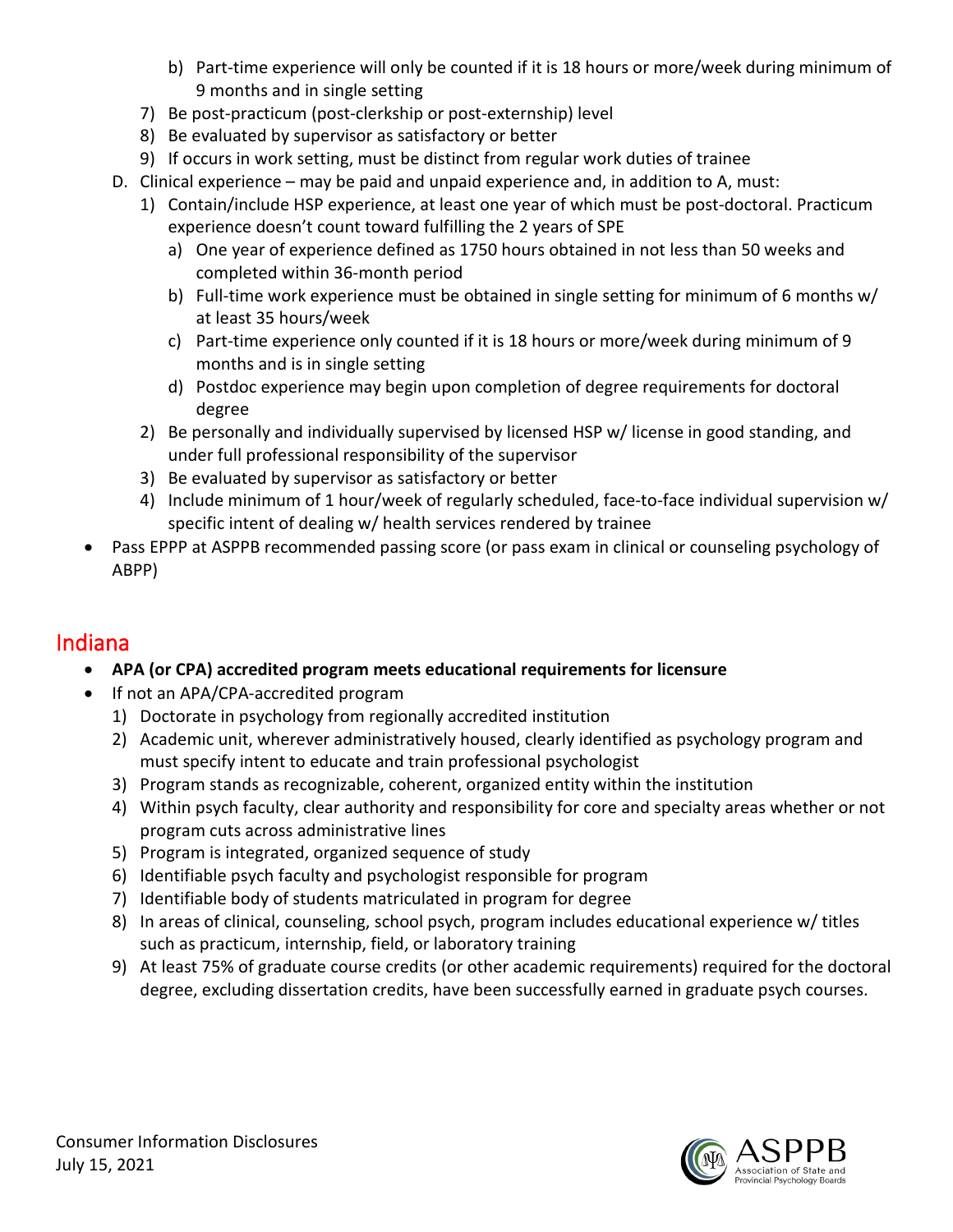Credits may, in part, be earned in postdoctoral work. In determining acceptability of curricular experiences and coursework, following factors considered:

- a) Curriculum encompasses minimum of 3 academic years of graduate study, in addition to instruction in
	- o Scientific and professional ethics and standards
	- o Research design
	- o Methodology
	- o Statistics
	- o Psychometrics
- b) Core program requires each student to demonstrate competence (as part of the graduate education) in each of following substantive content areas. This can be met by including minimum of 3 semester/5 quarter graduate hours in each of following substantive content areas
	- o Biological bases of behavior, e.g., physiological psych, comparative psych, neuropsychology, sensation, perception, psychopharmacology
	- o Cognitive-affective bases of behavior, e.g., learning, thinking, motivation, emotion
	- $\circ$  Social bases of behavior, e.g., social psych, group processes, organizational and systems theory
	- o Individual differences, e.g., personality theory, human development, abnormal psych
- 10) Program requires minimum of 1-year residence. Residence requires personal attendance at the degree-granting institution and interaction w/ psych faculty and other matriculated students. As used here, 1 year in residence means 18 semester/27 quarter hours taken on full-time or part-time basis at the institution accumulated in not less than 9 months or not more than 18 months and must include student to faculty contact involving face-to-face group courses. Such educational meetings must:
	- a) include both faculty to student and student to student interaction
	- b) be conducted by psych faculty of the institution at least 90% of time
	- c) be fully documented by the institution
	- d) relate substantially to the program and course content

11) Completion of 1500 hour internship

- SPE for HSP endorsement requires 2 years of experience consisting of:
	- 1) Minimum of 1500 hours internship that
		- a) occurs within 24-month period
		- b) has approval of psych faculty of trainee's academic program
		- c) consists of sequential and organized experiences in supervised health service setting
		- d) has at least 2 full-time psychologists to provide supervision
		- e) includes minimum of 2 interns in the program per year
		- f) be declared and publicized as an internship on yearly basis
		- g) include 1 psychologist designated as director of training or chief psychologist in charge of the program
		- h) provide that all psychologists responsible for supervision be licensed in jurisdiction where program is housed

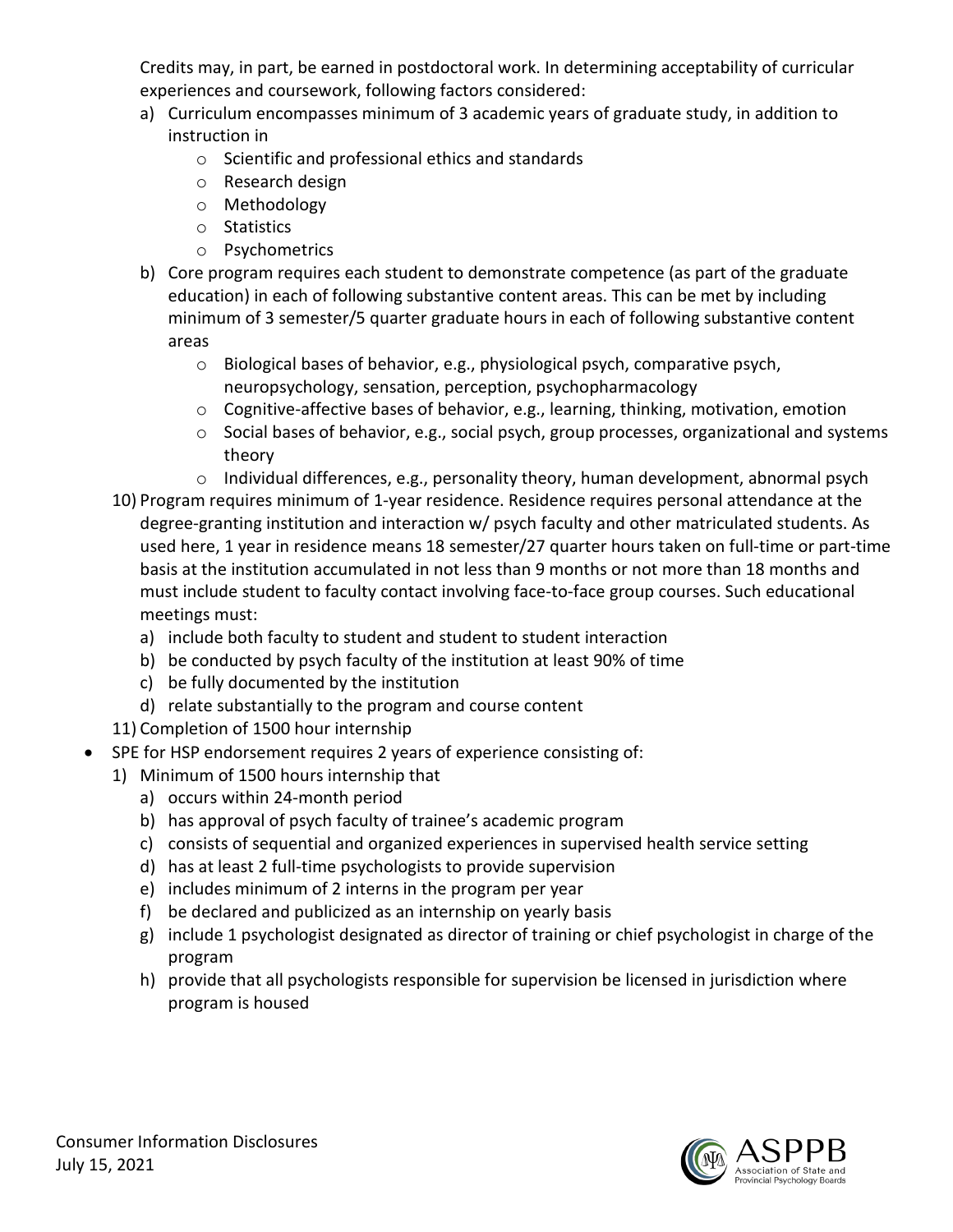- 2) Minimum of 1600 hours of SPE accrued in not less than 12 months, including minimum of 900 hours of direct client contact obtained through
	- a) Doctoral level practicum experiences that
		- o Consist of sequential and organized experiences that occur outside of classroom setting and involve trainee's direct delivery of supervised psych services
		- o Are approved in advance by director of training or designee
		- o Have training objectives specified in terms of the competencies expected of the trainee
		- o Include at least 50% of total hour of supervised experience in service-related activities
		- o Be supervised as follows:
			- Not less than 75% of required hours in individual supervision
			- Remaining hours may be individual or group supervision by postdoctoral supervisee eligible for licensure, or intern conducting supervision under supervision agreement w/ HSP
			- o Have, on average, not less than 25% of the SPE devoted to face-to-face client contact
			- o On average, provide weekly face-to-face supervision devoted to trainee's cases at ratio of not less than 1 hour per 10 hours on site, and not less than 1 hour/week
			- o Have clearly identifiable supervisor to provide individual supervision of trainee and
				- Is available to trainee's clients
				- Has responsibility for cases being supervised
			- $\circ$  Count toward experience required only after following prerequisites have been met
				- Completion of academic coursework of minimum 48 semester/72 quarter hours taken for credit in clinical, counseling, school or other recognized training model in professional psych program. Credit from master's or doctoral program in related field may count toward minimum required coursework
				- **Completion of basic practicum experience in applied professional psych or** related field of minimum duration of 400 hours evidenced by graduate transcript
			- $\circ$  Adhere to guidelines specified in rules about resolving conflicts, dual relationships, trainee's personal therapy
	- b) Post-internship experience that meets following requirements
		- o Completed within a consecutive 60-month period
		- o Be conducted in office of the supervisor or another suitable professional setting
		- o Have minimum of 1 hour/week of individual face-to-face supervision provided on site in office of supervisor of another suitable place within a professional setting
		- o Adheres to guidelines specified in rules about resolving conflicts, multiple relationships, trainee's personal therapy doesn't count, teaching/research don't count as direct client contact
	- c) A combination of a) and b)
- Pass EPPP at ASPPB recommended passing score
- Pass state jurisprudence exam covering aspects of the practice of psych, including statutes and rules related to practice of psychology
- Criminal background check and fingerprints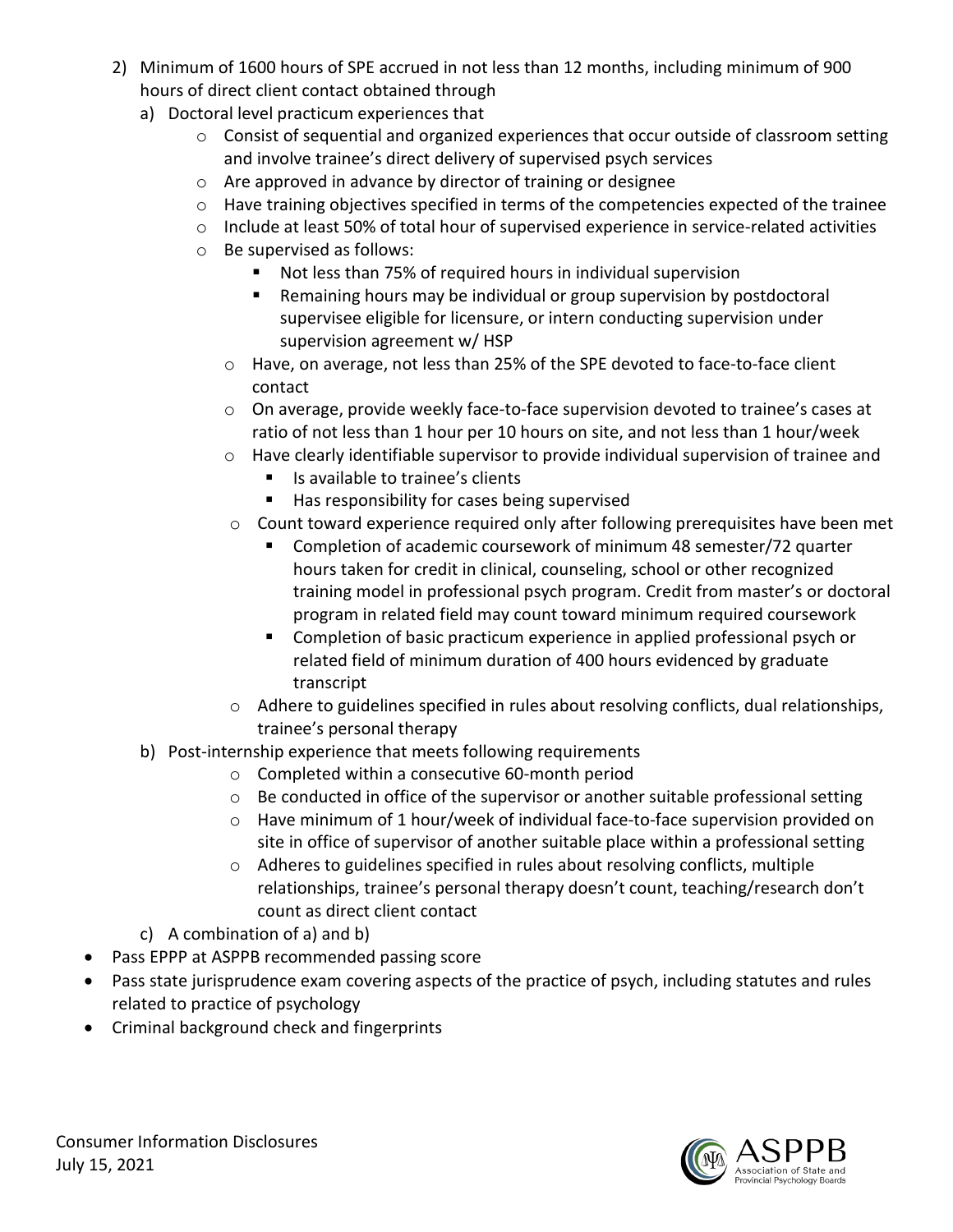#### Iowa

- Doctorate in psychology from regionally accredited institution
- **Program must be APA accredited or ASPPB/NR designated (or specialty diploma from ABPP)**
- Postdoc SPE required (as specified in rules)
- Pass EPPP at "Iowa passing score" which is the ASPPB recommended score
- HSP certification possible after licensure as specified in rules
- New rules coming for people who re-specialize in APA-accredited re-specialization programs.

#### Kansas

- **APA accreditation w/ at least 24 semester (or equivalent quarter) hours completed while the applicant is in residence or**
- Doctorate from regionally accredited institution w/ program that
	- 1) Prepares students for the practice of psychology
	- 2) Stands as recognized, coherent organizational entity within a university or college
	- 3) Clear administrative authority w/ primary responsibility within the program for substantive content areas below and for psychology emphasis areas
	- 4) Established, organized, comprehensive sequence of study designed by administrators responsible for program to provide integrated educational experience in psych
	- 5) Identifiable, full-time, professional faculty  $w/gr$  aduate degrees in psych, and person responsible for directing program is licensed or eligible at doctoral level to engage in practice of psych
	- 6) Ratio of students to core faculty members doesn't exceed 15:1
	- 7) Student's major advisor is member of psych faculty
	- 8) Identifiable body of students matriculated in the program for a degree
	- 9) Public information states explicitly intent to prepare students for practice of psych
		- a) Psych practice is based on science of psych, which is influenced by professional practice of psych
		- b) Training for practice is sequential, cumulative, graded in complexity, and designed to prepare students for further organized training
	- 10) Program, except for I/O programs, requires internship that meets following
		- a) Consists of at least 1800 hours over one year of full-time training or two consecutive years of half-time training
		- b) Accepts as interns only applicants enrolled in doctoral program as defined
		- c) Has clearly designated doctoral-level staff psychologist responsible for integrity and quality of training program. This person must be licensed in jurisdiction where program is and must be present at training facility for minimum of 20 hours/week
		- d) Provides training and supervision in wide range of professional activities, including dx, remediation techniques, interdisciplinary relationships, consultation, and provides experience w/ population of clients/patients presenting diverse set of problems and backgrounds

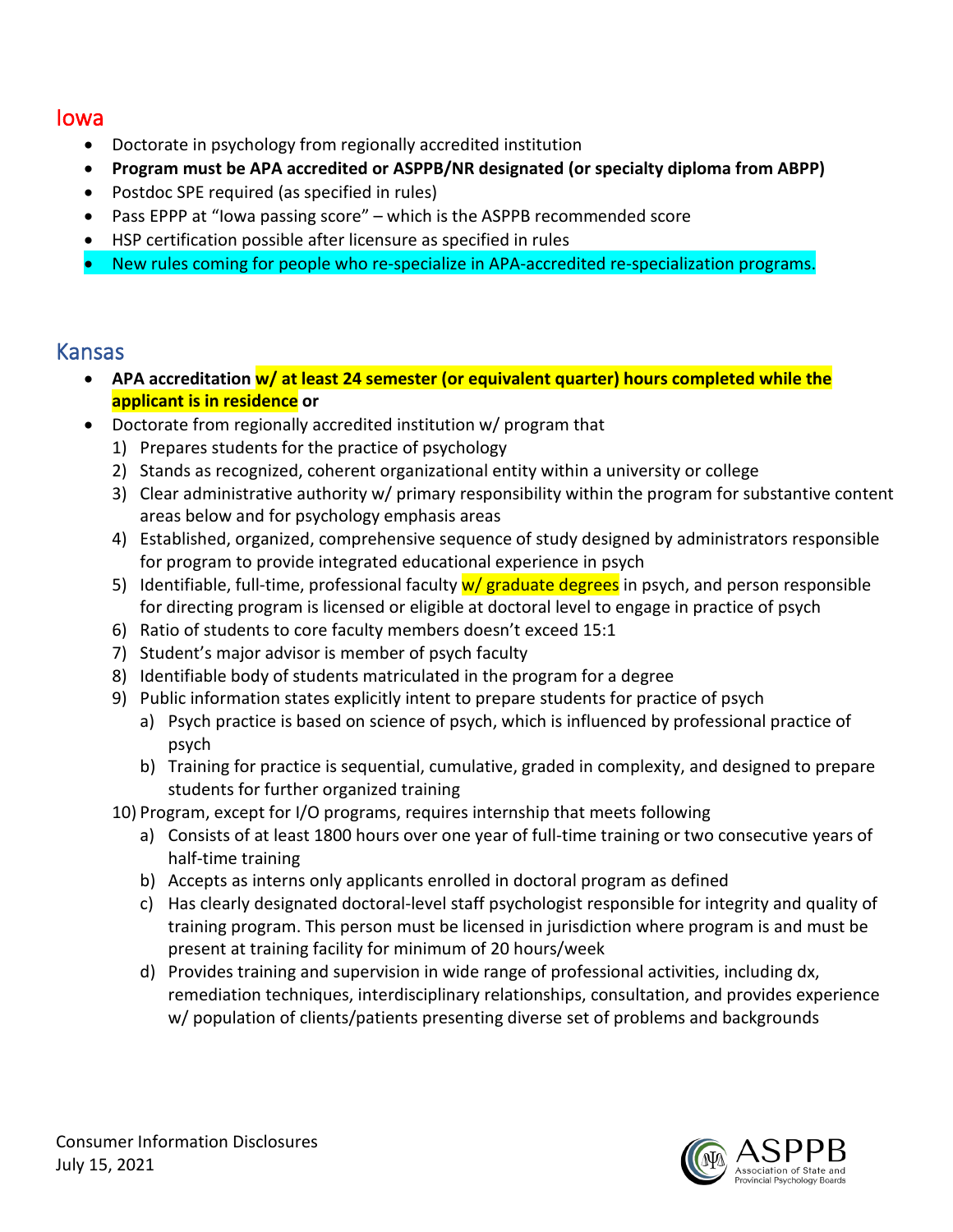- e) Is taken after completion of all graduate courses other than those for dissertation
- f) Provides intern w/ minimum of 4 hours of general training supervision for every 40 hours of training experience. At least 1 hour of individual supervision provided for every 10 hours during which trainee has direct client contact
- g) Provides majority of supervision by licensed, doctoral-level psychologists
- h) Exists as distinct and organized program that is recognizable within an institution/agency and is clearly recognizable as training program for psychologists
- i) Identifies interns as being in training and not as staff members
- j) Has training staff of at least 2 doctoral-level psychologists who serve full-time as individual clinical supervisors and who are licensed
- k) Is an integrated and formally organized training experience
- l) Provides at least 2 hours/week in didactic activities, including case conferences, seminars, inservice training, and grand rounds
- 11) Before awarding doctoral degree, program requires each student to complete minimum of 3 fulltime years of graduate study, or the equivalent, and to complete an internship that meets above requirements. At least 2 of the 3 academic training years, or equivalent, must be completed at the institution from which doctoral degree is granted, and at least 2 consecutive semesters (or equivalent quarters/trimesters) must be completed while student in residence at same institution. Coursework must include skill courses appropriate for applicants major/area of emphasis
- 12) Program has and implements clear and coherent curriculum plan for students to acquire and demonstrate understanding of and competency in following
	- a) Breadth of scientific psych, its hx of thought and development, research methods, applications. Each student must complete a 1-semester course (3 credit hours) or equivalent quarter/trimester hours, in each of the following
		- i. Biological aspects of behavior, incl. neuropsychology and biological foundations of psych
		- ii. Cognitive and affective aspects of behavior, including theories of perception, human learning and memory, cognitive development, and theories and research in human learning
		- iii. Social aspects of behavior, incl. social psych, advanced social psych, social psych theories, research, clinical applications
		- iv. Hx and systems of psych, incl. hx of psychology, theories of personality
		- v. psych measurement, incl. intro to mathematical methods in psych, educational measurement methods in psych research, research methods in clinical psych
		- vi. research methodology and techniques of data analysis, incl., statistical methods in psych, research design in education, multivariate analysis, multivariate statistical methods
	- b) Scientific, methodological, and theoretical foundations of practice. Each student must complete 1 semester course (3 semester credit hours, or quarter/trimester) in each of following
		- j. individual differences in behavior, incl. basis and nature of individuality, intelligence and cognition, and cross-cultural counseling
		- ii. human development, incl. advanced child behavior and development, behavioral analysis of child development, psych of the adult personality, gerontology, counseling w/ adults

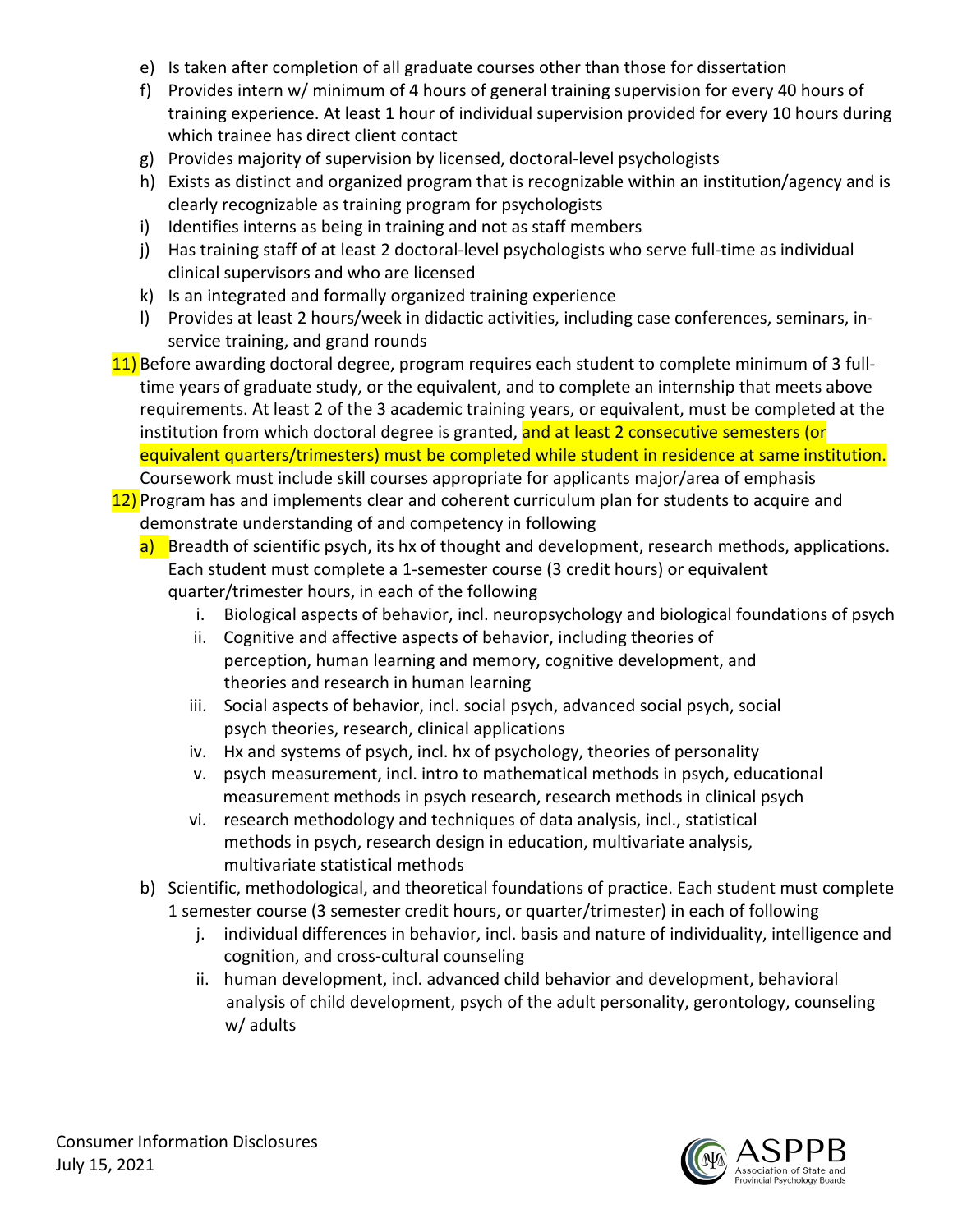- iii. dysfunctional behavior or psychopathology, incl. advanced psychopathology
- iv. professional, ethical, legal, and quality assurance principles and standards, incl. professional, legal, and ethical problems in clinical psych, and legal, ethical, and professional issues in counseling
- c) methods of diagnosing/defining problems through psych assessment and measurement and strategies and techniques of therapeutic intervention or remediation. Minimum of 24 semester credit hours (or equivalent quarter/trimester) must be completed by student while in residence in following two areas:
	- i. 9 semester/equivalent quarter or trimester hours in assessment. Assessment courses must include theories and methods of assessment and diagnosis, incl. intelligence testing, behavioral and personality assessment in children, theory and construction of personality tests, and techniques of psychodiagnostics assessment
	- ii. 15 (or equivalent) semester hours in techniques of therapeutic interventions and effective therapeutic intervention, consultation, and supervision, incl. counseling and interviewing skills, theories of group counseling, psychological clinical services, psychotherapy, group therapeutic techniques, and psychotherapy w/ families
- 13) Program requires at least 90 semester hours (etc.) of formal graduate study in the psych program. At least 60 of these must be distributed among content areas listed
- 14) At least 60 semester hours (etc.) clearly designated on transcript as graduate-level courses in program, excluding practicum, internship and dissertation. Credits from extension programs can't exceed 10 semester (etc.) hours. Postdoc credit hours from regionally accredited institution taken to meet licensure requirements can't exceed 10 semester (etc.) hours
- 15) When program has an applied emphasis, that might include clinical, counseling, school, training must also include minimum of at least 2 semesters of coordinated practicum. Practicum must be in program preapproved setting
- 16) Advertises in official documents standards and descriptions and admission requirements of program
- 17) Has admission requirements that are, in part or full, based on objective, standardized achievement tests and measures
- 18) Includes ongoing, objective review and evaluation of students that is reported in official transcript
- 19) Includes comprehensive exam or equivalent assessment (approved by Board) of knowledge and progress in program that must be passed before doctorate is awarded
- 20) As part of graduation requirements, each student must conduct original research project (not substituted for successful completion of comprehensive exam)
- 21) Institution has library and equipment and resources available adequate for size of student body and scope of program offered
- Supervised experience  $-2$  years SPE, at least one of which must be postdoc
	- 1) Predoctoral experience must meet internship requirements
	- 2) Postdoc SPE described in rules
- Pass an exam at 70% correct. Exam is written unless there is reason to waive the written exam (e.g., applicant unable to take the written exam because of physical difficulties that may impact score). If written exam is waived, oral exam will be given that includes assessment of
	- 1) Effectiveness and clarity of expression

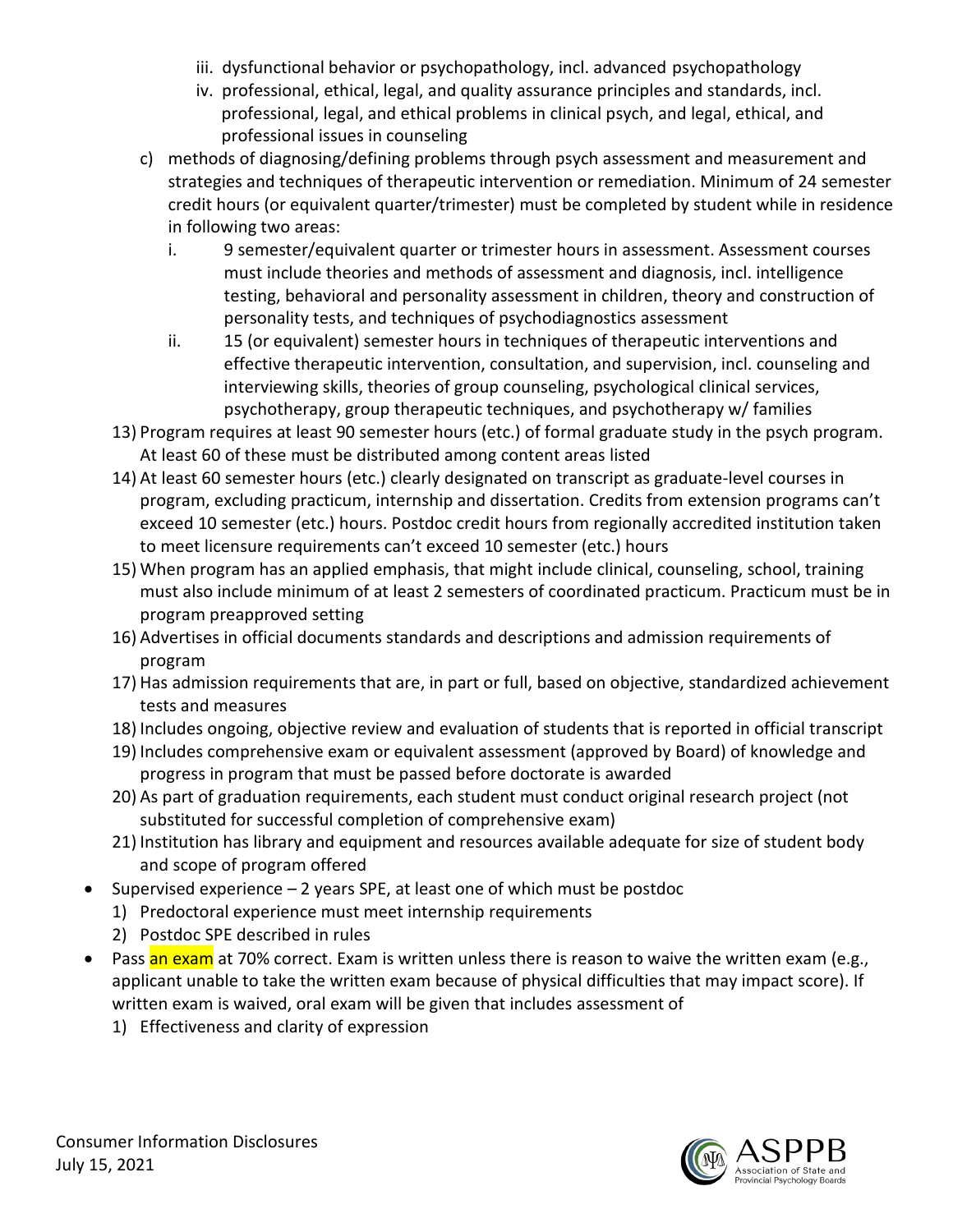- 2) Knowledge and skills in area that applicant is otherwise qualified to offer services
- 3) Knowledge and awareness of ethical issues and problems in the professional area of emphasis and for psychologist in general
- 4) Knowledge of general psych

### Kentucky

- **APA accredited programs with practicum experiences in both assessment and therapy meet educational requirements**
- Doctorate from regionally accredited institution
	- o Identified psychology faculty
	- o Psychologist as training director
	- o Student cohort
	- $\circ$  Includes educational experiences with titles such as practicum, internship, or field training. Doctoral degree requires a 3-graduate semester-hour practicum
	- $\circ$  Curriculum requirements minimum of 3 years, including 1 full academic year in residence w/ minimum of 250 contact hours or equivalent experiences and course work delivered face-to-face in person w/ faculty and other students (may be by tele- means)
	- o Courses in addition to instruction in scientific and professional ethics and standards, research design and methodology, statistics and psychometrics, core program requires each student to demonstrate competence by including minimum of 3 semester/5 quarter hours in each of following:
		- 1. Biological bases of behavior physiological psychology, comparative psych, neuropsychology, sensation and perception, psychophamacology
		- 2. Cognitive-affective bases of behavior learning, thinking, motivation, emotion
		- 3. Social bases of behavior social psychology, group process, organizational psychology and systems
		- 4. Individual differences personality theory, human development, abnormal psych
	- o Courses in specialty area of training
	- o Deficiency in coursework or other requirements can be corrected by appropriate remedial work
- 2 years supervised professional experience (3600 hrs.), 1 of which is within a predoctoral internship internship requires minimum of 100 hours of supervision
	- o Within organized training program
	- o Clearly designated staff psychologist responsible for quality of training program, licensed at doctoral level (for school psych, may be from affiliate agency or doctoral training program)
	- o 50% of supervision must be provided by psychologist(s) w/ appropriate doctoral degree
	- o 25% spent in direct client contact
	- o At least 2 hrs. a week in formal, face-to-face individual supervision

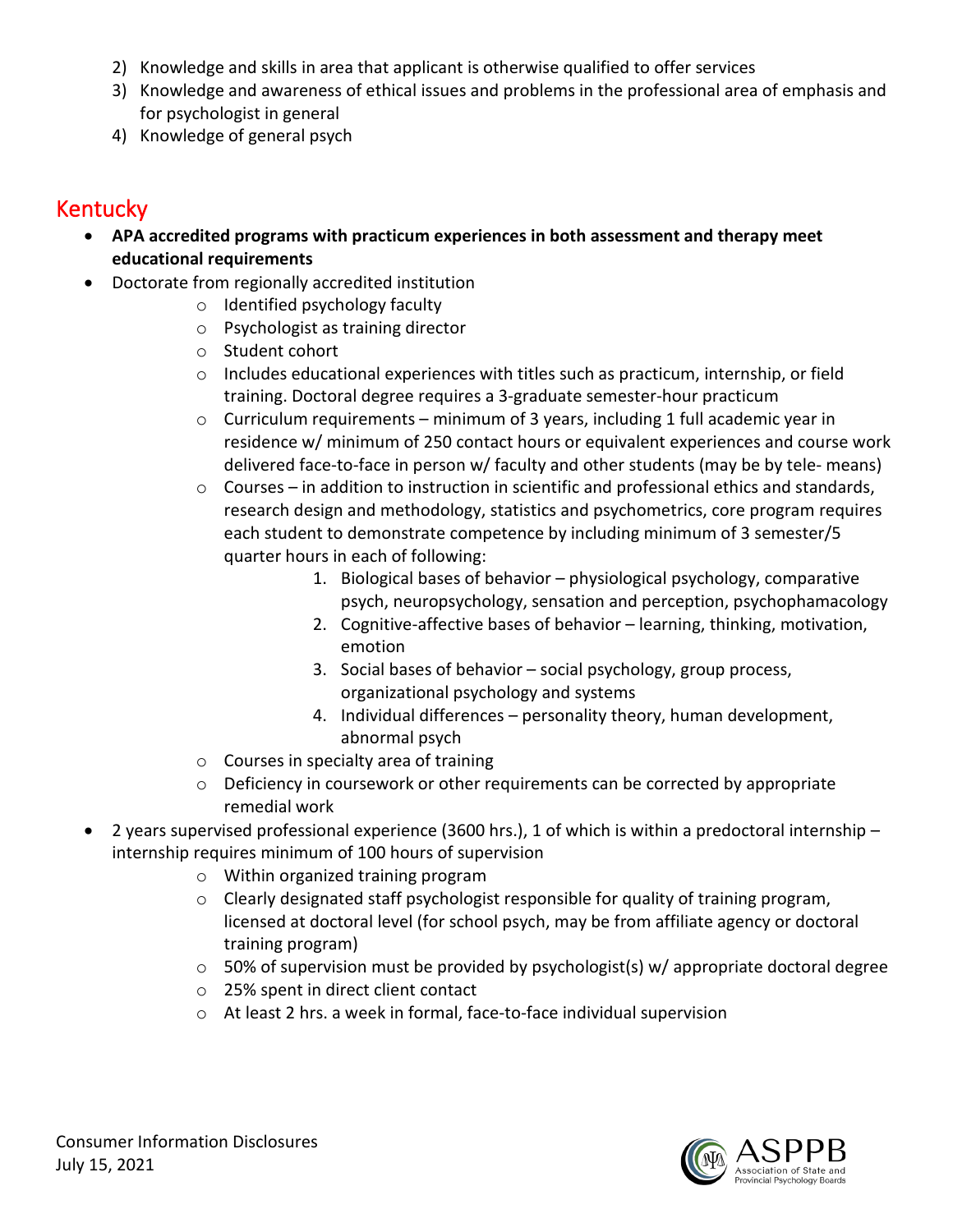- o Clear expectations for interns
- Remaining hours may be predoctoral, postdoctoral, or a combination of the two (and approved by the board
	- o At least 50% in service-related activities such as: treatment, assessment, interviews, report-writing, case presentations, consultation
	- $\circ$  May be practicum, field placement, other professional activities not connected to any specific course
- HSP designation requires an additional 1800 hrs. SPE in health care delivery
- Pass EPPP at doctoral level (score of 500)
- Pass examinations on KY mental health law (written), ethical principles and professional practice (oral)

### Louisiana

- ASPPB/NR designated program **or APA accredited program or**
- Program that meets following criteria:
	- 1. Doctoral training in professional psych in regionally accredited institution
	- 2. Must be clearly identified and labeled as a psych program. Must specify in written materials intent to educate and train professional psychologists in applied area of psych
	- 3. Program must stand as a recognizable, coherent organizational entity within the institution
	- 4. Must be clear authority and primary responsibility for core and specialty areas whether or not program cuts across administrative lines
	- 5. Must be integrated, organized sequence of study
	- 6. Must be an identifiable psych faculty and a psychologist responsible for the program
	- 7. Must have identifiable body of students matriculated for degree
	- 8. Program must include supervised practicum, internship, field or lab training appropriate to practice of psych, in applied area of specialization recognized by Board
	- 9. Internal degree program (unless ASPPB/NR or APA)
	- 10. Program involves at least one continuous year of full-time residency on campus of institution at which the degree is granted
	- 11. Curriculum must encompass a minimum of 3 academic years full-time graduate study. Program of study should include coursework w/ minimum of 3 semester/5 quarter hours in each of following – scientific and professional ethics and standards, research design and methodology, and statistics and methodology. If material from one area combined into other courses, program director sends info to Board. Core program also must require each student to demonstrate competence (met by minimum of 3 semester/5 quarter hours) in each of 4 substantive content areas. Graduates who can't document competence in all content areas may demonstrate competence by taking additional coursework or examination, not to exceed one substantive content area
		- a) Biological bases of behavior physiological psychology, comparative psychology, neuropsychology, sensation and perception, psychopharmacology
		- b) Cognitive-affective bases of behavior learning, thinking, motivation, emotion
		- c) Social bases of behavior social psych, group processes, organizational and systems theory

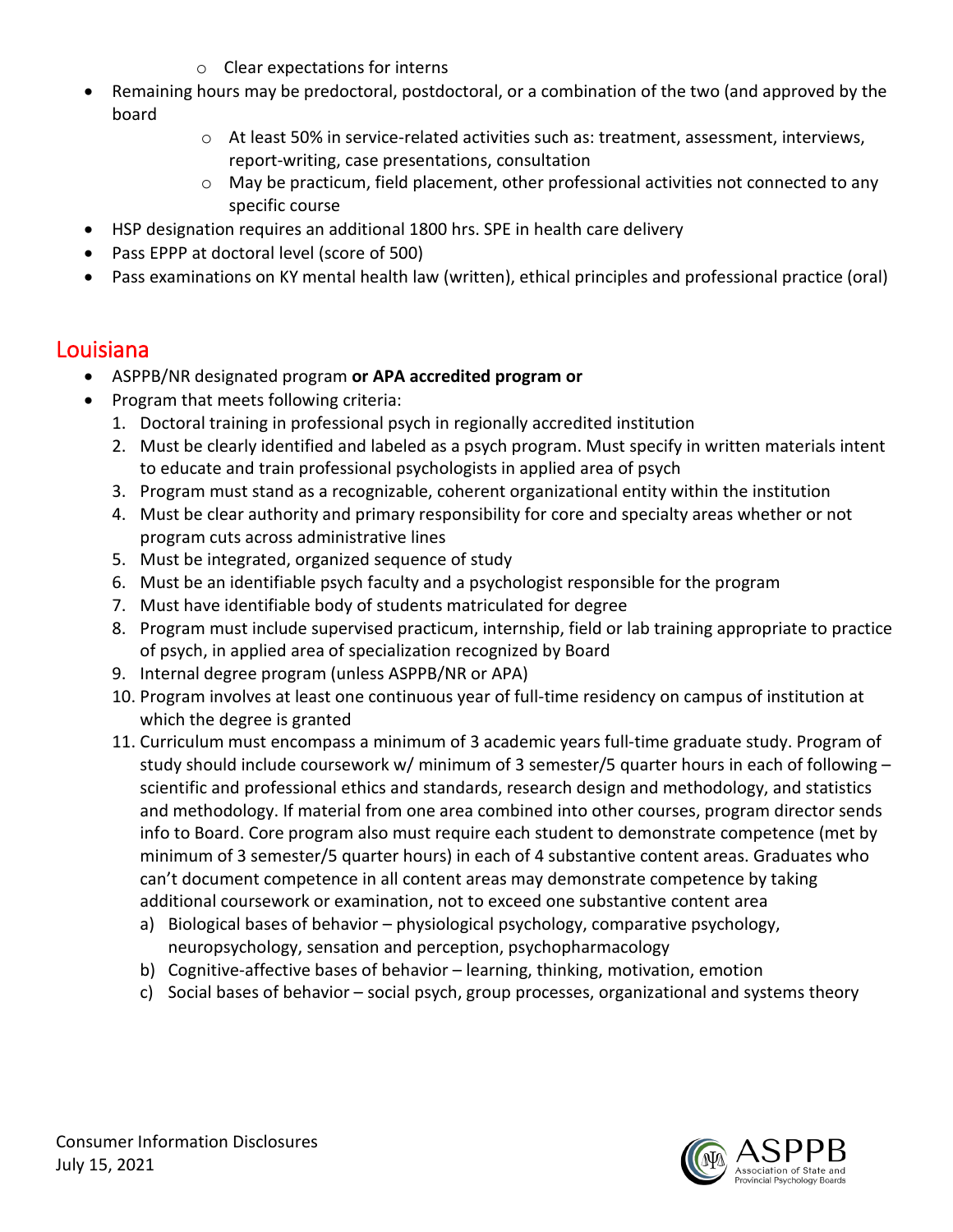- d) Individual difference personality theory, human development, abnormal psych. Additionally, all professional doctoral programs in psych will include course requirements in specialty areas
- In applied HSP areas, experiences include practicum and internship
	- 1) Practicum experiences are prerequisite to internship. Minimum of 300 hours of practicum experience should precede the internship. This should include at least 100 hours of direct client contact and at least 50 hours of scheduled individual supervision
	- 2) Organized psych internship training programs must have
		- a) Organized training program, in contrast to supervised experience or on-the-job training, designed to provide intern w/ planned, programmed sequence of training experiences. Primary focus and purpose is assuring breadth and quality of training
		- b) Internship agency has clearly designated staff psychologist responsible for integrity and quality of training program and who is licensed
		- c) Agency has 2 or more psychologists on staff as supervisors, at least one of who is licensed as psychologist
		- d) Supervision provided by staff member of the agency or an affiliate of that agency who carries clinical responsibility for cases being supervised. At least half of supervision provided by psychologists
		- e) Training in range of assessment and treatment activities conducted directly w/ clients
		- f) At least 25% of trainee's time was in indirect client contact (minimum of 375 hours)
		- g) Minimum of 2 hours/week of regularly scheduled, formal, face-to-face individual supervision w/ specific intent of dealing w/ intern's cases. At least 2 additional hours/week in learning activities such as case conferences involving intern's cases; seminars dealing w/ clinical issues; co-therapy w/ staff person including discussion; group supervision; additional individual supervision
		- h) Training is post-clerkship, post-practicum, post-externship
		- i) Minimum of 2 interns at agency at same time
		- j) Trainee has title that designates trainee status
		- k) Written materials describe goals and content of the internship, clear expectations for trainee's work
		- l) Internship experience (1500 hours) completed within 24 months
- In non-HSP areas such as educational, developmental, experimental, social, I/O, internship training may be postdoctoral SPE as defined in rules
- Two years (4000 hours) of SPE, one of which (2000 hours) must be postdoctoral as specified in rules
	- 1) Qualifications of supervisors
		- a) Must have been licensed for 1 year and have training in area being supervised. Specific skill training may be assigned to other specialists under authority of supervising psychologist.
		- b) Must limit number of people supervised to 2 people at same time
		- c) Must not be member of supervisee's immediate family
	- 3) Minimum of 1 hour/week general professional supervision. Exceptions must be approved by Board. Must be conducted on one-to-one basis, not substituted for by group seminars or consultation
- Pass EPPP at ASPPB recommended passing score

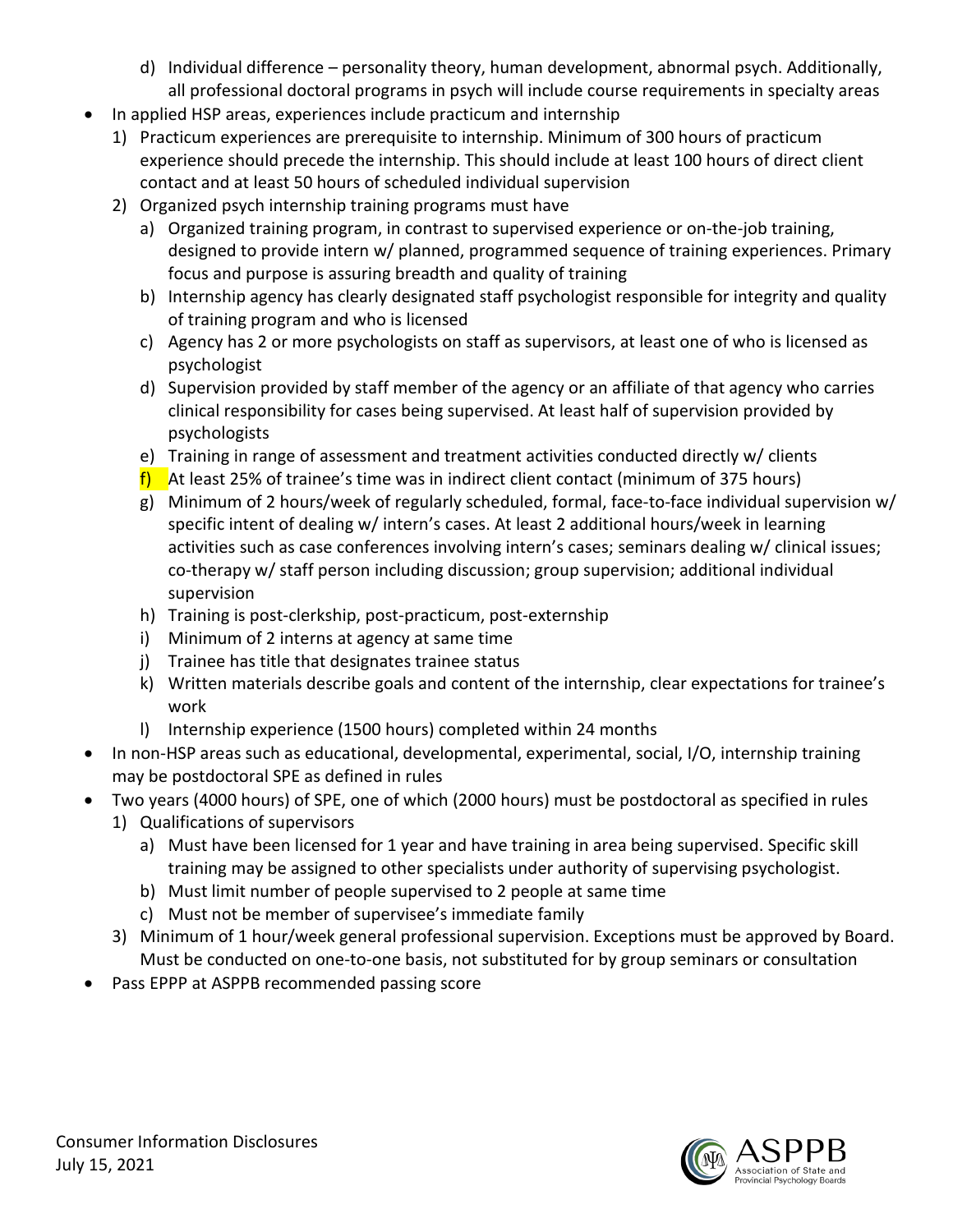### **Maine**

- **APA (CPA) accreditation or NASP approval for school psychologists**
- If not APA/CPA/NASP, listed in ASPPB/NR joint designation and satisfied criteria 2-10 of joint designation **or**
- If none of above, meets all of the following:
	- A. Doctoral training in professional psych in regionally accredited institution in U.S.
	- B. Program, wherever housed, must clearly be identified and labeled as a psych program; and must be listed as such in published materials and state intent to educate and train professional psychologists
	- C. Psych program must stand as recognizable, coherent organizational entity within the institution
	- D. Must be clear authority and primary responsibility for core and specialty areas whether or not program cuts across administrative lines
	- E. Program must be integrated, organized sequence of study
	- F. Must be identifiable psych faculty sufficient in size and breadth to carry out its responsibilities and an identified psychologist responsible for the program. Faculty must be located on site at campus where students complete the 2 years of full-time residency required
	- G. Program must have identifiable body of students who are matriculated in that program for a degree
	- H. Must include a coordinated practicum of at least 2 semesters in duration and 1 year of predoctoral SPE (internship) that meets certain requirements
	- I. Curriculum must encompass minimum of 3 academic years of full-time graduate study that includes a minimum of 2 years full-time residency at the educational institution granting the degree. Core program must require students to demonstrate competence in each of the following areas (demonstrated by minimum of 3 graduate semester/5 quarter/or equivalent):
		- 1) Scientific and professional ethics and standards
		- 2) Research design and methodology
		- 3) Statistics
		- 4) Psychometric theory
		- 5) Biological bases of behavior: physiological psych, comparative psych, neuropsychology, sensation and perception, psychopharmacology
		- 6) Cognitive-affective bases of behavior: learning, thinking, motivation and emotion
		- 7) Social bases of behavior: social psych, group processes, organizational and systems theory
		- 8) Individual differences: personality theory, human development, abnormal psych
		- 9) Applied psych: e.g., forensic, therapy techniques, neuropsychology, I/O, school
- 1 year of predoctoral SPE and 1 year postdoc SPE as specified in rules (if respecialization program then 2 years postdoc okay)
	- A. 1 year of SPE is 1500 of actual work experience completed in not less than 48 weeks nor more than 104 weeks.
	- B. Predoctoral SPE averages at least 16 hours, but not more than 40 hours/week. Supervisor provides minimum of 2 hours/week of face-to-face supervision, and 2 hours/week of other learning activities, i.e., group supervision, seminars, case consultation. At least 50% of predoc SPE must be

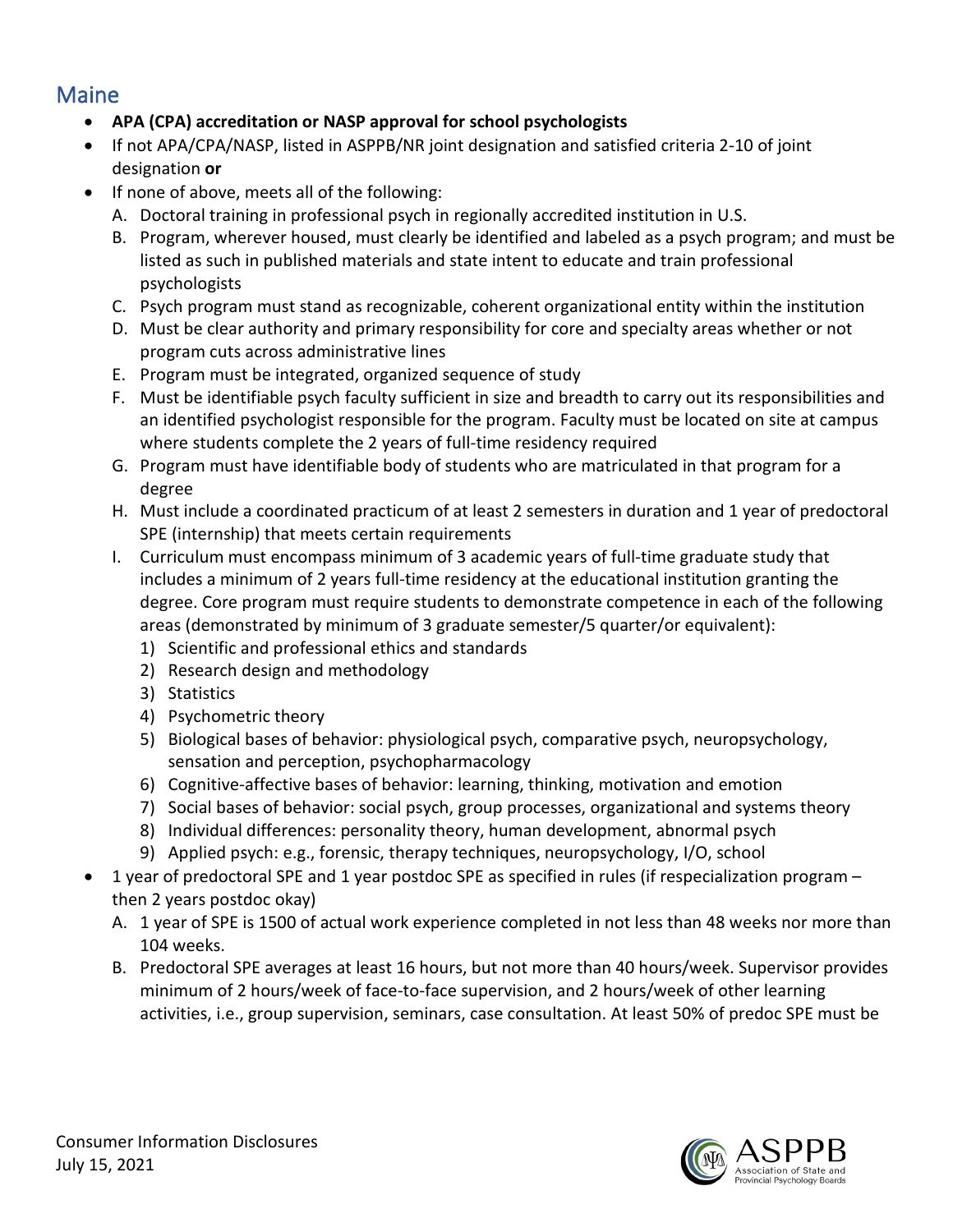in service-related activities such as assessment, interviews, report writing, case presentation, treatment and consultation, w/ at least 25% of time devoted to face-to-face direct client contact. No more than 25% of time may be allocated for research. SPE does not include work experience earned in connection w/ practicum for which academic credit has been earned

- **C.** Supervision requirements **APA accredited internship meets requirements of this section**
	- 1) SPE may be credited only for practice in organized public or private agency, private practice, school, institution or organization that provides opportunity for contact w/ other professional disciplines and work experience w/ broad range of clients
	- 2) Acceptable training setting provides ongoing psych services in a well-defined and established program. Physical components such as office, support staff, etc., necessary for successful training and practice of trainee must be available. SPE meets broad and specialized needs of the supervisee. Predoctoral settings offer full-spectrum training and provide foundation for career in psych.
	- 3) Supervision program is organized education and training w/ planned sequence of SPE. Program must provide prospective trainees w/ written rules of program, goals and objective expected from both trainee and supervisor. At onset of experience, develop together a written individualized training plan. Supervisor responsible for determining adequacy of trainee's preparation for tasks to be performed. Documents serve as foundation for quarterly written evaluations
	- 4) Written and oral evaluations for objective assessment and direct feedback. At beginning of each supervisory period, each supervisor/trainee establish written contract specifying competencies to be evaluated and goals to be attained, standards for measuring performance, time frame for goal attainment. Direct feedback should be ongoing w/ written evaluations provided at least once every 6 months. Written evaluation at end of training program
	- 5) Supervision program must have licensed psychologist wo is clearly responsible for integrity and quality of program, and as many psychologists as necessary to meet training needs of supervisees. Supervising psychologist may rely on one or more experts in allied disciplines for training in specific skill areas, provided that at least 50% of supervision for doctoral level candidates is provided by supervising psychologist
	- 6) Program should offer variety of professional role models and diverse client populations. Predoc program must have identifiable group of trainees sufficient enough to ensure meaningful peer interaction and support. Training status must clearly be identified by title
	- 7) Supervision addresses legal, ethical, social and cultural dimensions that impact not only professional practice but supervisory relationship as well. Issues of confidentiality, professional practice, and public protection are central
- A. Additional supervisor responsibilities
	- 1) Must have sufficient knowledge of trainee's clients to plan effective services
	- 2) When services needed by client are beyond areas of supervisor's expertise, supervision must be delegated to another psychologist (or psychological examiner in Maine) whose competence in delegated areas has been demonstrated. Supervisors may not permit their supervisees to engage in any psychological practice which they cannot competently perform themselves
	- 3) Supervisor must restrict practice of trainee to areas where trainee is competent to perform under supervision. If deficiencies are noticed, supervisor must develop corrective action plan to

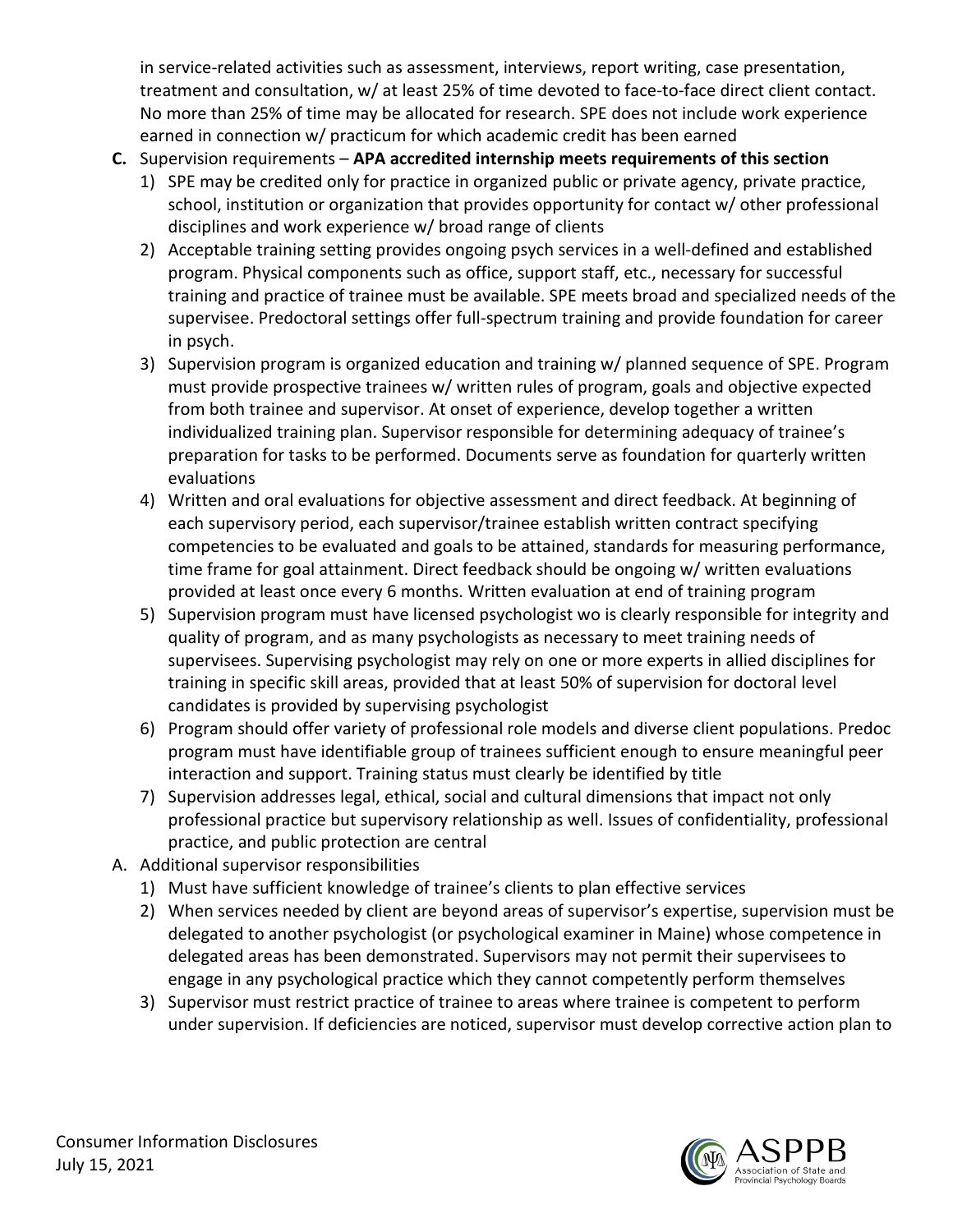address them. Supervisor interrupts or terminates trainee's practice when necessary to ensure adequate training and adequate public protection

- 4) Supervisor is ethically and legally responsible for all professional activities of trainees
- 5) Supervisor ensures appropriate emergency coverage for trainee's clients. Must be available (or designee) to provide 24-hour availability to both trainee and clients. Requires supervisor to have knowledge of clients.
- 6) No dual relationships w/ trainees
- 7) Predoc supervisor may not supervise more than 3 trainees at a time
- EPPP at ASPPB recommended passing score; pass state jurisprudence exam at 80%
- 3 hours coursework in family/intimate partner violence may be taken post-doctorally

# Maryland

- **APA accredited program meets all educational requirements** or ASPPB/NR designated program
- At least 2 years SPE
- Pass EPPP at ASPPB recommended passing score; pass state jurisprudence exam at 75%
- Minimum of 3250 hours of SPE that may be accrued by
	- 1) Pre-internship, internship, predoc and post-internship, postdoc SPE
	- 2) Hours must be accrued after  $1<sup>st</sup>$  year of doctoral program and may be accrued at the predoc or postdoc level or a combination of the two
	- 3) Minimum of 1750 hours **must** be accrued through internship within 24 months; remaining 1500 hours may be accrued through combination of pre-internship, predoctoral post-internship, or postdoctoral experiences
	- 4) Academic training program director (or postdoc supervisor) attests to hours accrued
	- 5) Must engage in service-related activities such as treatment, assessment, interviews, report writing, case presentations, supervision and consultation for at least 50% of the training experience. At least 25% of training experience must be face-to-face client contact
	- 6) Minimum of 75% (2438 hours) in no less than 2-year period of SPE must be face-to-face, in-person, on-site supervision by licensed (or exempt from licensure) psychologist in jurisdiction where occurs. Exceptions to face-to-face rarely permissible.
	- 7) Pre-internship and predoctoral post-internship SPE must
		- a) Consist of organized sequence of training of increasing complexity to prepare student for internship
		- b) Follow appropriate academic preparation
		- c) Be overseen by graduate training program
		- d) Be extension of student's academic coursework and within scope of education received
		- e) Be in service-related activities such as treatment, assessment, interviews, report writing, case presentations, supervision and consultation for at least 50% of time
		- f) Be devoted to face-to-face client contact for at least 25% of experience

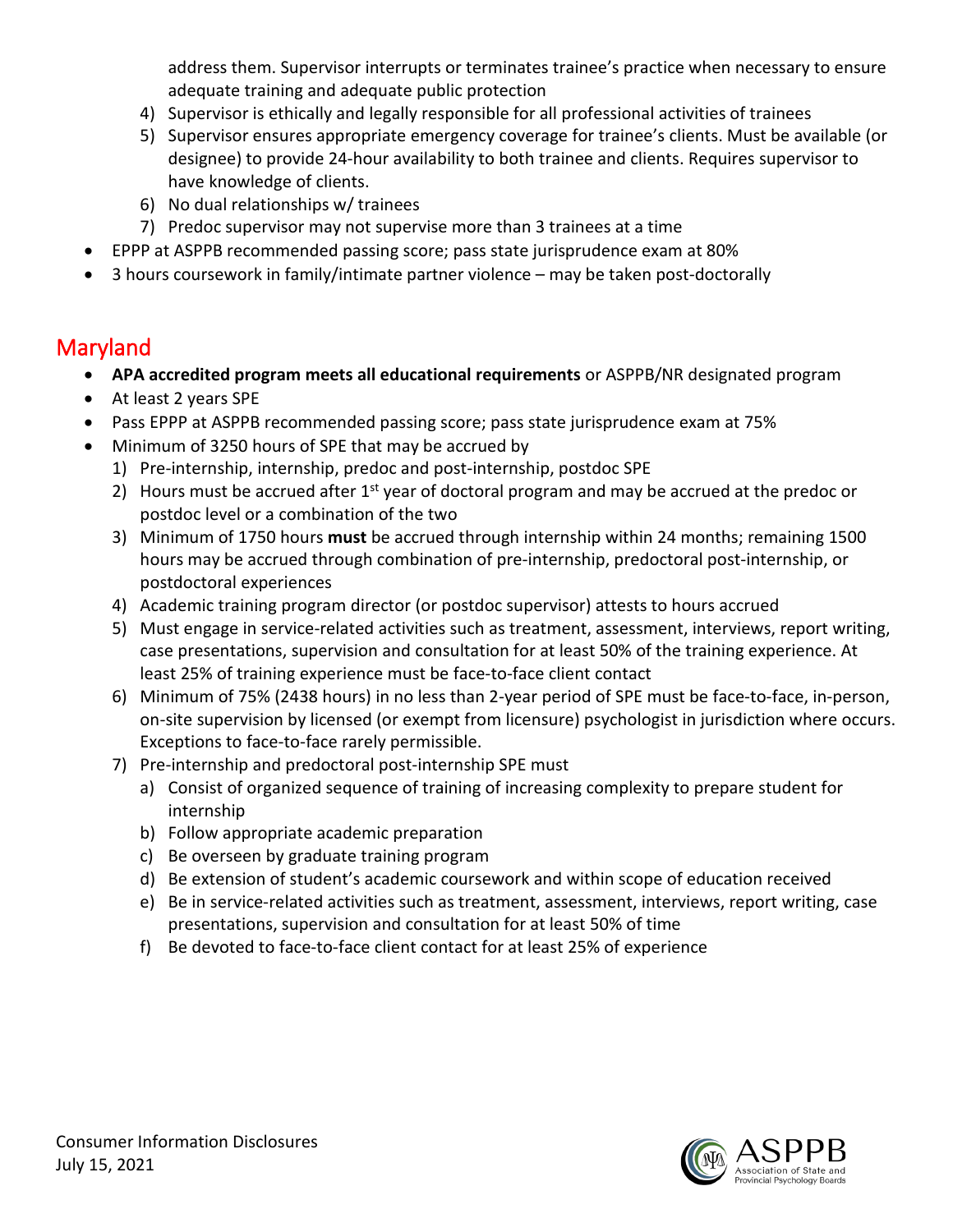### **Massachusetts**

- **Doctoral degree in psychology from ASPPB/NR designated or APA accredited program will meet educational requirements or** meets following criteria:
	- 1) Program must stand as recognizable, coherent organizational entity within the institution
	- 2) Must be clear authority and primary responsibility for the core and specialty areas of the program whether or not the program cuts across administrative lines
	- 3) Must include organized sequence of study
	- 4) Identifiable psych faculty and a psychologist responsible for the program
	- 5) Identifiable body of students matriculated in the program for a degree
	- 6) Program must include supervised practicum, internship, field or laboratory training appropriate to practice of psych
	- 7) Course of studies encompassing minimum of 3 years full-time graduate study, or equivalent, of which minimum of 1 academic year, or equivalent, must be completed in residence at institution granting doctoral degree. "Completed in residence" determined by Board
	- 8) In addition to receiving instruction in scientific and professional ethics and standards, research design and methodology, statistics and psychometrics, and hx of psych, core program requires each student to demonstrate competence in each of the following (competence met by minimum of 3 semester/5 quarter hours in each):
		- a) Biological bases of behavior physiological psych, comparative psych, neuropsychology, sensation and perception, psychopharmacology
		- b) Cognitive affective bases of behavior learning, thinking, motivation, emotion
		- c) Social bases of behavior social psych, group processes, organizational and systems theory, issues of social/cultural diversity
		- d) Individual differences personality theory, human development, abnormal psych
		- e) Racial/ethnic bases of behavior w/ focus on people of color cross-cultural psych, psych and social oppression, racism and psych
		- f) All programs in psych must include course requirements in specialty areas
		- g) Dissertation, or equivalent, must be psychological in method and content
- Two years SPE, one of which must be predoctoral
	- 1) Each training experience must be for not less than 4 months, minimum of 16 hours/week, trainee receives no less than 1 hour of individual supervision/week
	- 2) Experience credited at maximum of 16 hours for each hour of acceptable supervision of work involving regularly scheduled, face-to-face, individual supervision w/ intent of overseeing trainee's work
	- 3) Experience may not be credited until completion of 2 full-time years of graduate training in psych, or equivalent
	- 4) The 2 years equal not less than 3200 hours, completed within 60 consecutive calendar months
	- 5) SPE completed in positions designated as "psychologist in training"
	- 6) Advanced practicum
		- a) Acceptable only after trainee has completed minimum of 2 full-time, post bachelor's years of graduate education in psychology, at least 1 year of which is completed in the degree-granting doctoral program

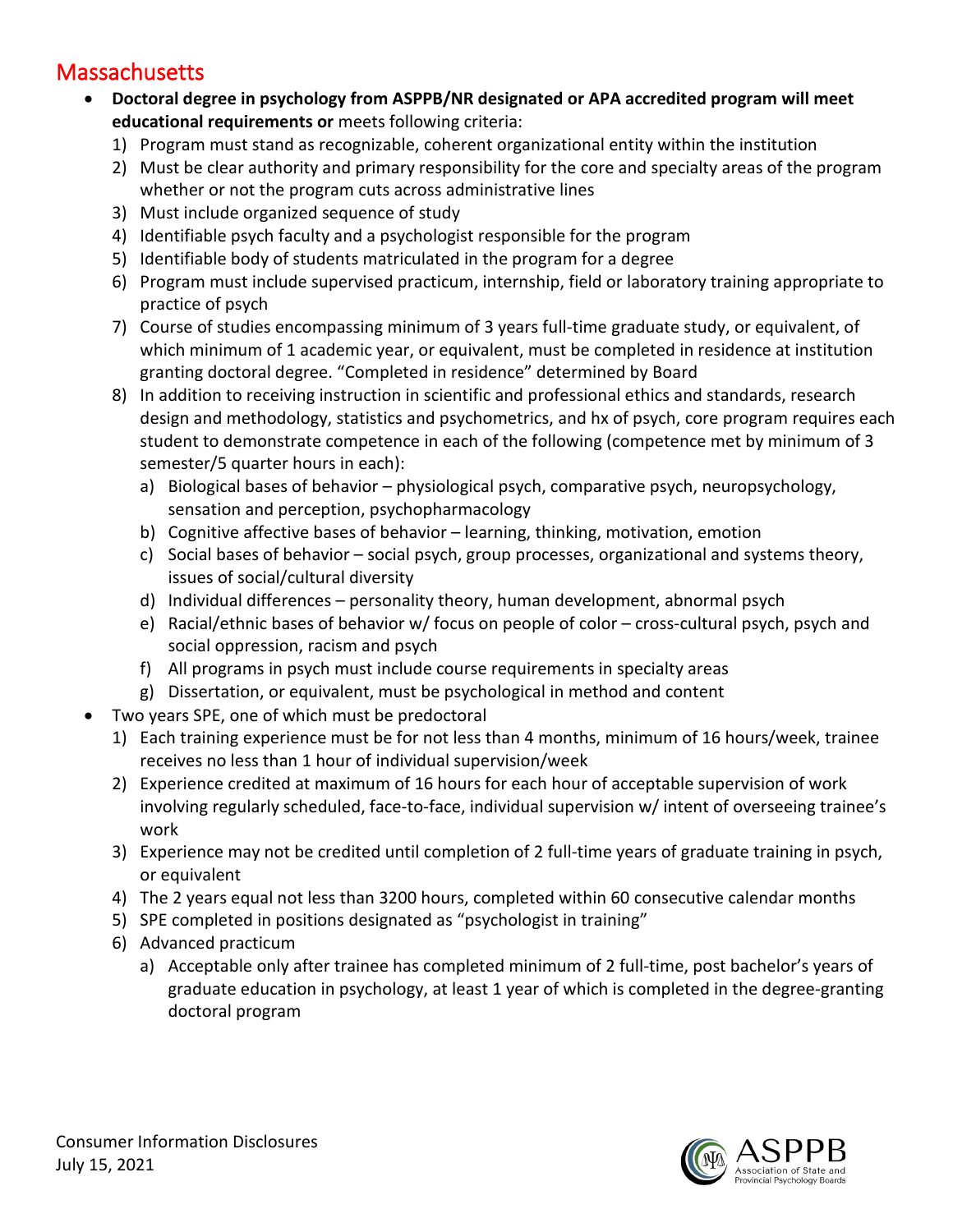- b) Student must provide services within scope of education received in doctoral program
- c) Must be written training plan between student, training site, graduate training program. Each plan describes how trainee's time is allotted and assures the quality, breadth, and depth of training experience through specification of goals and objectives of the advanced practicum, and methods of evaluation of trainee's performance
- d) Training plans also include nature of supervision, identities of supervisors, form and frequency of feedback from the supervisor to the doctoral training program's faculty
- e) Training plan also provides rationale for experience in light of previous academic preparation and previous practicum training, to ensure that overall experience is organized, sequential, and meets training needs of trainee and protection of the public
- f) At least 50% of total hours must be in service-related activities treatment/intervention, assessment, interviews, report writing, case presentations, consultations
- g) At least 25% of SPE must be in face-to-face client contact
- h) Minimum of 2 hours individual supervision/week. Minimum of 1 hour of individual or group supervision must take place for each 16 hours of work. Group size may not exceed three.
- 7) Internship and post-internship SPE
	- a) Internship fulfills 1 year of SPE if it is at least 1600 hours and not less than 10 months subsequent to completion of 2 full-time academic years of post-bachelor's training, at least one of which is in degree program
	- b) Minimum of 1 hour of supervision for each 16 hours of work, including at least 1 hour/week of individual supervision
	- c) At least 1600 hours completed in not less than 10 months and not more than 36 months
- 8) Psychological employment, teaching, research, or professional practice under supervision of licensed psychologist can fulfill SPE requirement for licensure. Must include tasks that depend upon application of skills, concepts and principles at a professional level (e.g., administering and interpreting psych tests; providing clients help in solving personal problems; designing original research projects; analyzing and reporting on research data; teaching a psych course
- Supervision requirements
	- a) Formal relationship that occurs at least once a week face-to-face (individually or w/ no more than 3 trainees) with no reimbursement by trainee for supervision provided, and supervisor must be on premises where trainee renders service during time such service is rendered
	- b) Must be from licensed psychologist, or license eligible. Board certified psychiatrist or licensed member of another specialty may serve as supervisors
	- c) Supervisors must be regular staff members of, or consultants to, organization where trainee is obtaining required SPE
	- d) Personal therapy or analysis may not be substituted for SPE
	- e) If supervision is obtained in private sector, trainee must be employed by person, group, corporation providing supervision
- **This policy, enacted because of COVID, was in effect starting March 2020 and expired June 15, 2021.** Because of the current state of emergency in Massachusetts, for psychological services rendered from March 10, 2020, through ten (10) days following the end of the state of emergency, the Board considers on-premises supervision for the purposes of 251 Code Mass. Regs. § 3.05(2)(f) to mean that

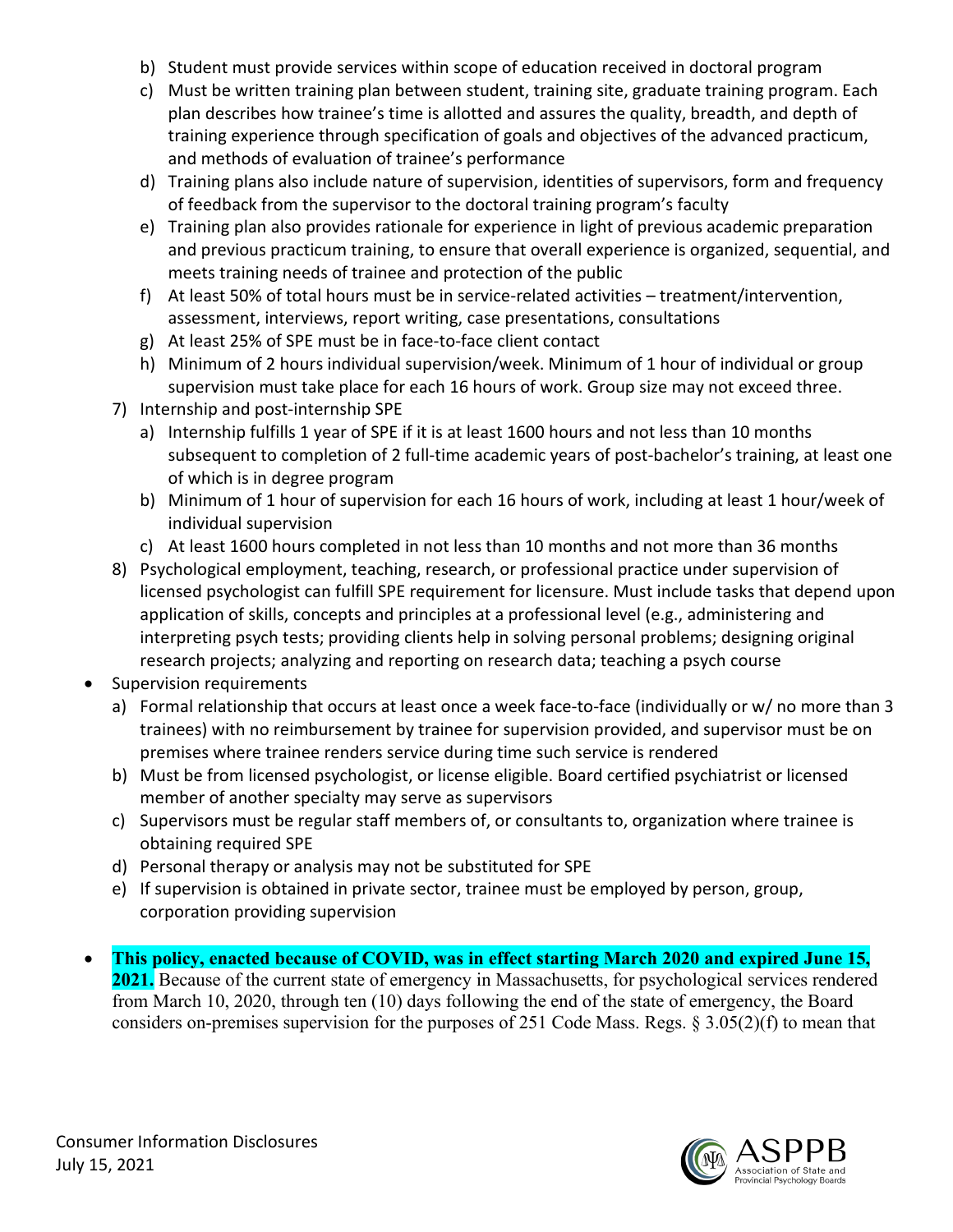the supervisor is ready and available to consult with, or otherwise assist, the trainee at the time psychological services are rendered, and that the supervisor has access to the clinic's records, including the patient's healthcare records and any other relevant records or information. This means that, during the state of emergency and for ten (10) days thereafter, teletherapy offered to a patient by a trainee who is supervised by a supervisor while the patient, trainee, and supervisor are in different locations will count as supervised experience hours assuming all other requirements are met. Supervisors and trainees should ensure that they comply with any and all statutes and regulations in other jurisdictions where psychological services are rendered and/or where patients are located. Further, because of the current state of emergency, for supervision rendered from March 10, 2020, through ten (10) days following the end of the state of emergency, the Board considers "face to face contacts" for the purposes of 251 Code Mass. Regs. § 3.05(2)(c) to mean that the trainee and supervisor, or a group of no more than three trainees and a supervisor, have contact through an acceptable, secure, HIPAA compliant videoconferencing platform. This means that, during the state of emergency and for ten (10) days thereafter, such contacts will count as supervision assuming all other requirements are met. In all cases, supervisors and trainees shall comply with all applicable rules

- HSP certification requirements as stated in rules **APA accreditation meets HSP qualifications**
- Pass EPPP at ASPPB recommended score and pass state jurisprudence exam

### Michigan

- Criminal background check incl. fingerprints
- Pre-licensure training in identifying victims of human trafficking that meets standards of Administrative Rule 338.2525 (as of 4/1/22)
- Pass EPPP at ASPPB recommended score
- Regionally accredited institution either CHEA or Dept. of Education **and**
- APA accreditation, ASPPB/Nat'l Register designation, or PCSAS accreditation required for doctoral degree – doctoral program in process of obtaining any of the above, approved for licensure
- Internship must be an integrated part of doctoral degree. If not, must follow standards like those required for APPIC
- Doctoral education limited license prior to post-doc experience and required if in MI
	- o Doctoral degree in psychology
	- o 2000 hours predoc supervised experience in 'qualifying' internship
		- 1. Completed within 24 months
		- 2. Between 16 40 hours/week
		- 3. Minimum of 4 individual in-person supervision hours/month w/ approved supervisor

### Minnesota

- **APA/CPA accredited program meets educational requirements or**
- Doctoral degree in psychology from regionally accredited institution
	- 1) Degree must include completion of graduate credits in

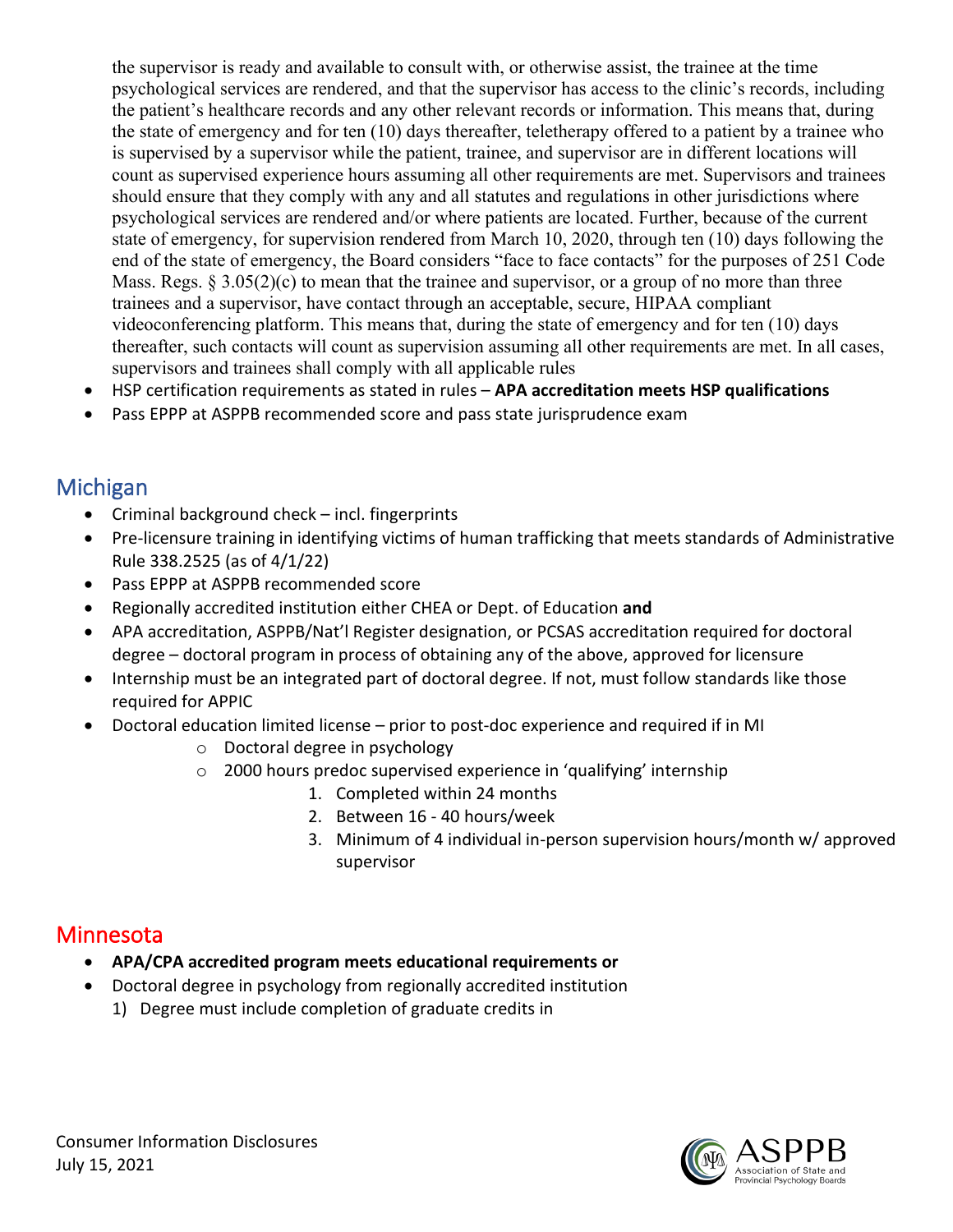- a) Minimum of hours specified in foundational areas of psychology specified (coursework relating to application of psych principles to identification/solution of problems can't be used to meet these requirements)
	- o Research design, statistics, psych measurement theory (6 semester/9 quarter hours w/ at least one semester in each)
	- o Biological bases of behavior (3 semester/5 quarter credits required)
	- o Cognitive-affective bases of behavior (3 semester/5 quarter credits)
	- o Social bases of behavior (3 semester/5 quarter credits)
	- $\circ$  Personality theory and human development (3 semester/5 quarter credits)
	- o Human diversity (3 semester/5 quarter credits)
	- o Professional ethics and standards of conduct (3 semester/5 quarter credits)
- b) Minimum of 6 additional semester/9 quarter credits in application of psych principles to problem identification. Coursework must be in assessment, evaluation, or data collection, or combination of these. (Courses in a) won't meet these requirements)
- c) Minimum of 6 semester/9 quarter credits in application of psych principles to problem solution. Coursework must be in areas of psych intervention or data analysis or combination of these. (Courses in a) won't meet these requirements)
- 2) Minimum of 24 semester hours (384 clock hours) must be earned in residence from the educational institution through in-person psych instruction w/ multiple program faculty and students. Acceptable residency experience accumulated in 12 consecutive months.
- 3) Applicant must complete pre-degree SPE in psych that meets following criteria:
	- a) For licensure based on doctoral degree, internship that is an organized training program
		- o Minimum of 1800-hour predoctoral internship in psych
		- o Minimum of 20 hours/week of SPE
		- o Completion in no fewer than 12, and within 30, consecutive months
		- o Minimum of 2 hours regularly scheduled supervision/week up to 40 hours worked
		- o Minimum of one hour of supervision for each 20 hours worked
		- o One hour/week SPE provided by primary supervisor on individual, in-person basis. Beyond the one hour/week, may be individual or group and by primary or designated supervisor
	- b) For licensure based on master's degree or master's equivalent in a doctoral program, requirements specified in rules
	- c) Predoc SPE may include those spent in supervision, research, teaching, record keeping, report writing, staff meetings, client care conferences, and required training sessions, as well as hours spent in direct client contact
	- d) Primary supervisor may designate other master's or doctoral prepared MH professionals to provide training and supervision in specific skills for all or part of required supervision beyond one hour/week
	- e) Primary supervisor must have adequate communication with designated supervisors regarding trainee's experiences. Primary supervisor is responsible for all the SPE, which must include discussions that incorporate applicable ethical and practice standards of psych
	- f) All supervisors must be readily available for supervision as needed beyond regularly scheduled meetings

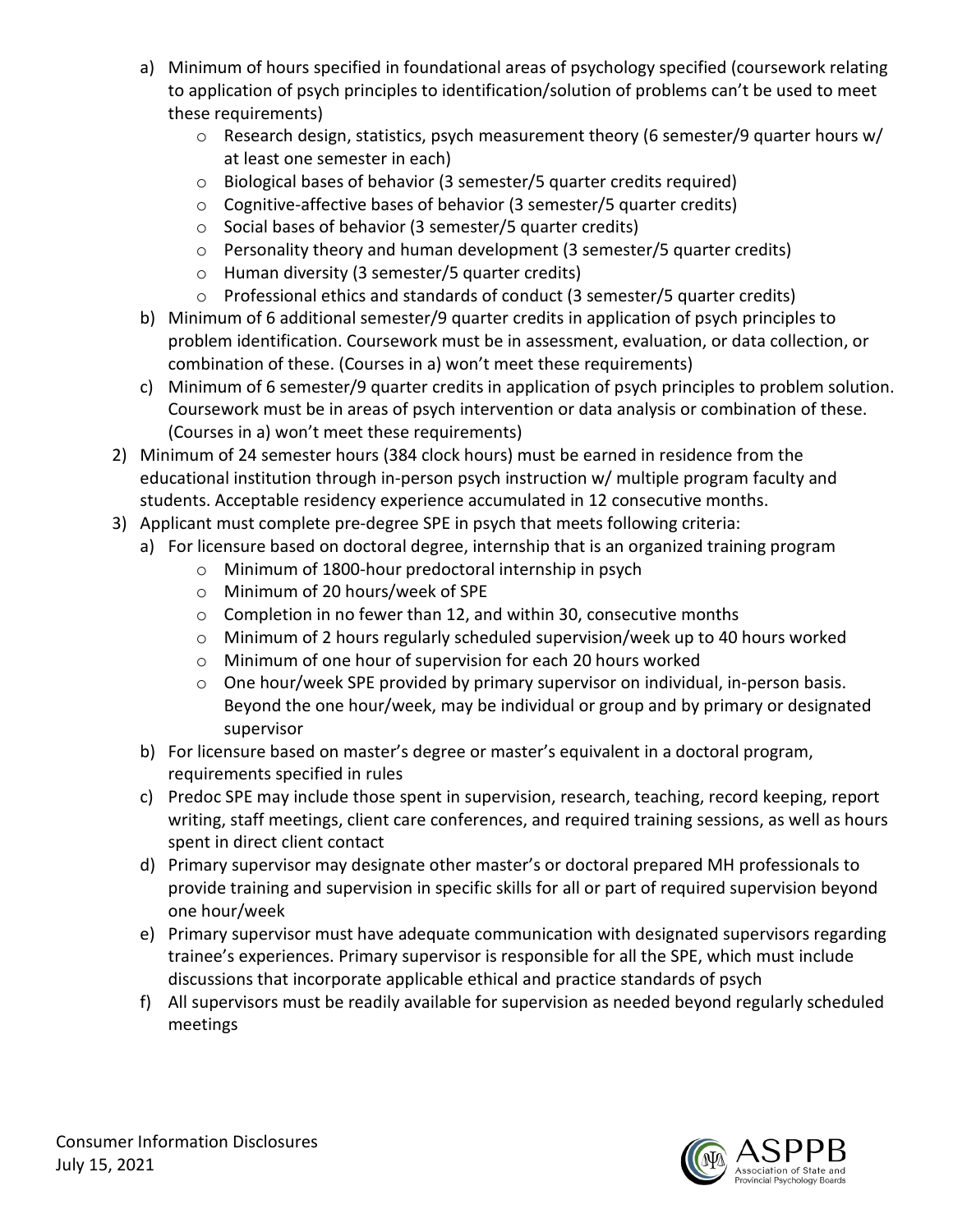- g) Primary supervisor must be competent in supervision, including areas supervised and populations served
- h) Primary supervisor must be:
	- o Licensed psychologist in jurisdiction where SPE takes place
	- $\circ$  Person with doctoral degree in psychology employed by regionally accredited educational institution or by a federal, state, county or local government, institution, agency or research facility
- i) No multiple relationships between supervisor and trainee
- j) Supervisor must co-sign trainee's reports
- **4) If internship is APA accredited or APPIC member, meets requirements**
- Exams
	- 1) Pass EPPP at ASPPB recommended score
	- 2) Professional responsibility exam

# **Mississippi**

(MS is in the process of reviewing and updated its Rules and Regulations. This information is correct as of June 1, 2021 and will be updated later if there are changes in educational requirements. As of July 1, 2021, there is no postdoc requirement for licensure.)

- **APA/CPA accreditation or** for programs in area not HSP, ASPPB/NR designation required (if program in process of accreditation, must be accredited within 2 years of degree being granted)
- Internship (1 year full-time or 2 years part-time predoctoral experience)
	- 1) **APA/CPA accredited internship meets requirements** and appropriate to graduate training specialization (if program working toward accreditation, must be accredited within 2 years of applicant's completion of the program)
	- 2) 2000 of SPE and must be completed within 2 years, full time interns must receive minimum of 4 hours of SPE/week, at least two of which must be individual supervision. Other individual or group supervision provided when necessary at determined by training director or primary supervisor
	- 3) In a setting(s) that, in the aggregate, provide both a broad spectrum of psych services and serve a varied clientele. Experiences should include variety of diagnostic categories and intervention orientations, supervision by licensed psychologists, and opportunity for consultation and program development
	- 4) Ratio of supervision time to direct service time at least 2 hours/week of formal, face-to-face individual supervision
	- 5) Supervision is direct, formal contact w/ senior professional responsible for educational development and guidance of trainee. Classwork, practicum experience of other course related experience may not be counted as part of required supervision
	- 6) Supervision must be for direct provision of psych services by trainee to individuals or groups of clients. Trainee's own personal growth experience, personal therapy or encounter groups, may not be counted as part of SPE. Supervision of others may not be counted as part of required SPE
	- 7) Supervisors meet the following

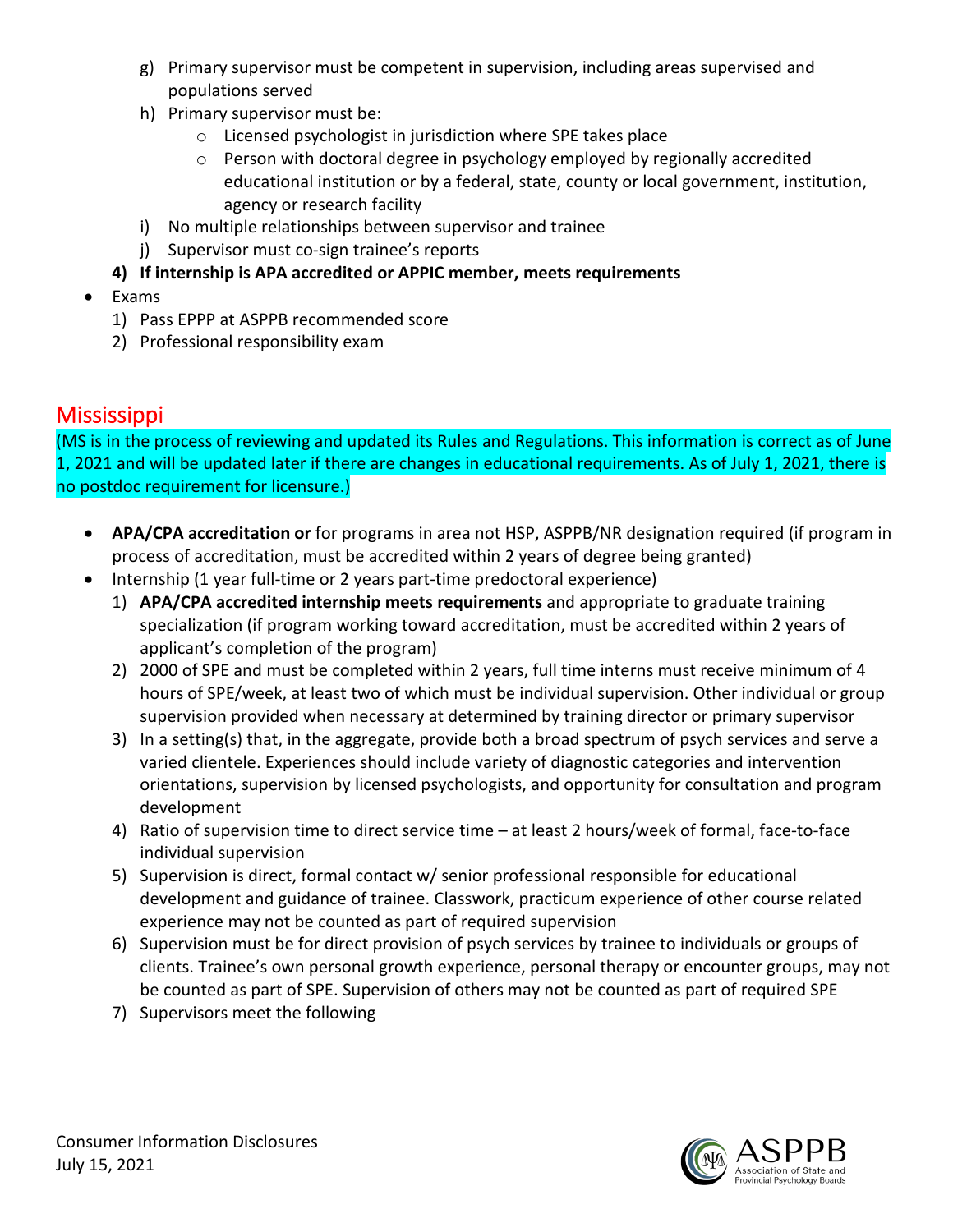- a) Employed for no less than 12 hours/week at the facility where internship experience happens (or, if not possible, must have evidence of supervisor's contractual relationship w/ facility. Supervisor must be available for supervision/consultation at any time during trainee's work week
- b) Must be licensed as psychologist in supervision where supervision is provided
- c) Qualifications must be appropriate to services rendered
- d) No dual relationships w/ trainee
- e) Must have knowledge of all clients for whom supervision is provided to effectively monitor service delivery and treatment plan
- Pass EPPP at ASPPB recommended passing score
- Pass oral examination

### Missouri

- Doctorate in psychology from:
	- o **Program accredited by APA or PCSAS meets educational requirements**, and CPA provided that the program includes supervised practicum, internship, field, or laboratory training appropriate to practice of psychology **or**
	- o **Program designated by ASPPB/NR or**
	- o Graduate program that meets the following:
		- a) Program clearly identified and labeled as a psych program, and listed in public materials that its intent is to educate and train professional psychologists
		- b) Program stands as a recognizable, coherent organizational entity within the institution
		- c) Clear authority and primary responsibility for the core and specialty areas whether or not the program cuts across administrative lines
		- d) Integrated, organized sequence of study
		- e) Identifiable psych faculty and a psychologist responsible for the program
		- f) Identifiable body of students matriculated in that program for a degree
		- g) Program includes supervised practicum, internship, field or laboratory training appropriate to the practice of psych
		- h) Curriculum encompasses minimum of 3 academic years of full-time graduate study w/ minimum of 1-year residency at the educational institution
		- i) Requires completion of core program in psych met by completion of at least one 3 semester hours course of combination of graduate courses totaling 3 semester/5 quarter hours in each of the following areas:
			- 1) Biological bases of behavior e.g., physiological psych, comparative psych, neuropsychology, sensation and perception, psychopharmacology
			- 2) Cognitive-affective bases of behavior e.g., learning, thinking, motivation, emotion, and cognitive psych
			- 3) Social bases of behavior e.g., social psych, group processes/dynamics, interpersonal relationships, organizational and systems theory

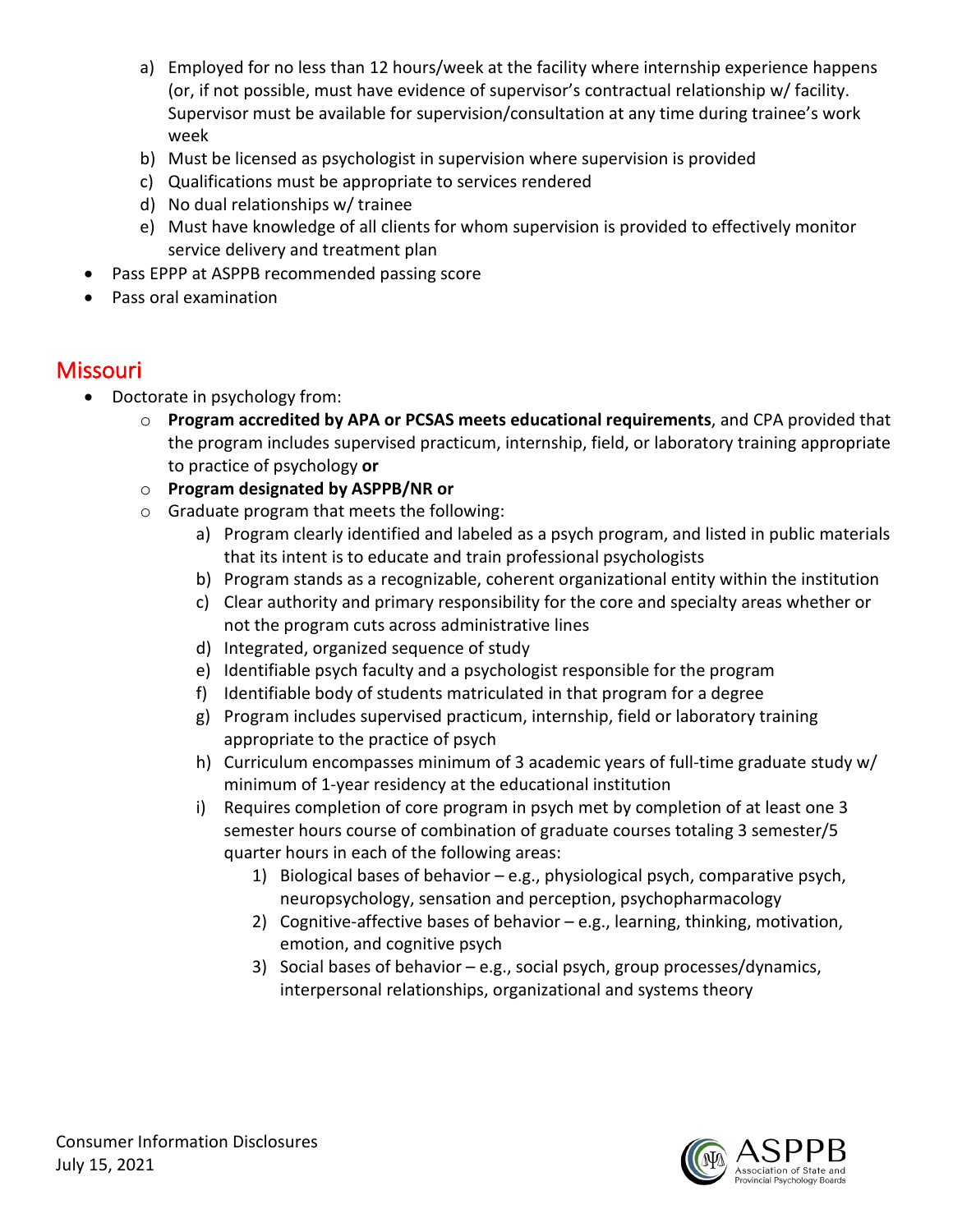- 4) Individual differences e.g., personality theory, human development, abnormal psych, developmental psych, child psych, adolescent psych, psych of aging, and theories of personality
- 5) Scientific methods and procedures of understanding, predicting and influencing human behavior – e.g., statistics, experimental design, psychometrics, individual testing, group testing, and research design and methodology
- o Acceptable SPE may be accrued through pre-internship, internship, predoctoral post-internship, or postdoctoral experiences. Training director (or postdoc training supervisor) attests to hours accrued. Those hours consist of:
	- a) Minimum of 1500 hours of experience in internship that is completed in not less than 12 nor more than 24 months **and**
	- b) Minimum of 2000 hours SPE consisting of any combination of:
		- 1) Pre-internship and predoctoral and/or post-internship professional experience that occurs following completion of the  $1<sup>st</sup>$  year of the doctoral program or at any time while in doctoral program that is post master's degree in psych (or equivalent as determined by Board)
		- 2) Up to 750 hours obtained while on the internship beyond the 1500 hours
- o Postdoc SPE requirements in rules
- Pass EPPP at ASPPB recommended pass point
- Pass state jurisprudence exam at 70%
- When pass both exams, eligible to take the oral exam educational go over jurisprudence exam missed questions, go over HSP certification pros and cons, go over CE
- Must complete 2 hours suicide prevention training attested to on application

### **Montana**

- **APA accredited program meets educational requirements or**
- Completion of formal re-specialization in APA accredited program **or**
- Doctoral degree from regionally accredited institution that meets following minimum standards:
	- 1) Wherever administratively housed, must be clearly identified and labeled as psych program, and be identified in materials its intent to educate and train professional psychologists
	- 2) Program must stand as recognizable, coherent organizational entity within institution
	- 3) Must be clear authority and primary responsibility for core and specialty areas
	- 4) Must be identifiable psych faculty and a psychologist responsible for the program
	- 5) Must have identifiable body of students matriculated in that program for a degree
	- 6) Program must include supervised practicum, internship, field or lab training appropriate to practice of psych
	- 7) Curriculum must encompass minimum of 3 academic years of full-time graduate study w/ minimum of one-year residency at the educational institution granting the doctoral degree. In addition to instruction in scientific and professional ethics and standards, research design and methodology, statistics and psychometrics, the core program must require each student to demonstrate

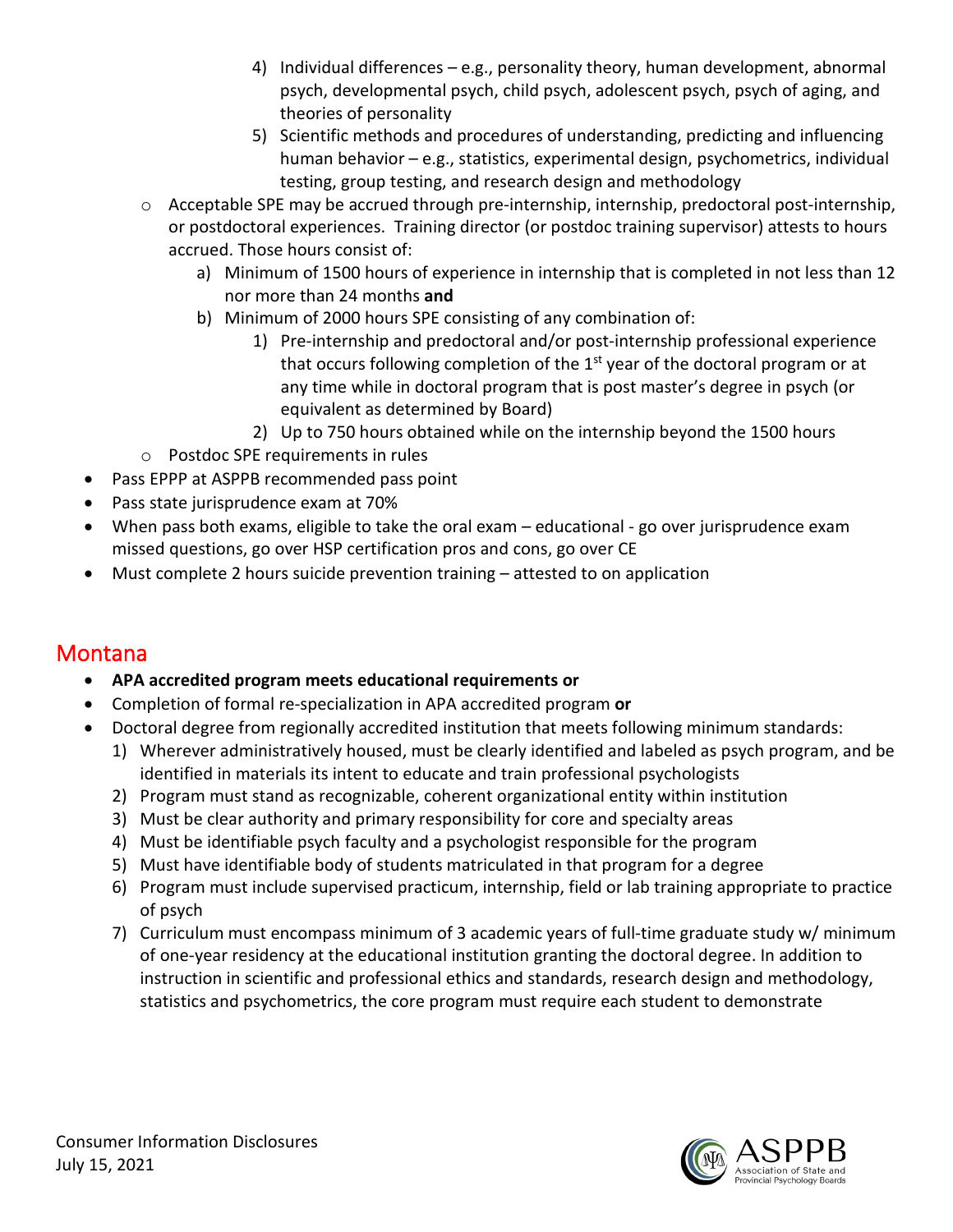competence in each of the following content areas. (Met w/ minimum of 3 semester/5 quarter hours in each of following content areas)

- a) Biological bases of behavior: physiological psych, comparative psych, neuropsychology, sensation and perception, psychopharmacology
- b) Cognitive-affective bases of behavior: learning, thinking, motivation, emotion
- c) Social bases of behavior: social psych, group processes, organizational and systems theory
- d) Individual differences: personality theory, human development, abnormal psych
- e) Additionally, training program must include training in psychodiagnosis, psych assessment and intervention procedures. Training must provide skills encompassing several types of assessment and intervention procedures, rather than being restricted to a single type. Applicant must be familiar w/ major assessment and intervention techniques and their theoretical bases
- 8) Training program includes at least 60 quarter/40 semester hours of formal graduate study in psych.
- 9) Of the 60 quarter hours included, at least 45 quarter/30 semester hours of coursework clearly designated as graduate level, exclusive of practicum and dissertation credits and exclusive of transfer credits. Must be taken during matriculation in doctoral program. Program includes exam and grading designed to evaluate broad mastery of subject matter by the trainee
- 10) Major emphasis must be in applied areas such as clinical, counseling, school, I/O. Training must also include set of coordinated practicum totaling at least 3 terms (2 semesters) in the practicum setting
- 11) Program must convey to students values of professional ethics and scientific responsibility and integrity. This includes principles of professional ethics w/ regard to assessment and intervention techniques and w/ regard to confidentiality. Research ethics should also be conveyed to trainees.
- 3200 hours of SPE, with 1600 hours equal to 1 year
	- 1) Predoctoral internship accredited by APA or substantially equivalent to APA internship
	- 2) 1600 hours must be postdoctoral as specified in rules
- Pass EPPP at ASPPB recommended pass score
- Pass online jurisdictional course that may be taken "as many times as necessary to pass"

#### Nebraska

- **Doctoral degree from APA accredited program meets educational requirements**
- If not accredited program, then must be demonstrated to be equivalent
- Two years of SPE, one being internship that is APA accredited **or**
	- 1) Is at least 12 months long, consisting of at least 1500 hours in not more than 24 months. School psych internship may be 10 months in duration
	- 2) Purpose of internship is to train psychologists for independent practice
	- 3) Program directed by licensed psychologist
	- 4) Sequentially organized
	- 5) Requires 4 hours supervision/week, w/ 2 of the 4 hours in individual face-to-face w/ 2 or more supervising licensed psychologists on site
	- 6) Must include positions for 2 or more psych interns
	- 7) Transcript must show completion of practicum prior to entering internship
	- 8) Psych staff must include minimum of 3 on-site supervising licensed psychologists

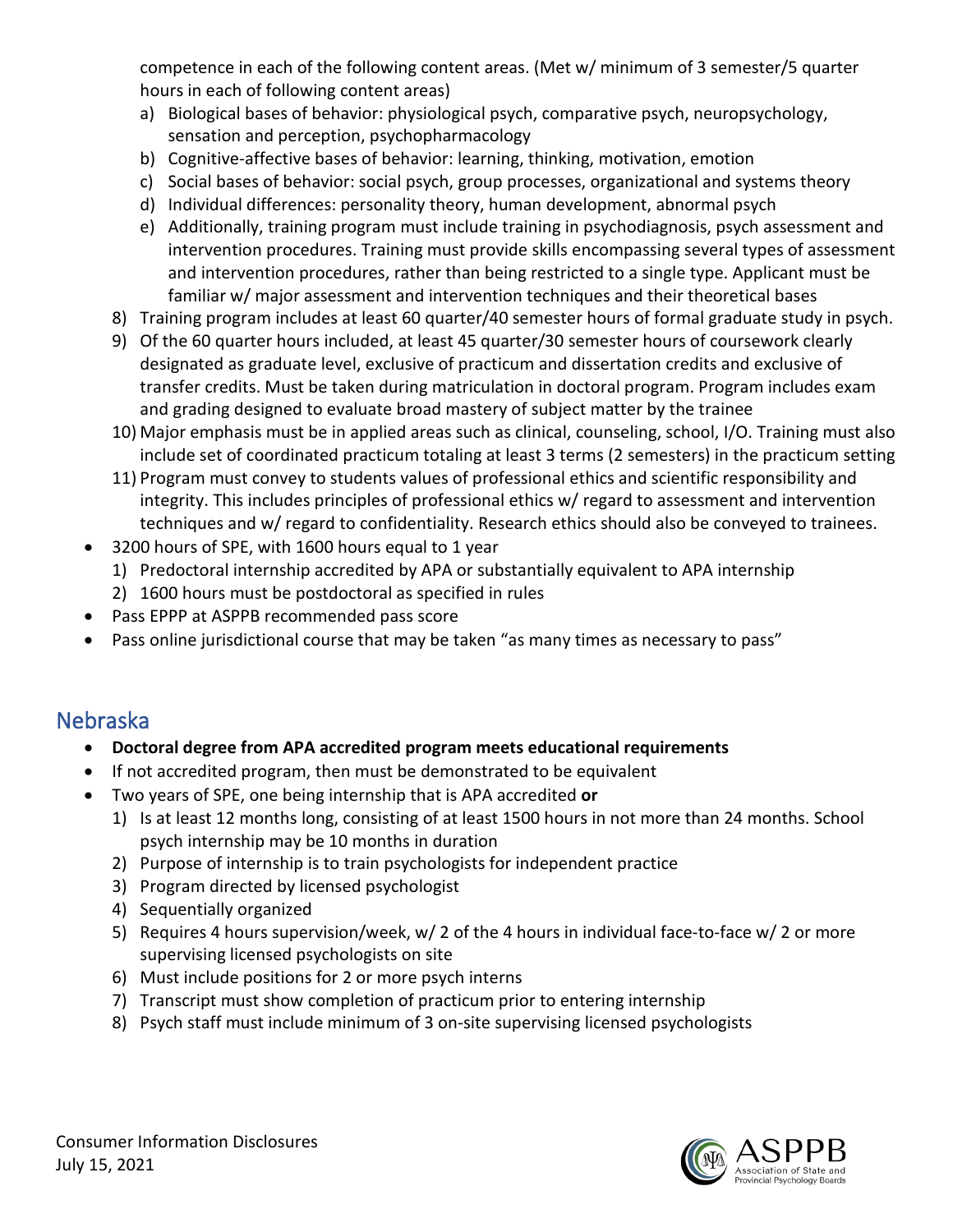- One year must be supervised postdoctoral experience as specified in rules
- Provisional license given to person who still needs to obtain postdoc SPE
- Pass EPPP at ASPPB recommended passing score
- Pass state jurisprudence exam with score of 80% or above

### Nevada

- Doctorate in psychology (or area deemed equivalent) from regionally accredited institution
- **Graduation from APA accredited program meets educational requirements**
- Graduate of respecialization program that is APA accredited **or**
- If graduate of non-accredited program before 1/1/2018, program requirements are established in rules
- Two years of SPE, one of which must be postdoctoral and consist of not less than 1750 hours
	- 1) Predoctoral SPE is 2000 hours and is part of accredited doctoral program (or, pre 1/1/2018, specified in rules)
	- 2) Postdoc requirements specified in rules
- Pass EPPP (Parts 1 and 2) at ASPPB recommended passing scores
- Pass state exam consisting of questions addressing the practice of professional psych, including, federal and state laws, ethical principles and codes of professional conduct relevant to practice of psych in NV.

### New Hampshire

- **If APA accredited program, meets educational requirements without further review**
- If not APA accredited program, must meet following minimum criteria:
	- 1) Doctorate from regionally accredited institution
	- 2) Consists of at least 3 academic years of full-time graduate study
	- 3) Catalogs and program brochures must show intent to educate and train professional psychologists
	- 4) Program clearly identified and labeled as a psych program
	- 5) Program stands as recognizable, coherent entity within the institution
	- 6) Program staff include licensed or certified psychologists who have clear authority and primary responsibility for core and specialty areas
	- 7) Program is integrated, organized sequence of study
	- 8) Includes supervised practicum, internship, field, or lab training appropriate to psych practice
	- 9) Provides substantive courses of study in in-person modality, rather than predominantly through videoconferencing or other electronic means
	- 10) Includes identifiable body of students matriculated in program seeking doctorate
	- 11) Institution must require:
		- **a)** Physical presence of the student, in person, at the educational institution in manner that facilitates full anticipations and integration of the individual in the experience and includes faculty student interaction. **Models that use face-to-face contact of student and faculty for shorter durations throughout a year, or models that use video teleconferencing or other electronic means to meet residency requirement are not acceptable**

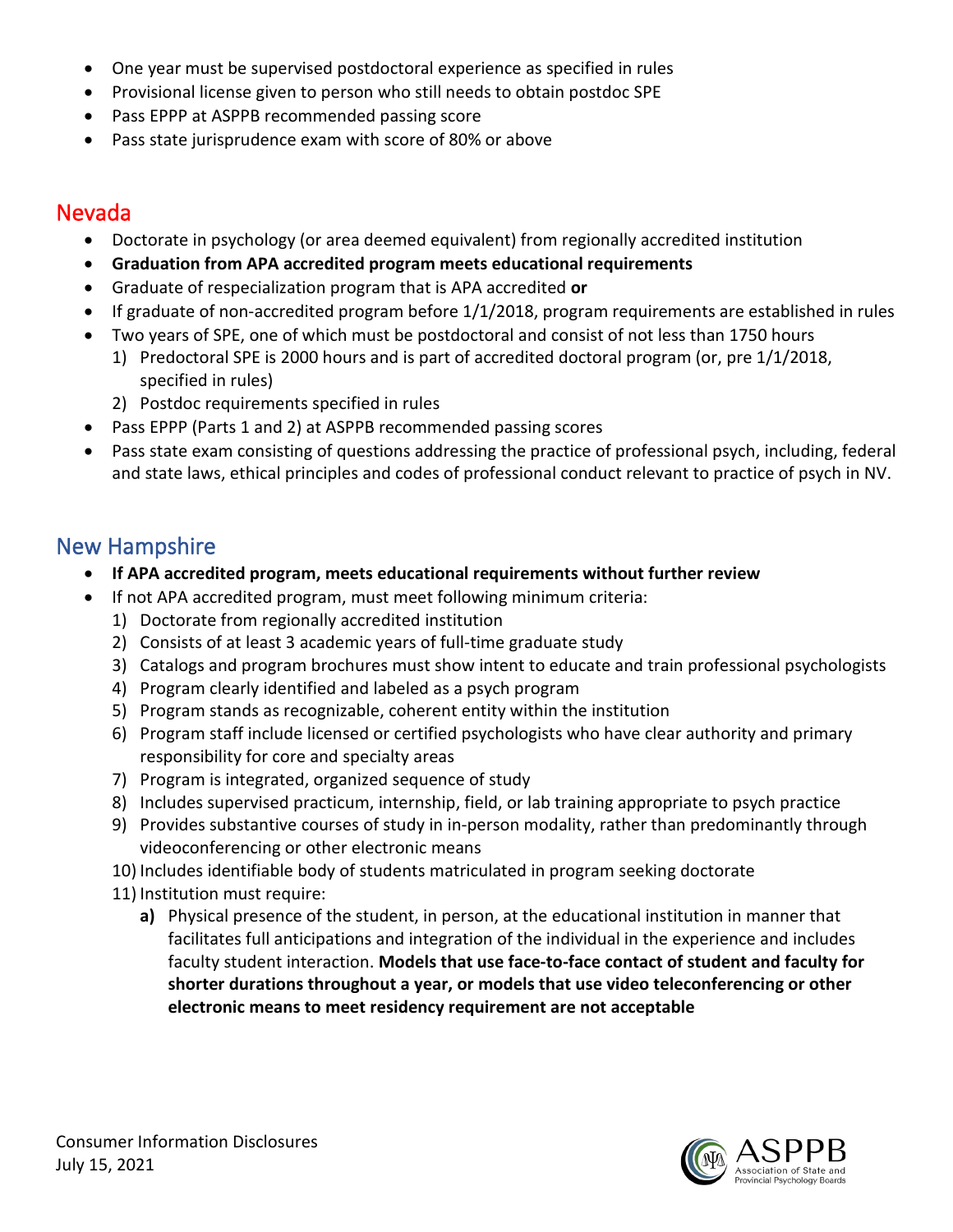- **b)** Predominant modality is face-to-face instruction
- **c)** Advising and evaluation of student performance is done face-to-face
- **d)** Students have regular face-to-face access to other students matriculated in program
- 12) Minimum of 1 academic year of full-time graduate study in psych
- 13) At least 24 semester hours (w/ minimum of 3 hours in each of following:
	- a) Scientific and professional ethics and standards
	- b) Research design and methodology
	- c) Statistics
	- d) Psychometrics
	- e) Psychotherapy techniques
	- f) Biological and chemical bases of behavior, incl. one or more of: physiological psych, comparative psych, neuropsychology, sensation and perception, psychopharmacology
	- g) Cognitive-affective bases of behavior, incl. one or more of: learning, thinking, motivation, emotion, memory
	- h) Social bases of behavior, incl. one of more of: social psych, group processes, organization and systems theory, cultural diversity
	- i) Individual differences, incl. one of more of: personality theory, human development, abnormal psych
- Two years of SPE, one of which must be postdoc experience (as specified in rules)
	- 1) One year of SPE not less than 1500 clock hours of psych practice completed in not less than 12 and not more than 24 consecutive calendar months
	- 2) Each supervisor must
		- a) Be licensed as psychologist where supervision occurs
		- b) No dual relationships
	- 3) Includes direct, formal contact w/ licensed person responsible for educational development and guidance of trainee
	- 4) SPE occurs at site where trainee delivers services and must be provided by supervisor familiar w/ trainee's work
	- 5) Hours spent in class work, practicum experience, or other course-related experiences don't count as SPE
	- 6) Predoc experience can't begin until trainee has completed 3 full-time academic years of graduate training in psych
	- 7) Independent practice, even under supervision, not acceptable SPE
	- 8) Internship is first year of SPE, **and if not APA accredited,**
		- a) Organized and designed to provide intern w/ planned, programmed sequence of training experiences demonstrated by written information that:
			- Describes goals and content of internship
			- States clear expectations for quantity and quality of trainee's work
			- Made available to prospective students
			- Provides training in range of assessment and intervention activities conducted directly w/ clients

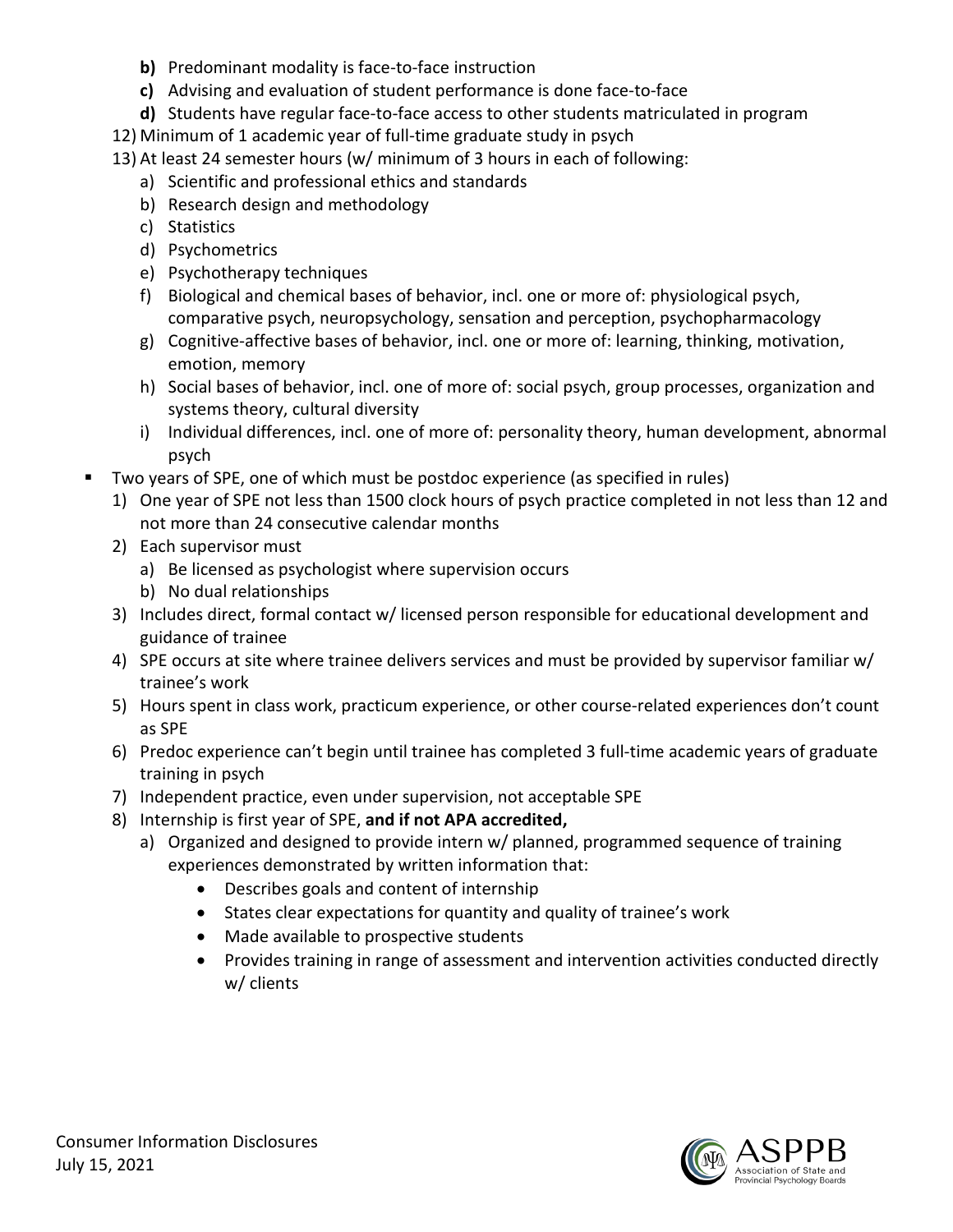- Provides for minimum of 1500 hours of training to be completed within maximum of 24 months
- b) Program designates a staff psychologist, licensed where program operates, as person responsible for integrity and quality of training program
- c) Program has 2 or more psychologists serving on staff as supervisors, at least one of whom is currently licensed
- d) Minimum of 2 people enrolled as interns during trainee's time
- e) Supervision provided by staff member of program who carries clinical responsibility for cases being supervised. At least one staff psychologist provides half of supervision
- f) At least 375 hours of program time spent in direct client contact
- g) Program includes minimum of 2 hours/week of regularly scheduled, formal, face-to-face individual supervision w/ staff member that directly evaluates work done by intern
- h) Minimum of 2 hours/week of other learning activities including:
	- Case conferences involving case in which intern is directly involved
	- Seminars dealing w/ clinical issues
	- Co-therapy w/ staff person including discussion
	- Group supervision
	- Additional ind. supervision of intern
- i) Any funds received from clients/insurers contribute to payment of stipends to interns
- j) Training is post-clerkship, post-practicum, post-externship
- k) Trainee uses title clearly denoting trainee status
- Pass written 6-question essay exam (specified in rules); if applicant doesn't pass, then oral exam to explain answers to essay questions
- Pass EPPP at ASPPB recommended passing score

## New Jersey

- Doctorate in psychology or, as determined by the Board, "closely allied field" or "equivalent training" from regionally accredited institution (or one in process of accreditation)
	- $\circ$  No more than 1/3 of doctoral credits can be transferred from another regionally accredited school
	- $\circ$  Based on at least 40 doctoral credit hours psychology, 36 of which must be distributed among
		- 1. Personality theory and human development theory 6 credits
		- 2. Learning theory and/or physiological psych 6 credits
		- 3. Psychological measurement and psychological assessment 6 credits
		- 4. Research and statistical design 6 credits
		- 5. Psychopathology 6 credits
		- 6. Psychological theory/counseling or I/0 psychology 6 credits
	- $\circ$  A doctoral dissertation that is clearly psychological in nature and the abstract of which is published in Dissertation Abstracts International or, if the dissertation is not clearly psychological in nature, authorship of work in a refereed scholarly publication that the Board deems to be clearly psychological in nature and equivalent to a dissertation

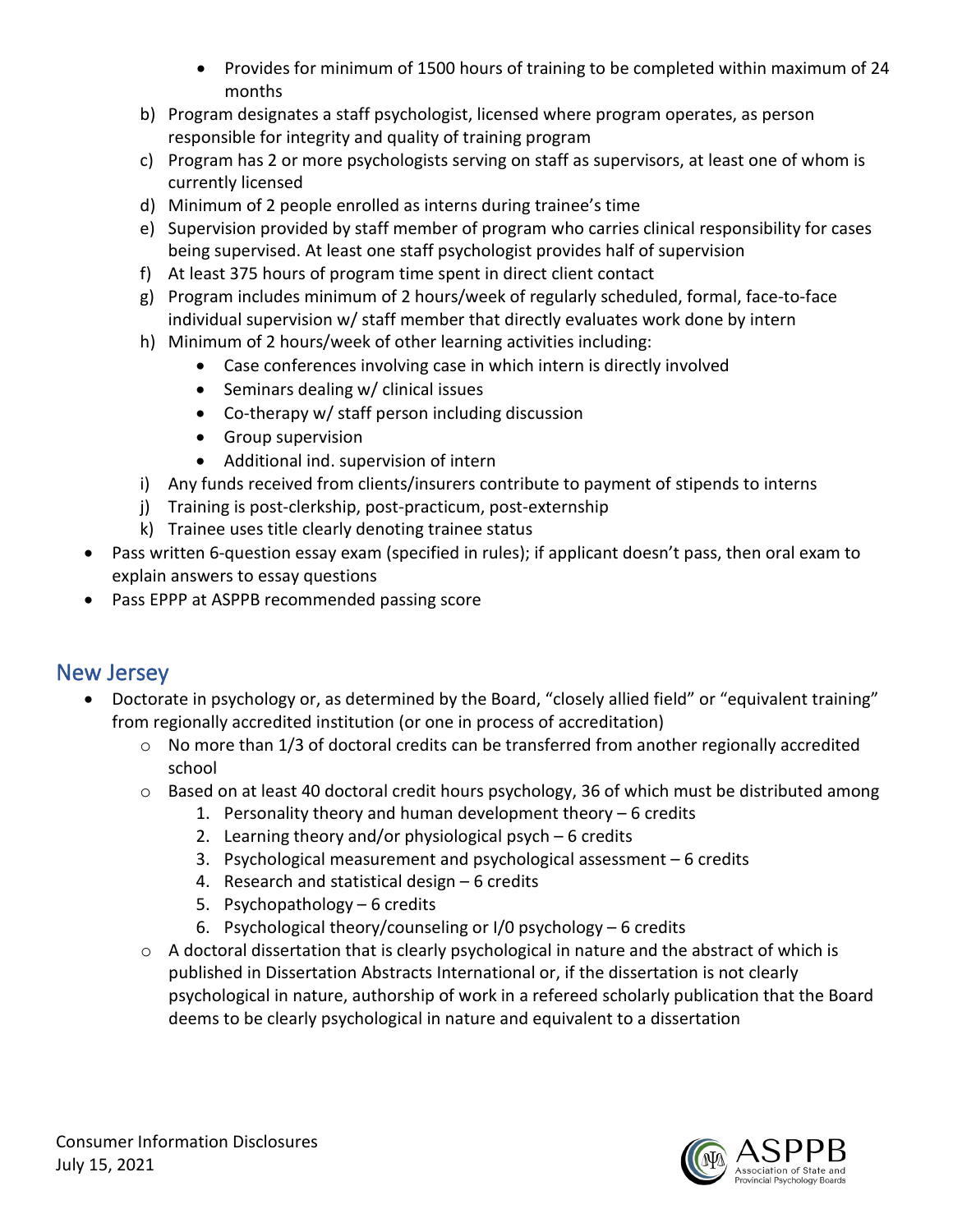- o Doctoral program requiring personal attendance that is
	- 1. Accredited by APA or CPA, or listed by ASPPB/NR designation **or**
	- 2. Meets the following
		- a) Has full-time faculty who are doctorally prepared in psych
		- b) Requires full-time students to physically attend classes on campus for at least one academic year
		- c) Requires part-time students to physically attend classes on campus for at least 2 academic years
- $\circ$  Evidence of additional 20 credit hours, also in psych, but not necessarily part of the doctoral program. Additional hours can be granted at predoc or postdoc graduate level and must be obtained as part of an educational program in a regionally accredited institution
- o Board may recognize up to 6 credits for dissertation that is psychological in nature. Credits may be used to satisfy the 40 doctoral credit hours earned within doctoral program or to satisfy credit deficiency in one or more of the required areas of doctoral study
- o Board may accept up to 9 credits taken at a regionally accredited institution to remediate deficiency
- Equivalent of 2 years SPE, one of which must be postdoc, w/ one year being 1750 hours that include
	- o 1000 client contact hours completed
	- o 200 hours of supervision, w/ at least 100 hours of ind. face-to-face. Remaining 100 may be group or individual. One hour of supervision for each 5 hours of client contact per week
	- $\circ$  550 hours in other work-related activities recordkeeping, consultations, report writing, etc.
	- o Supervisors, including in exempt settings, must be licensed psychologists, either in NJ or, if in another state, licensed for 2 years and license-eligible in NJ
	- o For postdoc SPE, temporary permit for SPE good for 3 years (requirements listed in rules)
- Supervisors
	- o Must have Board approval prior to start of supervision
	- o No more than 3 "permit holders" at any one time
	- o Document SPE on form provided by Board every 6 months and at end of supervision
	- o Responsible to ensure that trainee has current and valid permit
	- $\circ$  Must inform clients, in writing, and signed by client for client's record, that services are being rendered by 'permit holder'
	- o Fees for supervision must be 'reasonable'
	- o No dual relationships
	- o Responsible for ensuring trainee maintains all client records in accordance w/ NJ regs
	- o Etc.
- Pass EPPP at recommended ASPPB pass point
- Upon passing the EPPP, 90 days to take jurisprudence exam

### New Mexico

• Graduate of doctoral program accredited by nationally recognized accreditation body **(APA accreditation meets educational requirements)** w/ major in clinical, counseling or school psych

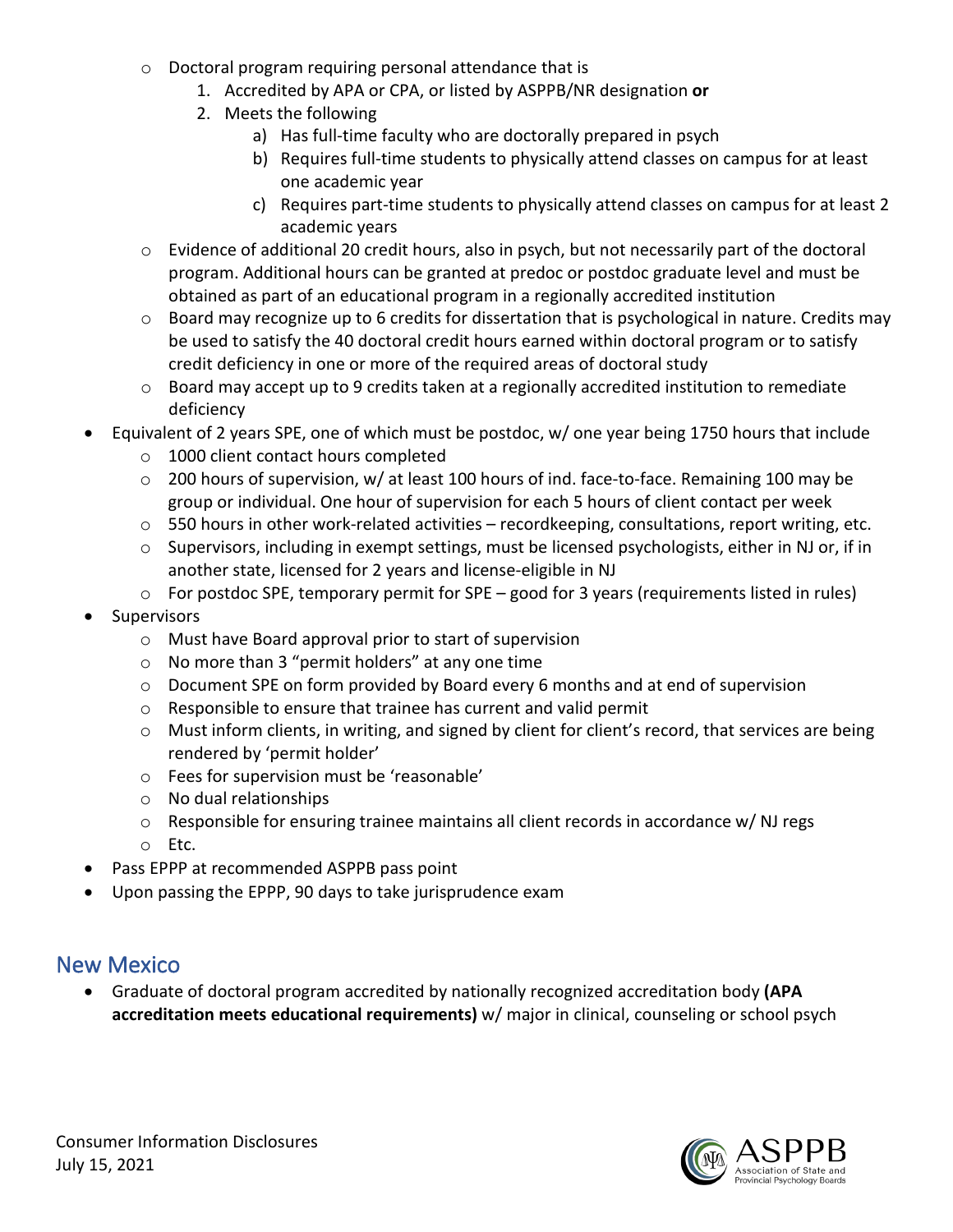- At least 2 years of SPE "satisfactory to the Board" provided that
	- 1) Up to one year may be predoctoral practicum experience overseen by graduate training program and consistent w/ ASPPB *Practicum Guidelines*
	- 2) Up to 1 year of SPE may be internship that is APA accredited
	- 3) Up to a half year of SPE may be in internship not approved by APA
	- 4) Any portion of required SPE not satisfied in above requirements obtained in postdoc work
- Pass EPPP at ASPPB recommended passing score
- Must demonstrate awareness and knowledge of NM cultures as determined by Board educational modules created by board that applicants required to complete – hour requirement in rules
- Pass jurisprudence exam given online/open book at passing score of 80%
- Other requirements such as, criminal background check, etc.

### New York

- Doctorate in psych from "licensure qualifying" program found at [\(www.highered.nysed.gov/ocue/\)](http://www.highered.nysed.gov/ocue/) or equivalent – **currently moving to recognize APA-accredited programs as equivalent**
- Equivalent program:
	- 1) Regionally accredited institution
	- 2) Program must be designed and conducted by degree-granting institution to prepare graduates to practice professional psychology independently
	- 3) Program must be shown to be substantially equivalent to requirements for qualifying program in NY
	- 4) Program must include at least 3 years of full-time study, or part-time equivalent, including seminars, tutorials, or other graduate level coursework representing 2 years of full-time study or equivalent and include:
		- a) Coursework in scientific and professional ethics and standards of practice, and issues of cultural and ethnic diversity
		- b) At least 3 semester/5 quarter hours in each of following content areas: biological bases of behavior; cognitive-affective bases of behavior; social bases of behavior; individual differences; psychometrics; history and systems of psych; and research design, methodology, and statistics
		- c) One year of supervised practicum, internship, field experience or applied research appropriate to the practice of psychology as defined in law. To meet this requirement, practicum must be equivalent of an internship.

5)Program must include at least 30 semester hours of coursework at degree-granting institution.

- Two years of full-time SPE (1750 clock hours per year), or part-time equivalent, one of which must be completed post-doctorally. **Once provisions for APA-accredited programs occur, then internships completed as part of an APA-accredited doctoral program will be recognized**
	- 1) Must consist of planned programmed sequence of SPE in appropriate psychology activities as defined in law and be satisfactory in quality, breadth, scope and nature. Once year of following acceptable provided that it integrates psych knowledge and application:
		- a) University approved doctoral level practicum, internship, field experience or applied research as long as the research experience is not part of dissertation or thesis

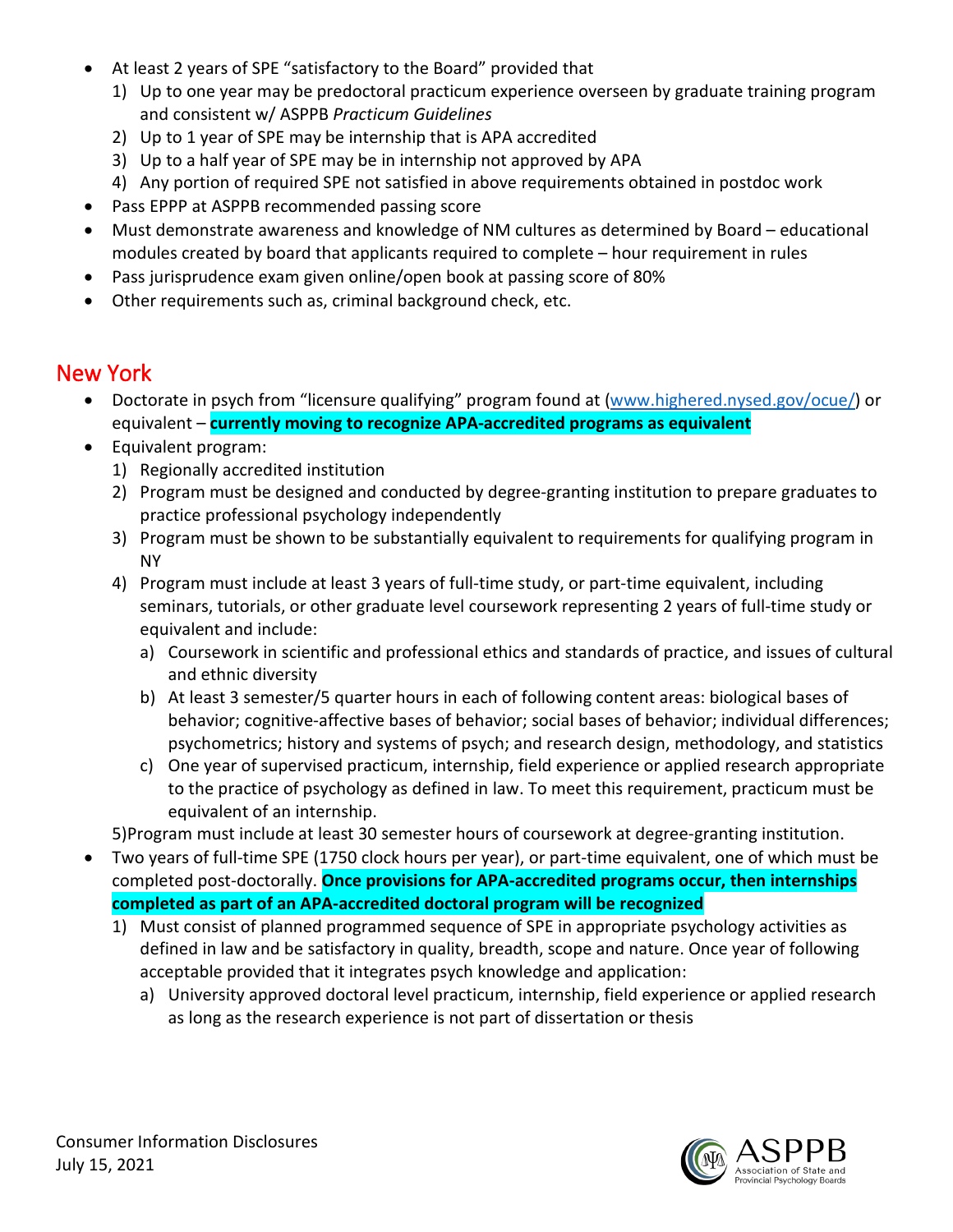- b) Teaching psych, as a university or college faculty member may be accepted provided it meets all the requirements for SPE
- 3) Acceptable setting must:
	- a) Provide psych services as defined in law
	- b) Provide SPE by qualified psychologist responsible for design, coordination, integrity and quality of SPE
	- c) Employ supervisor, or supervisor must be consultant to the agency
	- d) Title must clearly designate training status
	- e) Accept responsibility for work done by trainee
- 2) Experience must be continuous and within periods of at least 6 months and meet following:
	- a) in academic setting not less than 1 semester. If teaching, must consist of not less than 6 credit hours of teaching/semester. Six-month periods need not be immediately successive
	- c) all other practice settings may consist of 35-40 hours/week. Part-time experience must consist of at least 16 hours, but no more than 34 hours/week and must be gained in minimum of 2 days/week
- 3) Supervision
	- a) Supervisor required to be
		- $\circ$  Licensed in jurisdiction where SPE provided, or if in exempt setting, must have appropriate qualifications
		- o Owner of, employed by, or be consultant to, setting where SPE occurs
	- b) For every period of full-time SPE gained, at least 2 hours of weekly supervision, including 1 hour of individual supervision. Second hour may be face-to-face, group, seminars or workshops, or apprenticeship activities
	- c) For every period of part-time SPE gained, at least 2 hours of supervision within every 2-week period, one hour of which must be face-to-face supervision; and 1 hour must either be individual, face-to-face, group supervision, seminars or workshops, or apprenticeship activities
- Pass EPPP with converted score of at least 75% as determined by NY (NY uses the ASPPB recommended passing score)

# North Carolina

- **APA/CPA accreditation meets requirements (if APA accredited program, require letter from training director to say person graduated from APA-accredited program) or**
	- o Program that is publicly identified/labeled as a psych program and intended to educate and train psychologists to engage in the activities which constitute psychology (as defined in statute)
	- $\circ$  Program maintains authority and primary responsibility for core and specialty areas whether or not program crosses administrative lines
	- o Program has identifiable body of students in residence at the school who are matriculated in that program for a degree

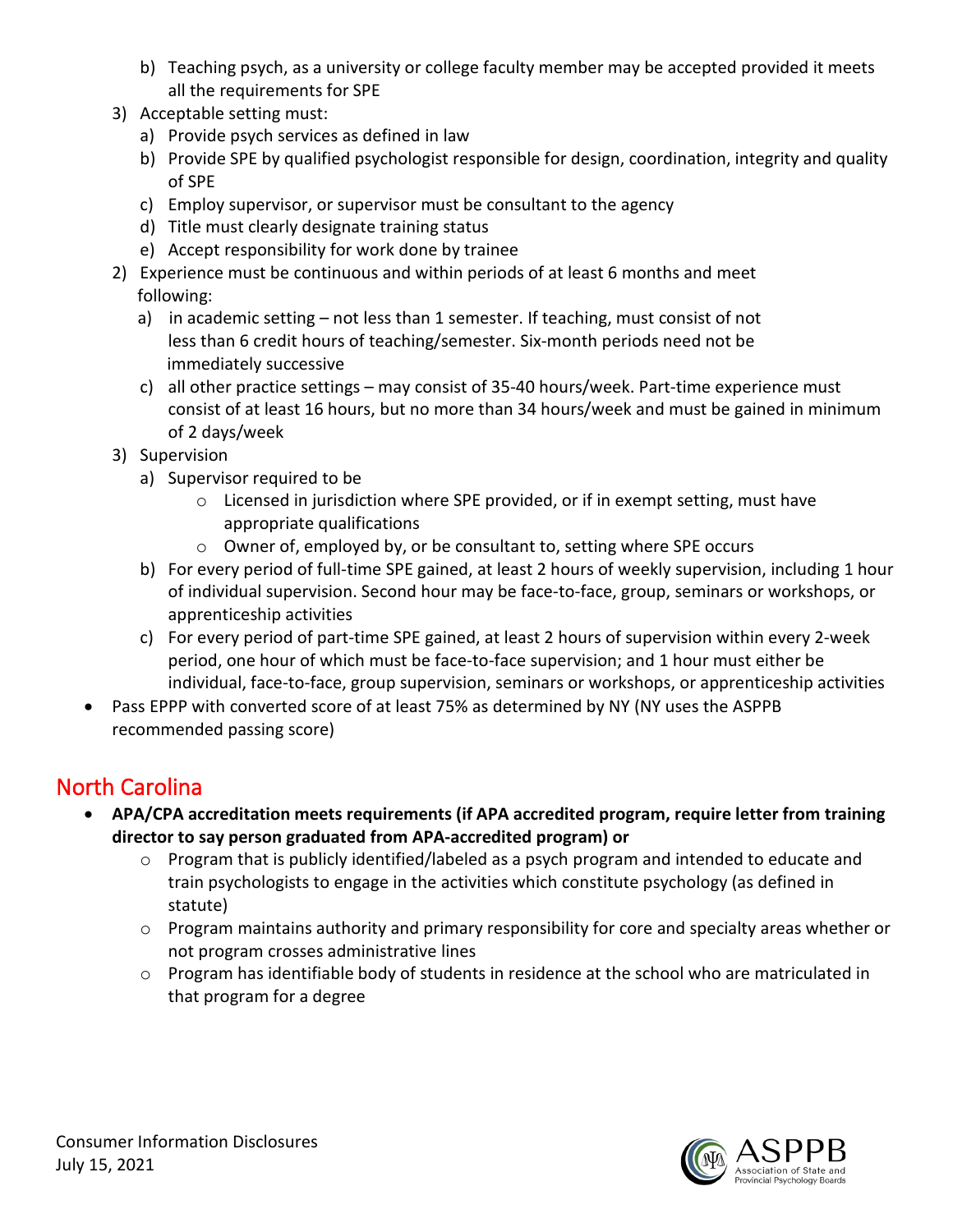- o Full-time psychology faculty in residence at the institution, large enough w/ breadth needed to carry out responsibilities, employed by and providing instruction at the home campus
- o Psychologist responsible for the applicant's program (e.g., administrative head of program, advisor, major professor)
- o Integrated, organized sequence of study in psych as demonstrated by identifiable curriculum track(s) with course sequences outlined
- o Minimum of 3 academic years of full-time graduate study, 2 of which are at the institution from which degree is granted, and one year of which is in residence at the institution. Residence requires interaction w/ faculty and other matriculated psych students. One year's residency defined as 30 semester/45 quarter/40 trimester hours taken full-time or part-time at the institution
- o Program includes practicum, internship, field experiences, laboratory training appropriate the area of specialty and practice of psych that is supervised by psychologist
- o Program of study includes minimum or 60 semester/90 quarter/80 trimester hours of graduate study in psych courses (exclusive of internship/practicum and thesis/dissertation) including instruction in scientific and prof ethics and standards, research design and methodology, statistics and psychometrics, and the specialty area
- o Program includes demonstrated competency in four competency areas (met through minimum of 3 semester/5 quarter/4 trimester) hours):
	- 1. Biological bases of behavior (e.g., physiological psych; comparative psych; neuropsychology; sensation and perception; psychopharmacology)
	- 2. Cognitive-affective bases of behavior (e.g., cognition, memory, learning, thinking, motivation, emotion)
	- 3. Social bases of behavior (e.g., social psych, group processes, organizational and systems theory, cultural and ethnic bases, sex roles)
	- 4. Individual differences (e.g., personality theory, human development, abnormal psychology, individual differences)
- o If degree didn't If degree didn't meet minimum semester/quarter/trimester hours required; practicum/internship hours required, but did include minimum of 54 semester/81 quarter/72 trimester) graduate study in standard psych courses, exclusive of credits for internship/practicum and thesis/dissertation, individual allowed to take (and pass w/ "B" or above), additional graduate level course work to meet hourly requirement and minimum educational requirements to apply for licensure. Must be taken at an institution of higher education in psychology graduate program in same specialty area as the degree program completed by the individual. No audits allowed, and additional coursework can't duplicate coursework already taken for degree or prior to admittance to degree program. Can be taken online.
- o If program didn't include minimum of 54 semester…will not be allowed to obtain additional hours at post-graduate level to meet requirements for licensure
- Two years w/ at least 3000 hours of supervised practice; one year, w/ at least 1500 hours, must be postdoctoral
	- o One year must meet following:
		- 1. Planned and directed program in practice of psych

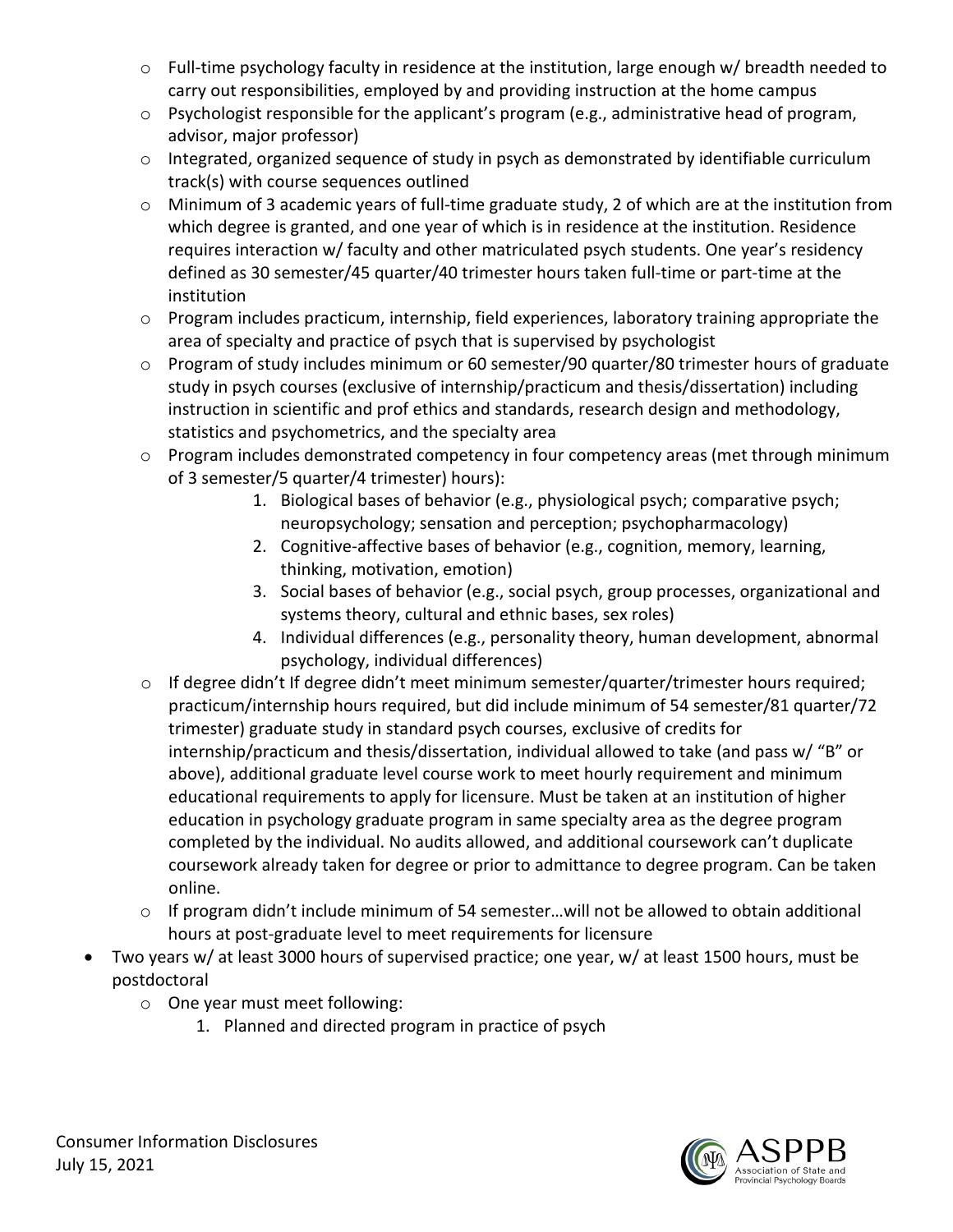- 2. Written materials to describe program and made available
- 3. Trainees designated as 'interns,' fellows,' or 'residents,' or by another name that clearly identifies training status
- 4. Training completed within consecutive period of 24 months
- 5. At least 1500 hours
- 6. Site w/ minimum of two doctorally-trained licensed, certified, or license-eligible psychologists at the site as supervisors who have ongoing contact w/ trainee
- 7. Training under direction of licensed, etc. psychologist on staff who assumes responsibility for quality of training experience
- 8. Minimum of 2 hours/week of ind. face-to-face supervision. May be provided in part by psychiatrists, social workers, or other related professionals qualified by training site, but at least 50% must be by licensed, etc. psychologists
- 9. Also minimum of 2 additional hours/week that may be group supervision, assigned readings, seminars, other organized training experiences
- **10. If APA-accredited internship, meets requirements**
- $\circ$  2<sup>nd</sup> year requirements in rules
- EPPP w/ recommended ASPPB pass point (rules state 'score of 500')
- State exam taken "open book" online, no required pass point assesses knowledge of NC Licensing Act, selected rules/legal requirements of the Board
- Fingerprints; criminal background check; references; official transcripts

# North Dakota

- **Doctorate from APA (**or CPA) **accredited program or** ASPPB/NR designated program
- Regionally accredited institution
- Two years required SPE (1 year being 1500 hours)
	- 1) **Required APA/CPA/APPIC internship or** experience as okayed by Board
	- 2) Second year of SPE may be by:
		- a) Postdoc that is APA/CPA/APPIC approved **or**
		- b) Additional 1500 predoc hours that are:
			- o Within doctoral program located within regionally accredited institution **or in APA/CPA accredited program**
			- o Completed within 6 years of awarding of doctoral degree
			- $\circ$  Completed within 10 years of 1<sup>st</sup> application for licensure
			- $\circ$  Completed following any introductory practicum experience in applied professional psychology or psychotherapy of a minimum duration of 600 hours
			- o Part of individualized written plan for organized, sequential series of SPE of increasing complexity
			- o Occur outside of classroom setting and involve trainee's direct delivery of SPE in a practice, agency, institution, counseling center, graduate training clinic, or other setting approved by DT
			- o Consist of activities defined as the practice of psych in Code

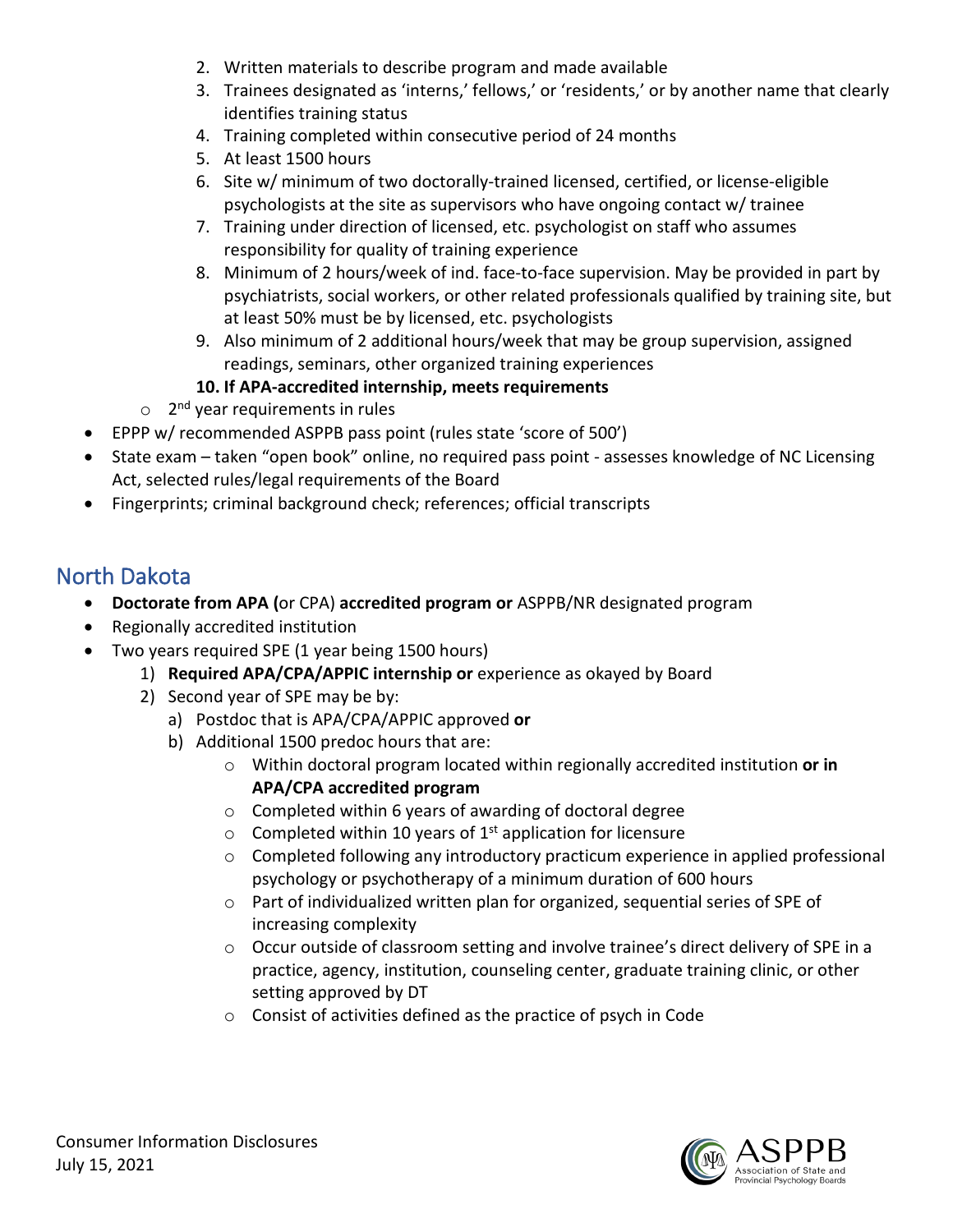- o Occur in placements that are approved by doctoral DT
- $\circ$  Occur in placements where licensed psych is directly responsible for integrity and quality of training experiences and defines objectives in terms of competencies expected of trainee
- $\circ$  Have identifiable licensed psych serving as primary supervisor of trainee, is available to and professionally responsible for trainee's clients, has been licensed for at least 3 years, is licensed in jurisdiction where SPE occurs
- $\circ$  Be part of sequential training plan that consists of no less than 30 weeks w/ weekly onsite presence of no less than 15 hours
- o Provide weekly ind. face-to-face supervision, may include remote face-to-face audio/video transactions, devoted to trainee's cases at ratio of no less than 1 hour per 15 hours onsite and no less than 1 hour/week. No less than 50% of SPE provided by primary supervisor. Remaining SPE may be ind. or group, provided by a licensed (3 years) psychologist. Any SPE in excess of minimum may be provided by psychologist, school psychologist, other MH professional, or psych trainee under supervision.
- o Telepsych may not replace minimum weekly face-to-face individual supervision required
- o At least one additional hour/week in learning activities
- o Include regularly scheduled and documented interaction concerning trainee's progress between primary supervisor and DT at the graduate program
- **All** SPE must include 100 hours of supervision, at least 50 of which are individual
- Pass EPPP at ASPPB recommended score
- North Dakota Professional Responsibility exam may be written, oral, or combination of both (passage determined by the Board)

## Ohio

- Doctoral degree in psychology from regionally accredited institution
- If APA accredited, no postdoc required
- If not APA accredited, mandatory 1800-hour postdoc required
- If not applied area of psychology, but do recertification/retraining program from APA, then will be treated like APA-accredited program w/ regard to postdoc
- 2 years (3600 hours) of SPE, at least one of which must be postdoctoral if graduate of non-accredited program
	- o 1800 predoc hours (internship may be from 1500-2000 hours) if internship is 1500 hours, non-internship hours may be completed before the internship (in qualifying practicum experiences), after the internship (incl. the postdoc), or from a combination of both
	- $\circ$  Internship that is APA-accredited/APPIC member deemed to meet internship requirements
- Pass EPPP at ASPPB recommended pass rate

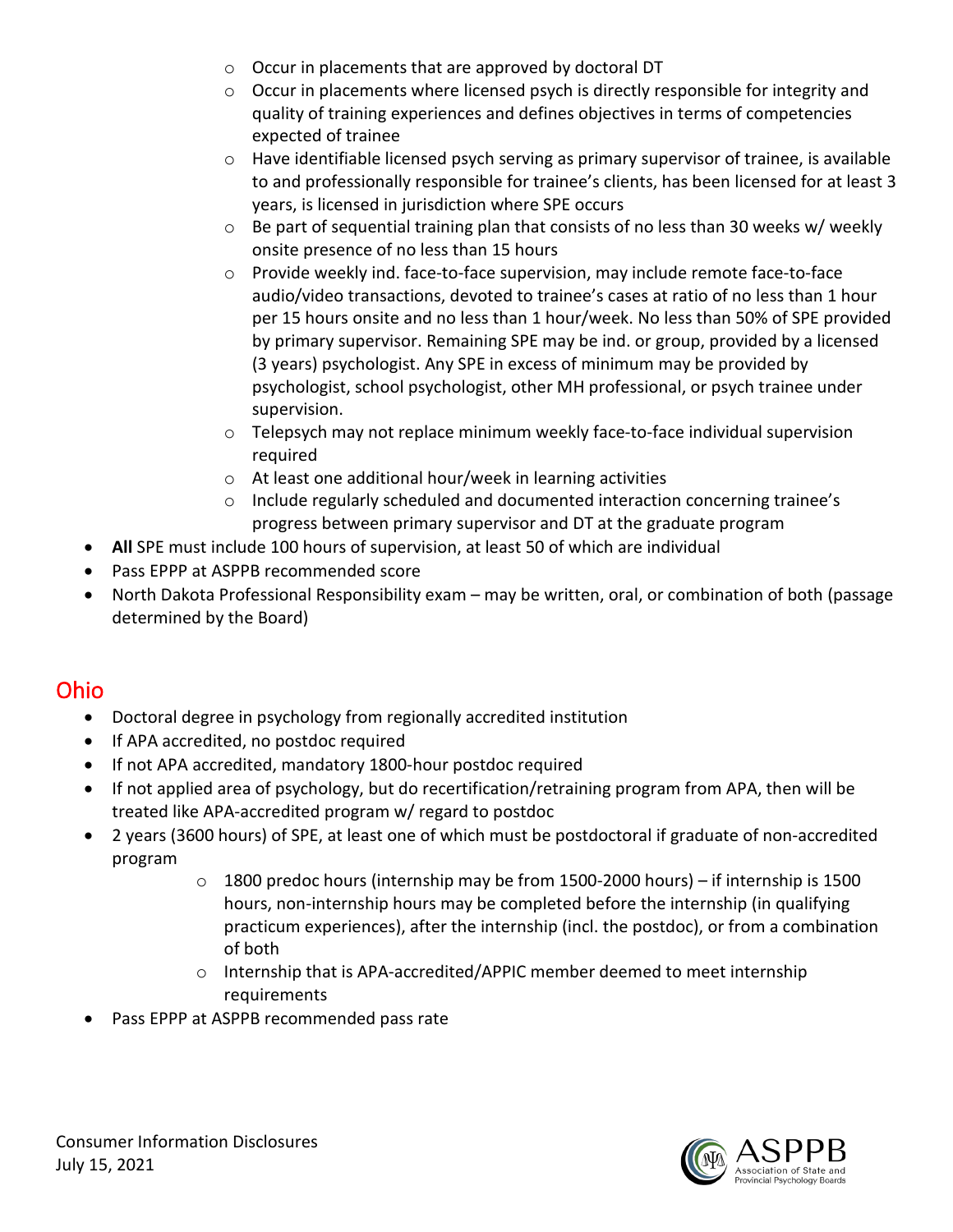- Oral examination on laws and rules
- Criminal background check

### Oklahoma

- Doctorate from regionally accredited institution **and** APA accreditation **and**
	- o Program clearly labeled as a psychology program. Must state in its catalogues/brochures intent to educate/train psychologists
	- $\circ$  Program must stand as a coherent organizational entity within the institution
	- $\circ$  Must be clear authority/primary responsibility for the core and specialty areas whether or not the program cuts across administrative lines
	- o Must be an integrated, organized sequence of study
	- $\circ$  Must have an identifiable body of students who are matriculated in program for a degree
- APA accreditation waived **if**
	- o Area of emphasis has no APA accreditation (e.g., I/O), or
	- $\circ$  New area of specialization that is accreditable, will have 8 years from 1<sup>st</sup> class of students until accreditation is required, or
	- $\circ$  New doctoral program that is in accreditable area, will have 8 years from 1<sup>st</sup> class of students until accreditation is required. Program must have a pending application for accreditation to meet this exemption, or
	- $\circ$  Applicant trained outside of the U.S. (and there are conditions to meet this)
- APA accredited **and**
	- o At least 42 hours of specified coursework must be primarily psychological in content
	- $\circ$  3 or more semester hours in following content areas for total of 21 hours (any internet or distance learning must be noted) – syllabus or letter from professor/department may be required if course title doesn't adequately reflect course content being documented
		- 1. Scientific and professional ethics and standards
		- 2. Research design and methodology
		- 3. Statistics and psychometrics
		- 4. Biological bases of behavior (e.g., physiological psych, comparative psych, neuropsych, sensation, psychopharmacology)
		- 5. Cognitive-affective bases of behavior (e.g., learning, memory, perception, cognition, thinking, motivation, emotion)
		- 6. Social bases of behavior (e.g., social psych, cultural, ethnic, and group processes, sex roles, organization and systems theory)
		- 7. Individual behavior (e.g., personality theory, human development, individual differences, abnormal psych)
	- o Remaining 21 hours may be in above basic areas or in courses pertaining to specific program of study
- Practicum experiences and internship required

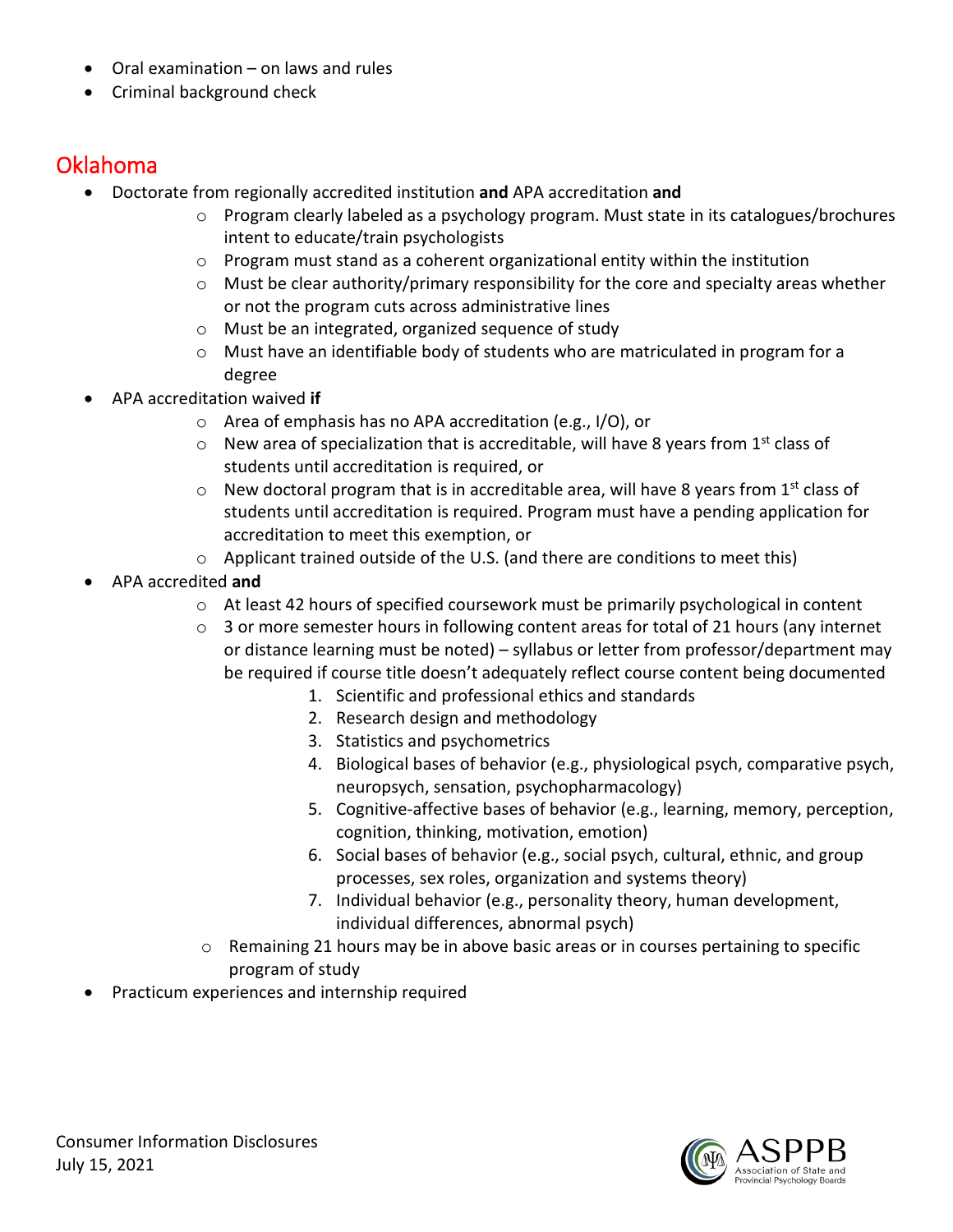- 2 years of SPE in area of doctoral training under supervision by someone in same or related area. One year of the 2 years may be a pre-doctoral internship - in clinical, counseling, school psych, internship required
- Internship requirements (2000 hours)
	- o Full-time (40 hrs/wk) for one year, or half-time (20 hrs/wk) for 2 years
	- o Planned, programmed sequence of training experiences to ensure breadth and quality of training
	- o Must provide training in assessment and treatment conducted directly w/ clients/patients
	- o At least 25% of time in direct patient/client contact
	- o Occurs at the post-coursework, post candidacy, post-clerkship, post-practicum, postexternship level
	- o Written materials describe goals and content of internship, state clear expectations for quality/quantity of trainee's work, provided to prospective interns
	- o Minimum of 2 interns at the agency
- Supervision in internships
	- o Clearly designated licensed staff psychologist responsible for integrity and quality of training program
	- o For clinical/counseling interns, at least 3 supervisors are licensed as psychologists
	- o Supervision for at least 10% of the week half of which must be regularly scheduled, formal, face-to-face, individual supervision w/ licensed psychologists (minimum of 200 hours combined ind. and group, w/ minimum of 100 individual supervision hours)
- 3 academic years of study leading to doctorate which must include 2 years of full-time, on campus study (excluding internship) – Fielding doesn't meet this requirement
- Pass EPPP at ASPPB recommended score
- Pass state jurisprudence exam w/ score of 70% or better
- 3 letters of recommendation from licensed psychologists, non-refundable application fee
- At least 1 year of the 2-year SPE requirement must be postdoctoral 2000 hours
	- $\circ$  Practice under supervision completing post-doc year in private practice or in institution
	- o Other supervision requirements for postdoc also specified

### Oregon

- **APA/CPA accredited program meets educational requirements or**
- Doctoral degree from program in a regionally accredited institution in program that is in process of receiving APA/CPA accreditation
- One year of post-doc SPE (1500 hours) as specified in rules
- Pass EPPP at ASPPB recommended passing score
- Pass jurisprudence exam Board determines questions and passing score for each exam

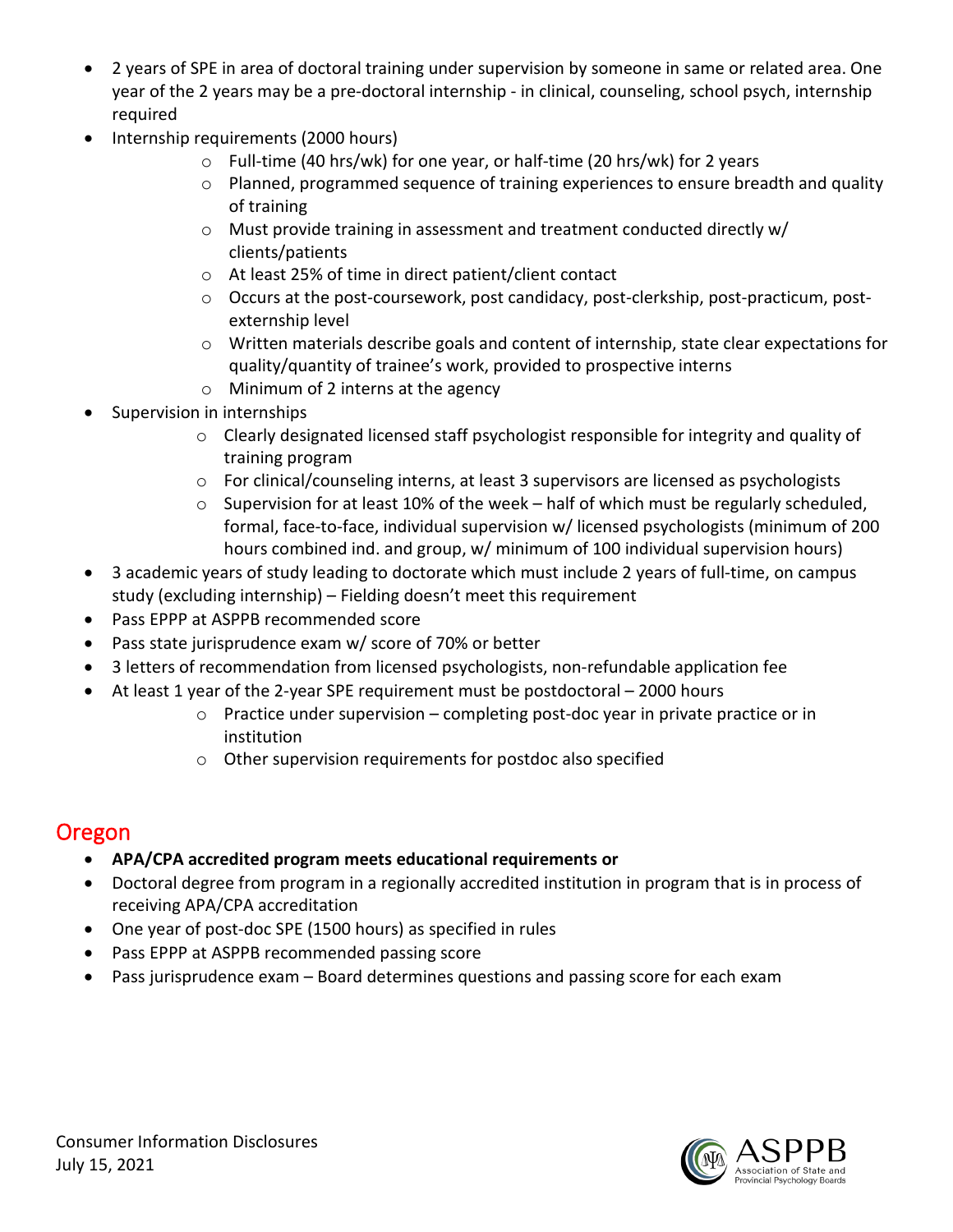### Pennsylvania

- **Doctoral degree from APA/CPA accredited program or** from ASPPB/NR designated program and including internship
- Two years of supervised experience
	- $\circ$  The first year would be completed by the internship as part of an accredited program
	- o The second year could be completed post-doctorally **or**
	- $\circ$  Board may accept supervised experience completed prior to the internship so long as it meets requirements established in regulations for practicum experience (12 months and 1750 hours)
	- $\circ$  Board accepts supervised experience gained in APA/CPA accredited programs as meeting 2year requirement as long as practicum experiences add up to 12 months and 1750 hours. (If practicum experiences haven't added up to required number of months and hours, candidates required to complete additional supervised experience prior to licensure.)
- Pass EPPP at ASPPB recommended passing score
- Pass PA Psychology Law Examination (information about contents of this exam available from Board office)

### **Puerto Rico**

### Rhode Island

- Doctorate from APA accredited program **or**
- Doctorate in psychology from regionally accredited institution **and/or** doctorate in allied field that meets following:
	- 1) Program of study was integrated, organized sequence of study within regionally accredited institution
	- 2) Minimum of 36 credit hours earned in residence at the educational institution through in-person psychology instruction w/ multiple program faculty and students
	- 3) At least 72 semester/108 quarter hours of graduate course credits completed (excluding dissertation and SPE credits) predominantly psychological in nature and encompasses courses equivalent to program of study for psychologists whose curriculum includes minimum of 3 academic years of full-time graduate study, incl. instruction in scientific and professional ethics and standards, research design and methodology, statistics and psychometrics, history and systems of psych and a major field of concentration. Within this program should be minimum of 3 semester/5 quarter hours w/ demonstrated competency in each of the following
		- a) Biological bases of behavior e.g., physiological psych, comparative psych, neuropsychology, sensation and perception, psychopharmacology
		- b) Cognitive-affective bases of behavior e.g., learning, thinking, emotion and motivation
		- c) Social bases of behavior e.g., group process, multiculturalism, organizational and systems theory
		- d) Individual differences e.g., personality theory, human development, abnormal psych

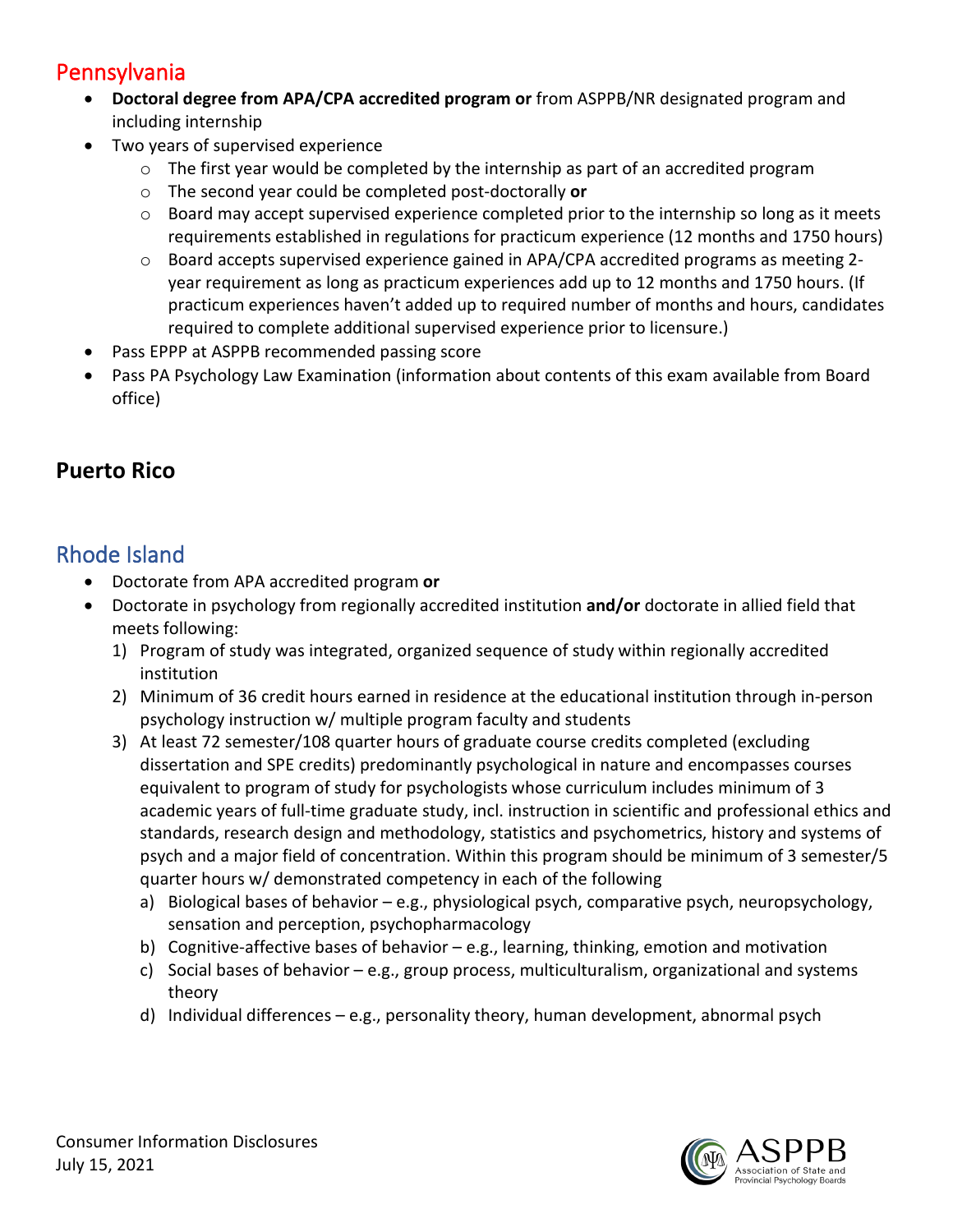- e) Nature of the method and content of dissertation psychologically oriented
- SPE and internship meet following requirements
	- 1) 1500 hours of internship after completion for 2 years of full-time graduate study
	- 2) Second year of SPE after completion of academic requirements for doctorate. Such SPE consists of
		- **a)** 2 years long, one year of which is postdoctoral
		- **b)** Minimum of 3000 hours, 1500 of which must be postdoctoral
		- **c)** Under supervision of licensed psychologist in jurisdiction where SPE was obtained
	- 3) Must be obtained in setting affiliated w/ regionally accredited institution, or in setting approved by APA (or equivalent)
	- 4) Pre- and/or post-doc SPE must be distinct and separate from any field, laboratory or practical experiences required in connection w/ academic courses
	- 5) Supervision provided requires that
		- o Supervisor responsible for work of trainee
		- o Must have at least 1 hour/week of individual supervision
- Distance learning programs only recognized as acceptable if accredited by APA
- Pass EPPP at ASPPB recommended passing score

# South Carolina

- Doctorate from regionally accredited institution **and**
- **APA accredited program** or ASPPB/NR designated program
- Two years SPE, one of which may be predoctoral
	- 1) Supervisor must be licensed in jurisdiction where supervision takes place
	- 2) Minimum of 1 hour/week face-to-face individual supervision set out in contract and w/ prior notification to Board
- Pass EPPP (says in rules 70%, but uses ASPPB recommended passing score)
- Pass oral examination given by Board about knowledge of scope of practice, familiarity w/ ethics, and familiarity w/ issues of jurisprudence

## South Dakota

- **APA accredited program meets educational requirements for licensure**
- If not APA accredited, must be from regionally accredited institution and be consistent with APA accreditation requirements. One year must be in full-time residency at the institution that grants degree – Fielding is APA accredited and meets educational requirements
- Internship in psychology not less than 1800 hours over not more than 2 years and meet following:
	- 1) Organized training program distinct from current or previous employment w/ planned sequence of training experiences, w/ breadth and quality of training emphasized, that provides for integration of scientific, professional, and ethical knowledge, attitudes, and skills basic to professional practice of psych
	- 2) Agency must have staff psychologist actively licensed at doctoral level in jurisdiction where training taking place and who is responsible for integrity and quality of training program

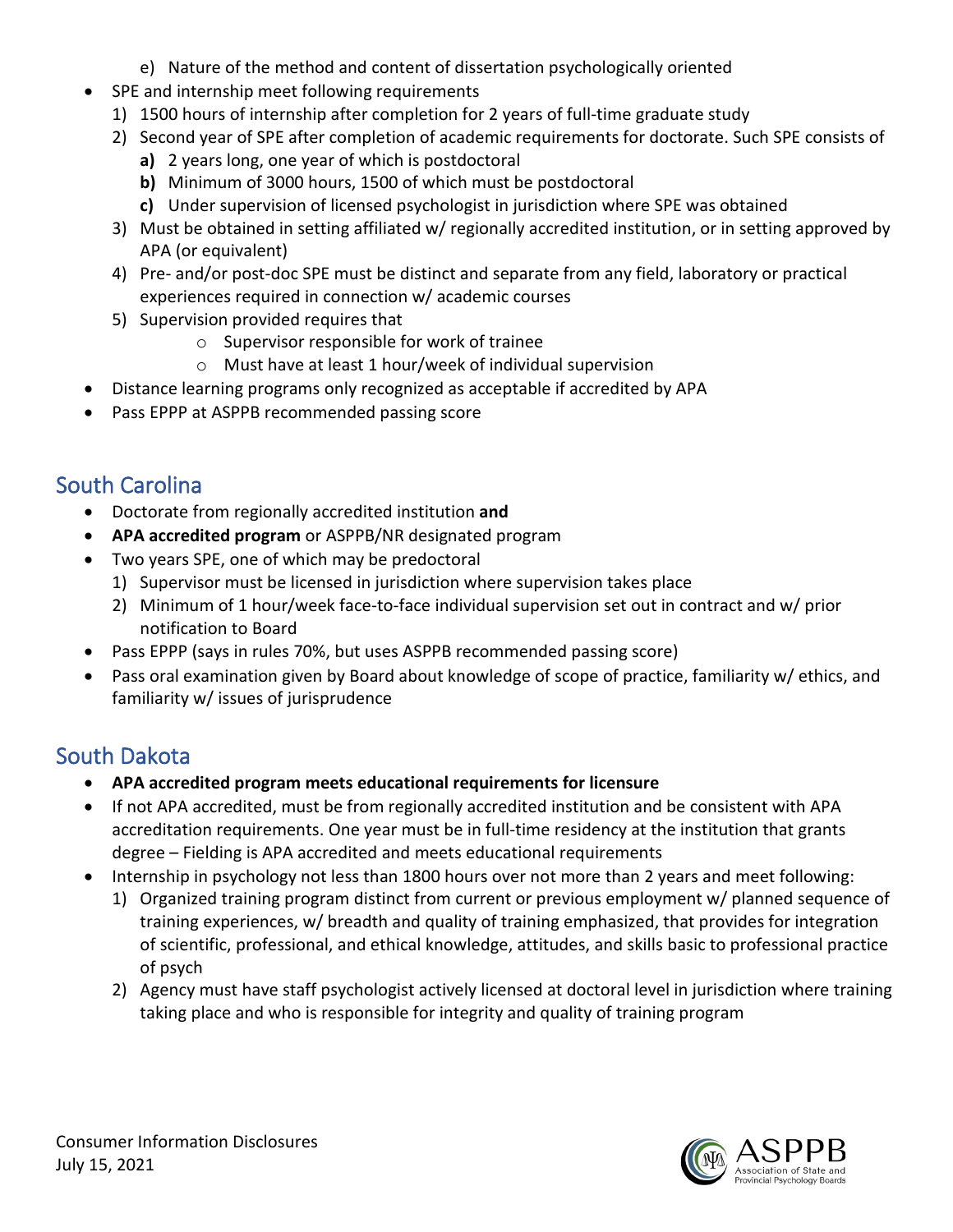- 3) SPE must be provided by staff member or affiliate of the agency who is responsible for cases being supervised. At least 2/3 of internship SPE must be provided by one or more licensed psychologists
- 4) Must provide training in variety of methods of assessment and diagnosis, and of interventions and treatment across variety of problems through activities conducted directly w/ clients
- 5) At least 25% of intern's time must be direct client contact/delivery of clinical services
- 6) Must provide minimum of two hour/week of regularly scheduled, formal, fact-to-face individual supervision w/ specific intent of dealing w/ services provided by intern. May include ethical and professional issues that have, or could have, arisen in delivery of services and may include professional development of intern. Must be at least one add'l hour/week of supervised learning activities, such as co-facilitation of group tx w/ staff person, joint supervisor-intern clinical interview or tx w/ clients, case conferences, treatment team case reviews, group supervision, and add'l individual supervision
- 7) Training must be at post-clerkship, post-practicum, and post-externship levels, and must follow all didactic course work relevant to the applied/specialty area of the academic curriculum required for the degree
- 8) Trainee must have title that clearly identifies student or training status
- 9) Agency must have written statement/brochure describing goals and content of the internship, that states clear expectations for quantity and quality of trainee's work available to prospective interns
- One year of postdoctoral SPE as defined in rules
- Pass EPPP at ASPPB recommended passing score
- Pass oral exam given, and scored, by Board that is focused on ethical and professional issues, and knowledge base for practice of psych at score of 75%

### Tennessee

- Graduate of ASPPB/NR designated program **or**
- **Doctorate from APA accredited program meets educational requirements for licensure**
- For designation as an HSP:
	- 1) Complete a qualifying internship (at least 1 calendar year and 1900 hours)
		- a) Organized, planned, continuous training experience in program that is formal in structure, labeled as an 'internship' or 'residency', and must be sponsored by organization/institution w/ health service objectives
		- b) Intern may not be employee of the institution, and on-the-job SPE is not acceptable as an internship
		- c) Requirements separate from and in addition to any on-site practicum or any coursework related practicum/lab regardless of title
		- d) Occurs after completion of all requirements for doctorate except for dissertation
		- e) Half-time internship for period of 2 continuous years, w/ 1900 hours minimum
		- f) SPE provided by at least 2 licensed psychologists (in HSP areas) in jurisdiction where supervision takes place
	- 2) Internship requirements met in one of 3 ways:
		- **a) APA accredited internship**

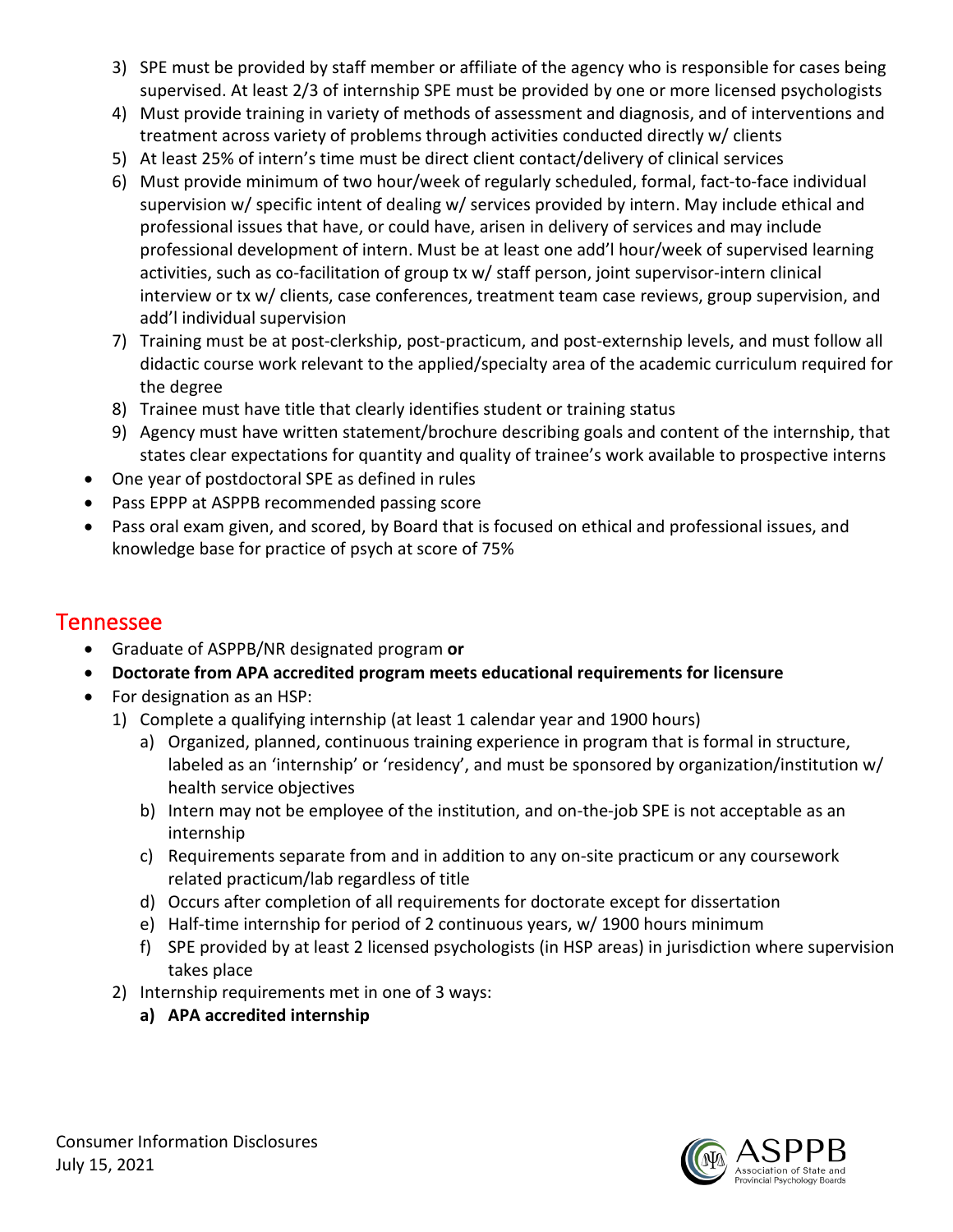#### **b) APPIC member internship**

- c) Program approved by Board w/ standards above or substantially similar to above requirements
- 3) One year of postdoctoral SPE as specified in rules (minimum of 1900 hours)
- Pass EPPP at ASPPB-recommended passing score
- Pass ethics and jurisprudence exam at  $90\%$  2 hours long, 'open book,' taken at Board's administrative offices

### **Texas**

- Requires prior Provisional licensure anyone who has met requirements for licensure other than completed postdoc SPE and passed EPPP/jurisprudence, will get provisional license. Once all requirements for licensure have been completed, license will be issued
- Requires 3,500 hours of SPE w/ at least 1750 hours received in a formal internship within a doctoral program and at least 1750 hours received following conferral of the doctorate - changes 9/1 – if from APA-accredited program, anything over 1750 hours (up to 500 hours) predoc (*ASPPB Guidelines* for practicum hours that will count, and/or extra internship hours) can count toward post-doc requirements)
- Provisional licensure
	- o Requires a doctoral degree in psychology from a regionally accredited institution **or**  from an APA accredited program
	- o Transcript indicates doctorate in psychology
	- o Requires passage of the EPPP
	- o Requires passage of the jurisprudence examination **-** laws and rules governing psychology in TX – open book, must score 90%
	- o If hold CPQ or NR or ABPP, have met requirements for provisional licensure
	- o May operate under this license for not more than 2 years
- Licensure as a psychologist
	- o Same degree requirements as Provisional
	- o Verification of formal internship and other required SPE
	- o If hold license in another jurisdiction
		- 1. Must affirm at least 3000 hours of SPE from a licensed psychologist in jurisdiction where the supervision took place
		- 2. At least half of SPE (minimum of 1500 hours) must have been completed within a formal internship and remaining half (1500 hours) must be postdoc hours
		- 3. No disciplinary history
	- $\circ$  3500 hours of SPE, at least 1750 of which are received during provisional licensure, and 1750 of which are received during formal internship as part of doctoral program
	- o All SPE, including during internship
		- 1. Each period of SPE must be obtained in not more than 2 placements and take no longer than 24 months
		- 2. For gaps related to supervised experience

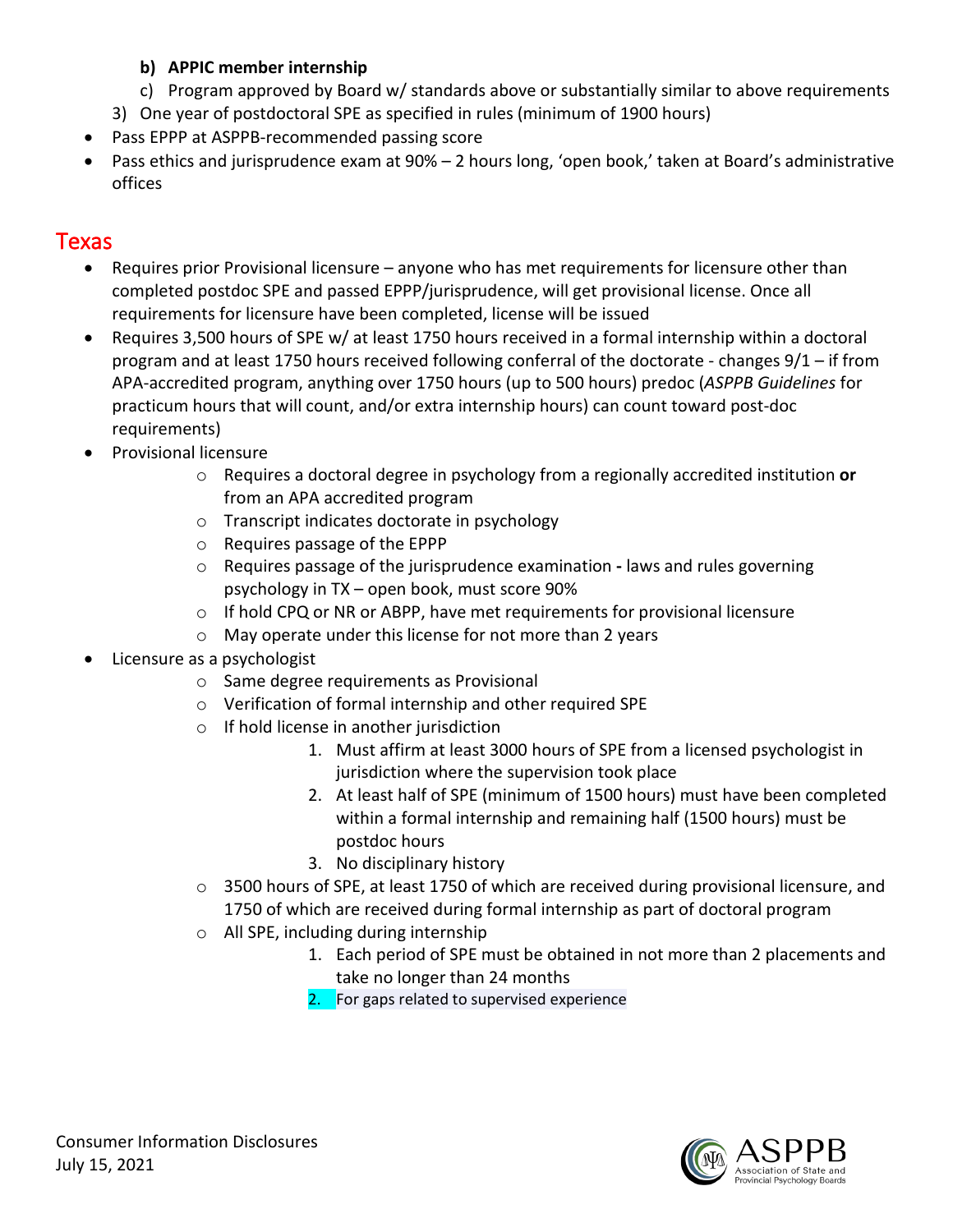(A) Unless a waiver is granted by the Council, an application for a psychologist's license will be denied if a gap of more than seven years exists between the date an applicant's doctoral degree was officially conferred and the date of the application.

 (B) The Council shall grant a waiver upon a showing of good cause by the applicant. Good cause shall include, but is not limited to:

 (i) proof of continued employment in the delivery of psychological services in an exempt setting as described in §501.004 of the Psychologists' Licensing Act, during any gap period;

 (ii) proof of professional development, which at a minimum meets the Council's professional development requirements, during any gap period;

 (iii) proof of enrollment in a course of study in a regionally accredited institution or training facility designed to prepare the individual for the profession of psychology during any gap period; or

 (iv) proof of licensure as a psychologist and continued employment in the delivery of psychological services in another jurisdiction.

• Fingerprints; criminal background check; if not US citizen, will be checked to ensure okay in US

## Utah

- Doctorate from APA-accredited program **or**
- If not an APA-accredited program must meet the following:
	- o Doctoral program recognized by ASPPB/NR joint designation **or**
	- $\circ$  If program not clinical, then must complete respecialization program as defined in rules
	- o Date of completion of doctoral degree is date listed on transcript
- Minimum of 4000 hours SPE
	- $\circ$  Completed in no less than 2 years, and last not more than 4 years from completion of doctoral degree
	- $\circ$  Completed while applicant is enrolled in approved doctoral program or licensed as a "certified psychology resident" – this is post-doc and is specified in rules
	- o Completed under supervision of qualified psychologist
		- 1. Currently licensed as psychologist in jurisdiction where SPE occurs **and**
		- 2. Been in practice no fewer than 4000 hours in period of not less than 2 years
		- o Supervisor must
			- 1. Be professionally responsible for acts/practices of trainee
			- 2. Ability of supervisor to supervise is not compromised
			- 3. Not supervise more than 3 FTE trainees
			- 4. Be available for advice/consultation
			- 5. Etc.
	- o If completed under faculty member who is not approved supervisor, no credit
	- $\circ$  Be completed as part of a supervised psych training program that does not exceed:
		- 1. 40 hours/week for full-time internships and full-time postdoc positions **or**
		- 2. 20 hours/week for part-time internships/postdocs
		- o Any portion of the 4000 hours may be accrued in predoctoral program

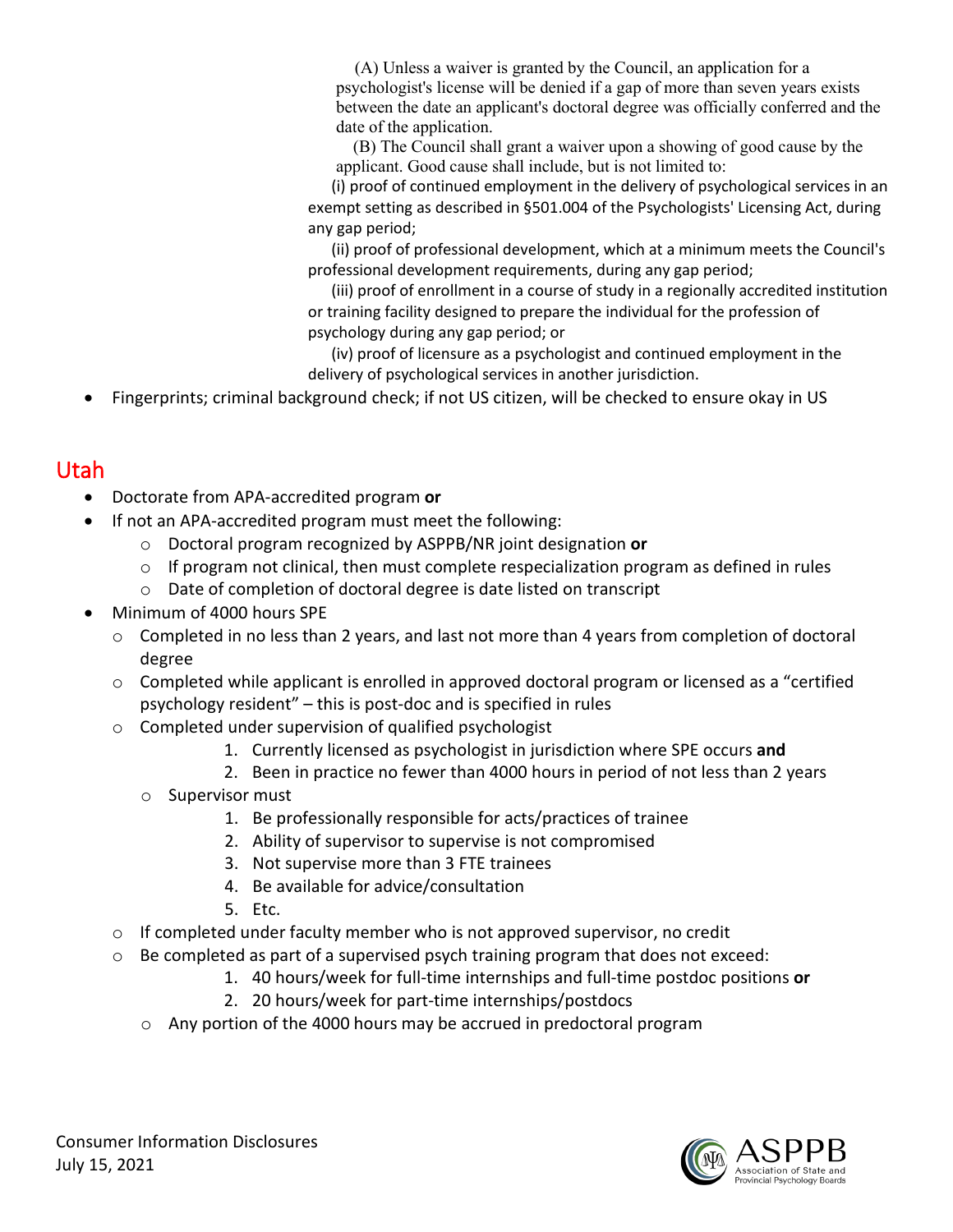- o Once 4000 hours are complete, may sit for exams
- Pass EPPP with ASPPB recommended passing score (if fail 3X, then must present plan to Board for study)
- Pass UT Psychologist Law and Ethics Exam w/ score of not less than 75%
- Pass all exams required within 1 year of application for licensure

#### Vermont -

- License at master's level w/ title "psychologist-master"
- For "psychologist-doctorate," regionally accredited institution **and**
- **APA accredited program meets educational requirements or** ASPPB/NR joint designation **or**
- Other acceptable degree programs
	- o From a program that
		- 1. Is clearly identified and labeled as a psychology program
		- 2. Has an identifiable psych faculty and a licensed psychologist responsible for the program
		- 3. Is directed and taught predominantly by psychologists
		- 4. Offers both training in the practice of psych and a degree in psych
		- 5. Is specified in catalogs and brochures that it is intended to educate and train professional psychologists
	- $\circ$  The degree must be based on coursework that is primarily psychological in nature, which means courses that
		- 1. Are taught in Dept of Psych or by an instructor w/ graduate degree in psych or w/ psych training and experience appropriate to the content of the course
		- 2. Include a review of the scholarly literature int e particular area of psych involved, i.e., review of psych theory, research methods, and applications, as distinguished from practice and field experience
		- 3. Are psychological in content, as distinguished from course that ordinarily are the subject matter of another discipline that incidentally draw on psych theory or research
	- o Must require a minimum 400 hours of coursework to be in person on campus setting, internship not included (needs to be on campus – not distance)
	- o Courses required:
		- 1) Assessment 9 credit hours which must include
			- a) 3 credit hours of 'general foundation courses' providing an overview of the subject area. General foundation courses may include
				- 1.Psychological testing/assessment
				- 2.Intellectual (cognitive) assessment
				- 3.Personality testing/assessment
				- 4.Intro to psychometrics

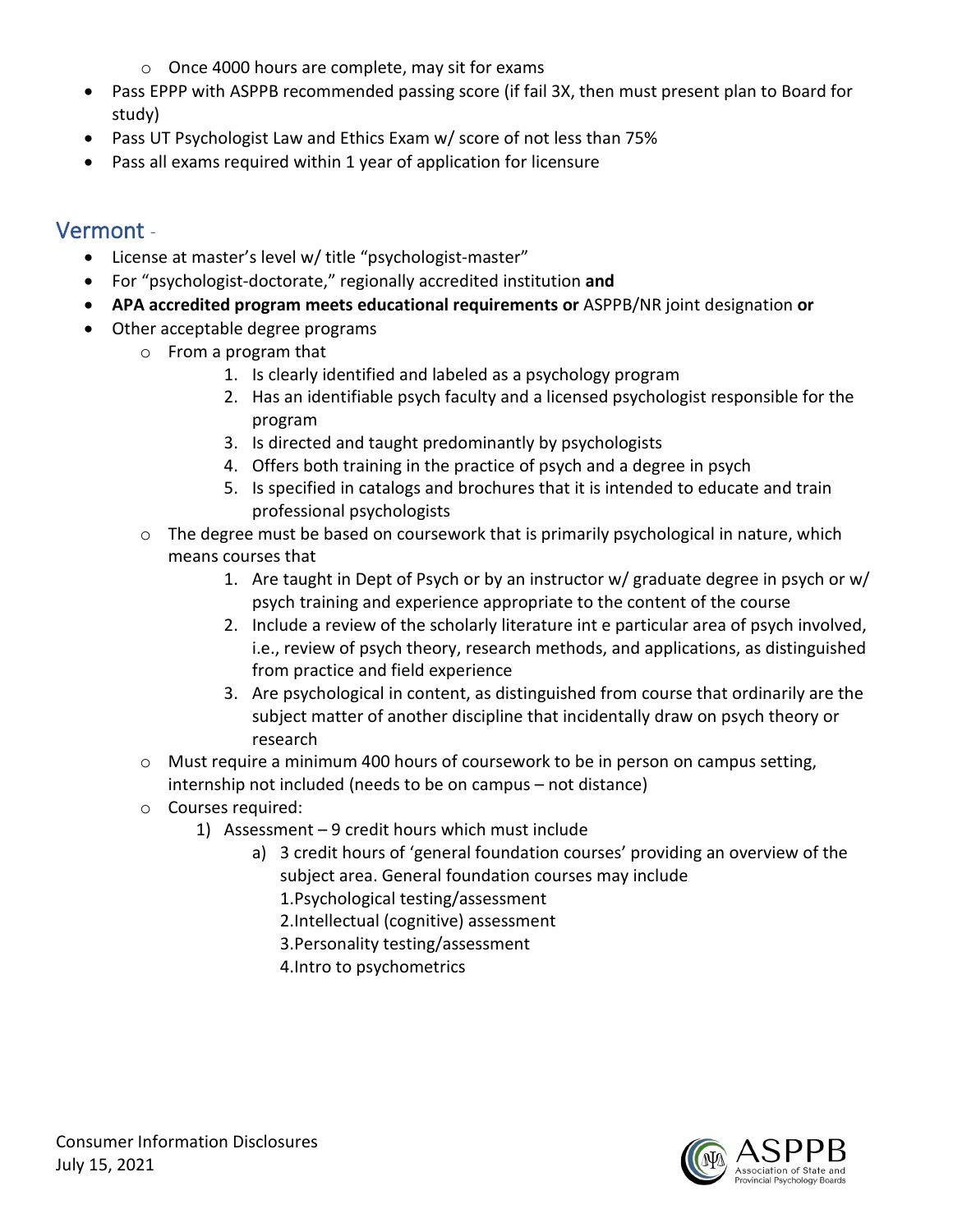- b) Assessment courses may include specialized courses (e.g., projective testing, neuropsychological testing, diagnostic interviewing, MMPI, and tests and measurements)
- 2) Intervention 9 credit hours which may include, but aren't limited to
	- a) Cognitive psychotherapy
	- b) Family tx
	- c) Group tx
	- d) Psychoanalytic/psychodynamic tx
	- e) Community psych
	- f) Prevention of psychopathology
- 3) Psychopathology 9 credit hours related to psych theory, research and methods concerning descriptive characteristics, ix, and etiology of psychopathology, or mental and behavioral disorders of children and adults. Must include 3 credit hours of foundation courses which may include
	- a) Advanced abnormal psych
	- b) Child psychopathology
	- c) Adult psychopathology
	- d) DSM/ICD

Specialized courses in psychopathology may include

- a) Mood disorders
- b) Substance abuse
- c) Eating disorders
- d) Mental retardation
- e) ADHD
- 4) Statistical methods 3 credit hours
- 5) Professional ethics 3 credit hours
- $\circ$  If haven't met all requirements above, may have 6 credit hours of supplemental coursework w/ no more than 3 in any one content area. Courses must be taken from an acceptable program and must be at the graduate level
- Supervised Practice
	- o Internship required, but don't have to use internship hours for SPE. (If internship hours are used, then must also follow supervision requirements below.)
	- $\circ$  4000 hours, w/ at least 2000 occurring after the degree is granted. Acceptable to earn more than 2000 post degree (must be completed within 5 years prior to licensure
	- o Must have worked under at least 2 supervisors for a minimum of 500 hours each
	- $\circ$  To begin post-degree practice, must have completed all doctoral requirements and be registered w/ the Board (if practicing in VT)
- Supervision Requirements (pre- and post-doc)
	- o Must be provided by a licensed psychologist
	- $\circ$  One hour of supervision for each 20 hours of practice (more than 1 hour, but less than 2 hours, only serves for 20 hours of practice; and less than 20 hours of practice, still need 1 hour of supervision)
- **Examinations**

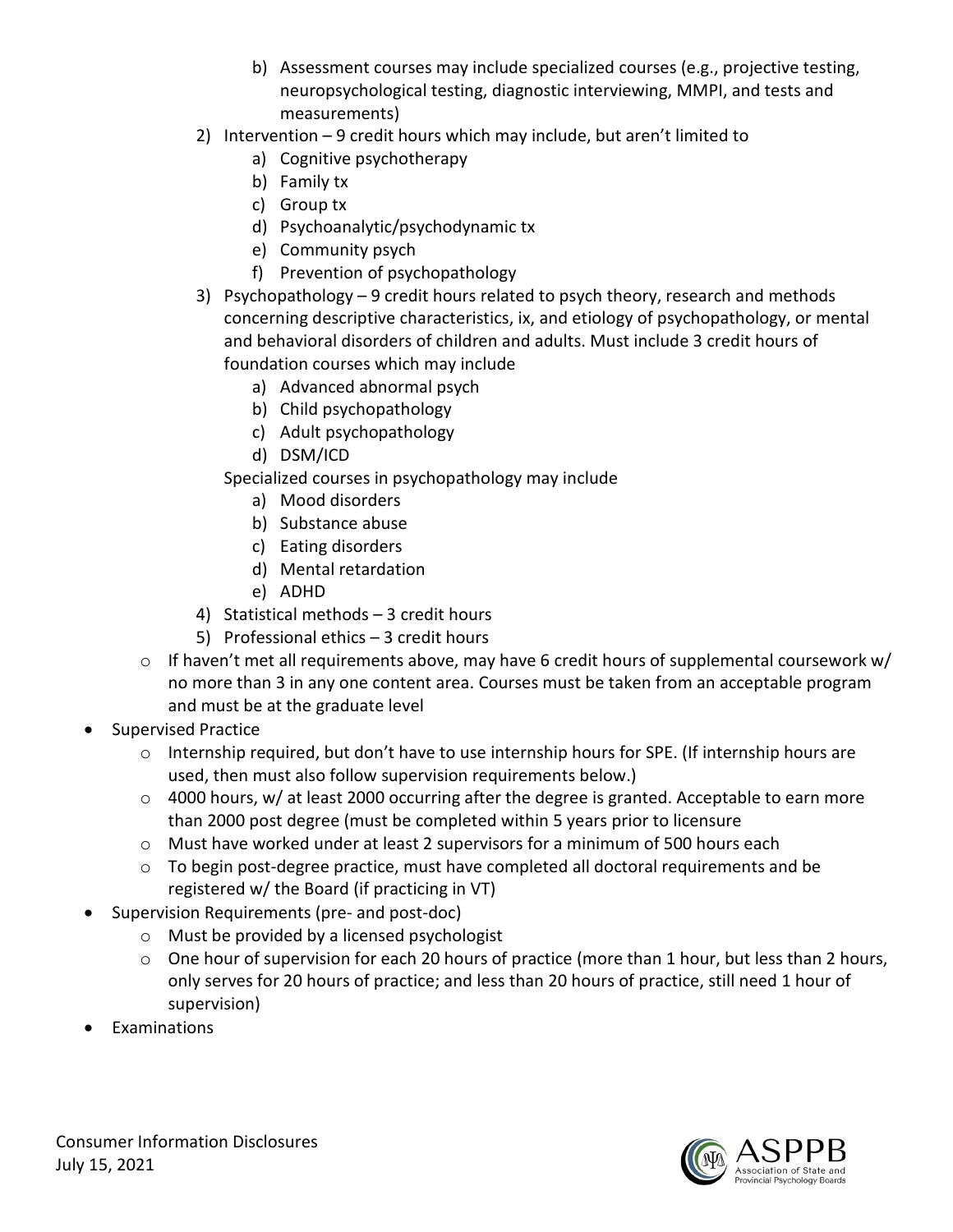- o Pass EPPP at ASPPB recommended score
- $\circ$  State jurisprudence exam that is uploaded as part of the online application if more than 6 incorrect (of 25) exam sent back w/ note about

### Virginia

A. Beginning May 24, 2028, an applicant shall hold a doctorate in clinical or counseling psychology from a professional psychology program in a regionally accredited university that was accredited at the time the applicant graduated from the program by the APA, CPA, or an accrediting body acceptable to the board. Graduates of programs that are not within the United States or Canada shall provide documentation from an acceptable credential evaluation service that provides information verifying that the program is substantially equivalent to an APA-accredited program.

#### **Currently, APA- (or CPA-) accreditation meets educational requirements.**

B. Prior to May 24, 2028, an applicant shall either hold a doctorate from an accredited program, as specified in subsection A of this section, or shall hold a doctorate from a professional psychology program that documents that the program offers education and training that prepares individuals for the practice of clinical psychology that meets the following criteria:

1. The program is within an institution of higher education accredited by an accrediting agency recognized by the US Department of Education or publicly recognized by the Association of Universities and Colleges of Canada as a member in good standing. Graduates of programs that are not within the United States or Canada must provide documentation from an acceptable credential evaluation service that provides information that allows the board to determine if the program meets the requirements set forth in this chapter.

2. The program shall be recognizable as an organized entity within the institution.

3. The program shall be an integrated, organized sequence of study with an identifiable psychology faculty and a psychologist directly responsible for the program and shall have an identifiable body of students who are matriculated in that program for a degree. The faculty shall be accessible to students and provide them with guidance and supervision. The faculty shall provide appropriate professional role models and engage in actions that promote the student's acquisition of knowledge, skills, and competencies consistent with the program's training goals.

4. The program shall encompass a minimum of three academic years of full-time graduate study or the equivalent thereof.

5. The program shall include a general core curriculum containing a minimum of three or more graduate semester hours or five or more graduate quarter hours in each of the following substantive content areas:

a) Biological bases of behavior – e.g., physiological psych, comparative psych, neuropsychology, sensation and perception, health psych, pharmacology, neuroanatomy

b) Cognitive-affective bases of behavior – e.g., learning theory, cognition, motivation, emotion

c) Social bases of behavior – e.g., social psych, group processes, organizational and systems theory, community and preventive psych, multicultural issues

d) Psychological measurement

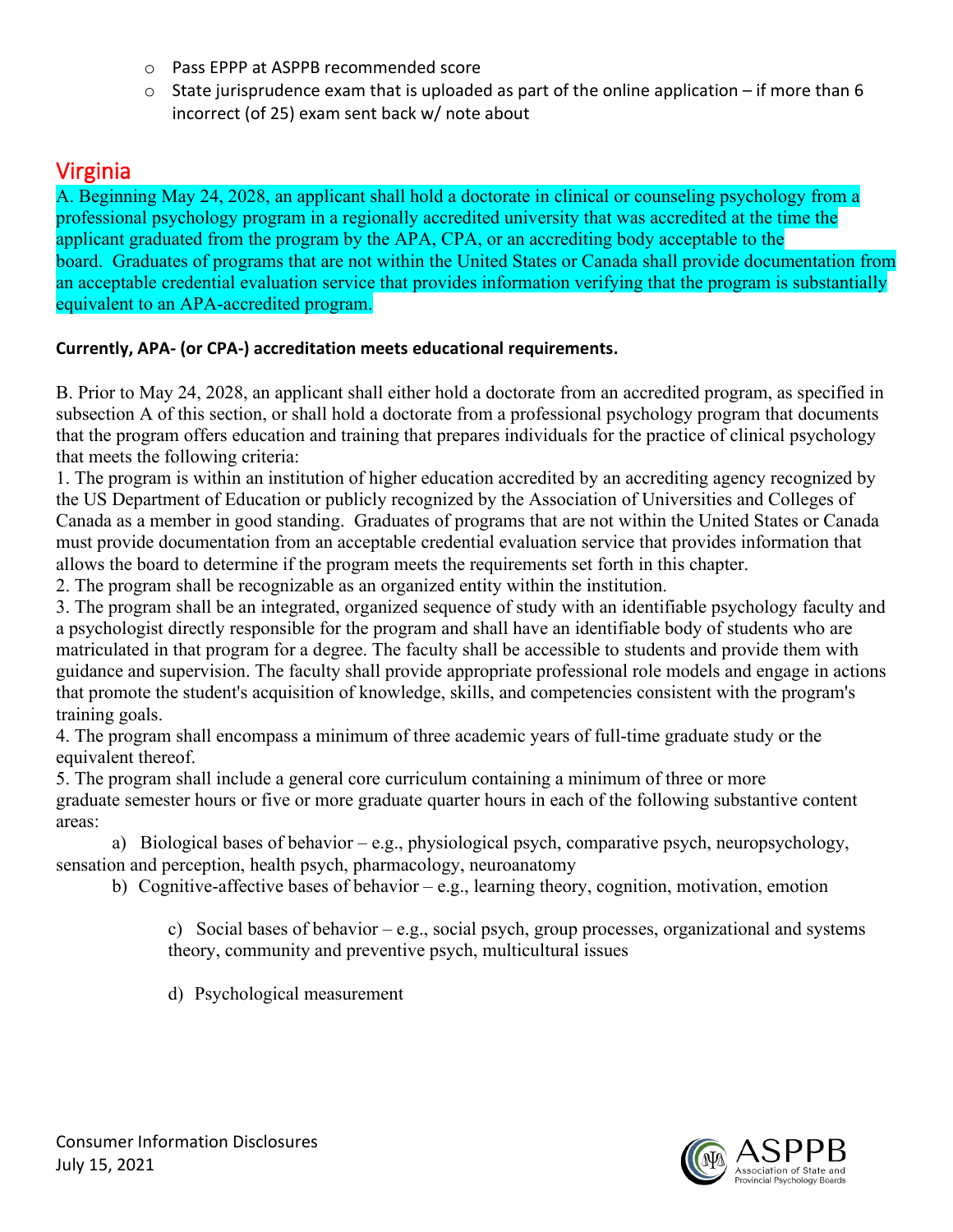#### e) Research methodology

- f) Techniques of data analysis
- g) Professional standards and ethics

6) Program includes minimum of 3 or more graduate semester/5 quarter hours in each of following clinical content areas:

a) Individual differences in behavior – e.g., personality theory, cultural difference and diversity

b) Human development – e.g., child, adolescent, geriatric psych

- c) Dysfunctional behavior, abnormal behavior or psychopathology
- d) Theories and methods of intellectual assessment and dx
- e) Theories and methods of personality assessment and dx incl. practical application
- f) Effective interventions and evaluating efficacy of interventions

C. Applicants shall submit documentation of having successfully completed practicum experiences involving assessment diagnosis and psychological interventions. The practicum experience shall include a minimum of nine graduate semester hours or 15 or more graduate quarter hours or equivalent in appropriate settings to ensure a wide range of supervised training and educational experience.

D. An applicant shall graduate from an educational program in clinical psychology that includes an appropriate emphasis on experience in the diagnosis and treatment of persons with moderate to severe mental disorders.

E. Candidates for clinical psychologist licensure shall have successfully completed an internship in a program that is either accredited by APA or CPA, or is a member of APPOC, or the Association of State and Provincial Psychology Boards/National Register of Health Service Psychologists, or one that meets equivalent standards. IF the internship was obtained in an educational program outside of the United States or Canada, a credentialing service approved by the board shall verify equivalency to an internship in an APA-accredited program.

F. An applicant for a clinical license may fulfill the residency requirement of 1,500 hours, or some part thereof, as required for licensure in 18VAC125-20-65, in the doctoral practicum supervised experience, which occurs prior to the internship, and that meets the following standards:

1. The supervised professional experience shall be part of an organized sequence of training with the applicant's doctoral program, that meets the criteria specified in this section.

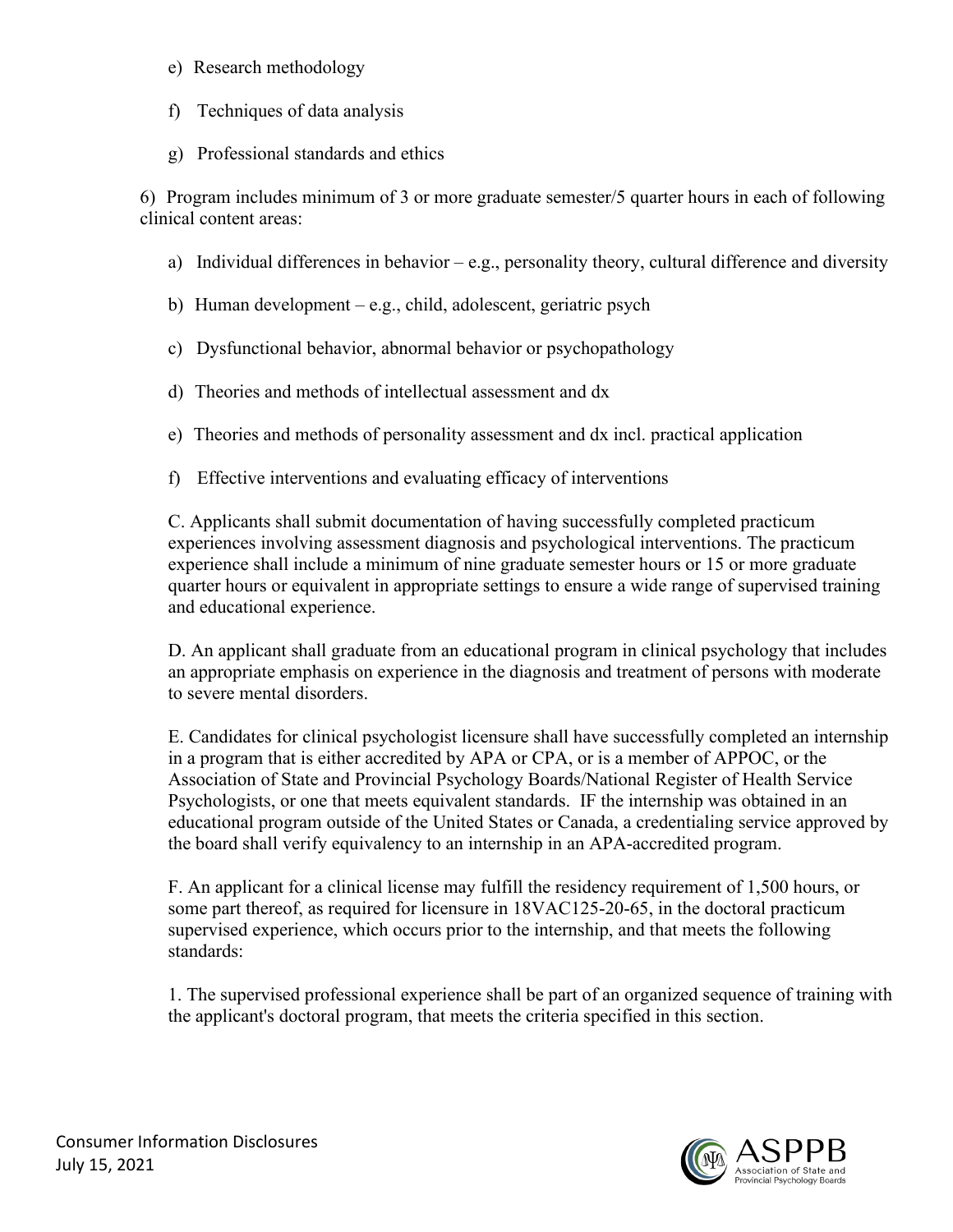2. The supervised experience shall include face-to-face direct client services, service-related activities, and supporting activities.

a. "Face-to-face direct client services" means treatment or intervention, assessment, and interviewing of clients.

b. "Service-related activities" means scoring, reporting or treatment note writing, and consultation related to face-to-face direct services.

c. "Supporting activities" means time spent under supervision of face-to-face direct services and service-related activities provided onsite or in the trainee's academic department, as well as didactic experiences, such as laboratories or seminars, directly related to such services or activities.

3. In order for pre-doctoral practicum hours to fulfill all or part of the residency requirement, the following shall apply:

a. Not less than one-quarter of the hours shall be spent in providing face-to-face direct client services;

b. Not less than one-half of the hours shall be in a combination of face-to-face direct service hours and hours spent in service-related activities.

c. The remainder of the hours may be spent in a combination of face-to-face services, servicerelated activities, and supporting activities.

4. A minimum of one hour of individual face-to-face supervision shall be provided for every eight hours of supervised professional experience spent in direct client contact and servicerelated activities.

5. Two hours of group supervision with up to five practicum students may be substituted for one hour of individual supervision. In no case shall the hours of individual supervision be less onehalf of the total hours of supervision.

6. The hours of pre-doctoral supervised experience reported by an applicant shall be certified by the program's director of clinical training on a form provided by the board.

7. If the supervised experience hours completed in a series of practicum experiences do not total 1,500 hours or if a candidate is deficient in any of the categories of hours, a candidate shall fulfill the remainder of the hours by meeting requirements specified in 18VAC125-20-65.

Must pass all required sections of the EPPP. At this time, that consists of the EPPP (Part 1-Knowledge).

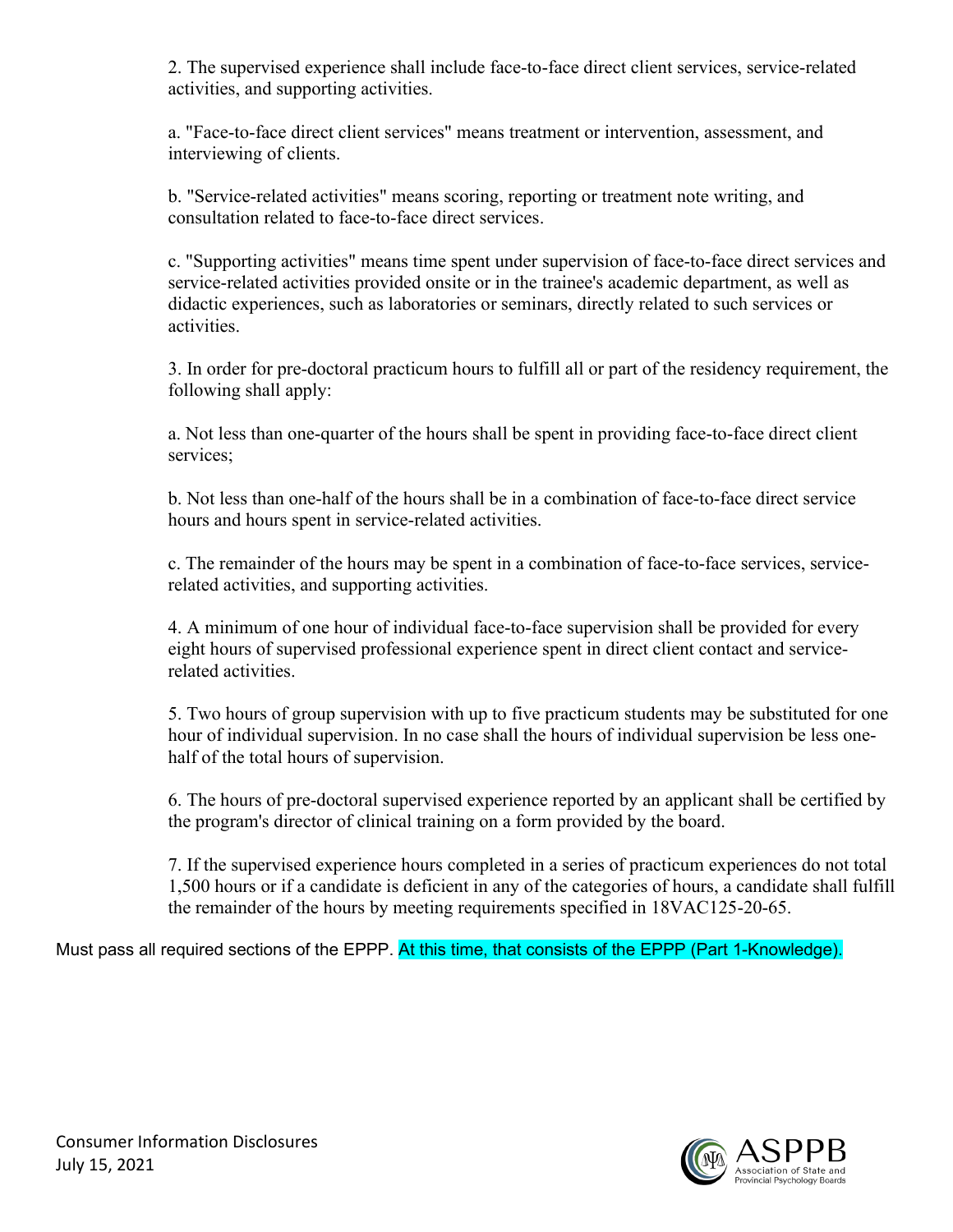### Washington

- Doctoral degree from regionally accredited institution
- **APA-accredited satisfies the educational requirements for licensure**
- If not APA-accredited (applicants will be evaluated individually) and must meet (Board discussing how to make changes that are more in line with APA St*andards of Accreditation*)
	- $\circ$  40 semester/60 quarter hours of graduate courses in curriculum requirements
	- o At least 3 semester/5 quarter credits in
		- a. Biological bases of behavior e.g., physiological psych, comparative psych, neural bases of behavior, sensation and perception, and biological bases of development
		- b. Cognitive-affective bases of behavior e.g., learning, thinking, motivation, emotion, and cognitive development
		- c. Social bases of behavior e.g., social psych, organizational theory, community psych, and social development
		- d. Individual differences e.g., personality theory and psychopathology
		- e. Scientific and professional ethics
		- f. History and systems of psychology
		- g. Statistics and psychometrics
		- h. Research design and methodology
		- i. Techniques of data analysis
		- j. Human development e.g., developmental psych, child development, adult development and aging
		- k. Cultural and individual differences and diversity
		- l. Psychopathology and dysfunctional behaviors
		- m. Theories and methods of assessment and diagnosis minimum of 2 courses
		- n. Effective psychological intervention and evaluation of the efficacy of interventions – minimum of 3 courses
		- o. Psychopharmacology
	- o Residency requirement for non-APA program
		- 1. 1 continuous year of full-time residency (brick and mortar) at the degreegranting institution **or** minimum of 750 hours of student-faculty contact involving face-to-face, individual or group educational meetings
		- 2. Educational meetings which must include both faculty-student and student-student interaction; be conducted by psych faculty of the institution at least 75% of time; be fully documented by the institution; and relate substantially (academic credit) to the program components specified
		- o Dissertation
		- $\circ$  Coordinated practicum experiences (must be part of doctoral degree)
			- 1. At least 2 semester/3 quarters and
			- 2. At least 300 hours of direct experience, 100 of which must be in supervision. Maximum of 300 practicum hours qualify towards licensure

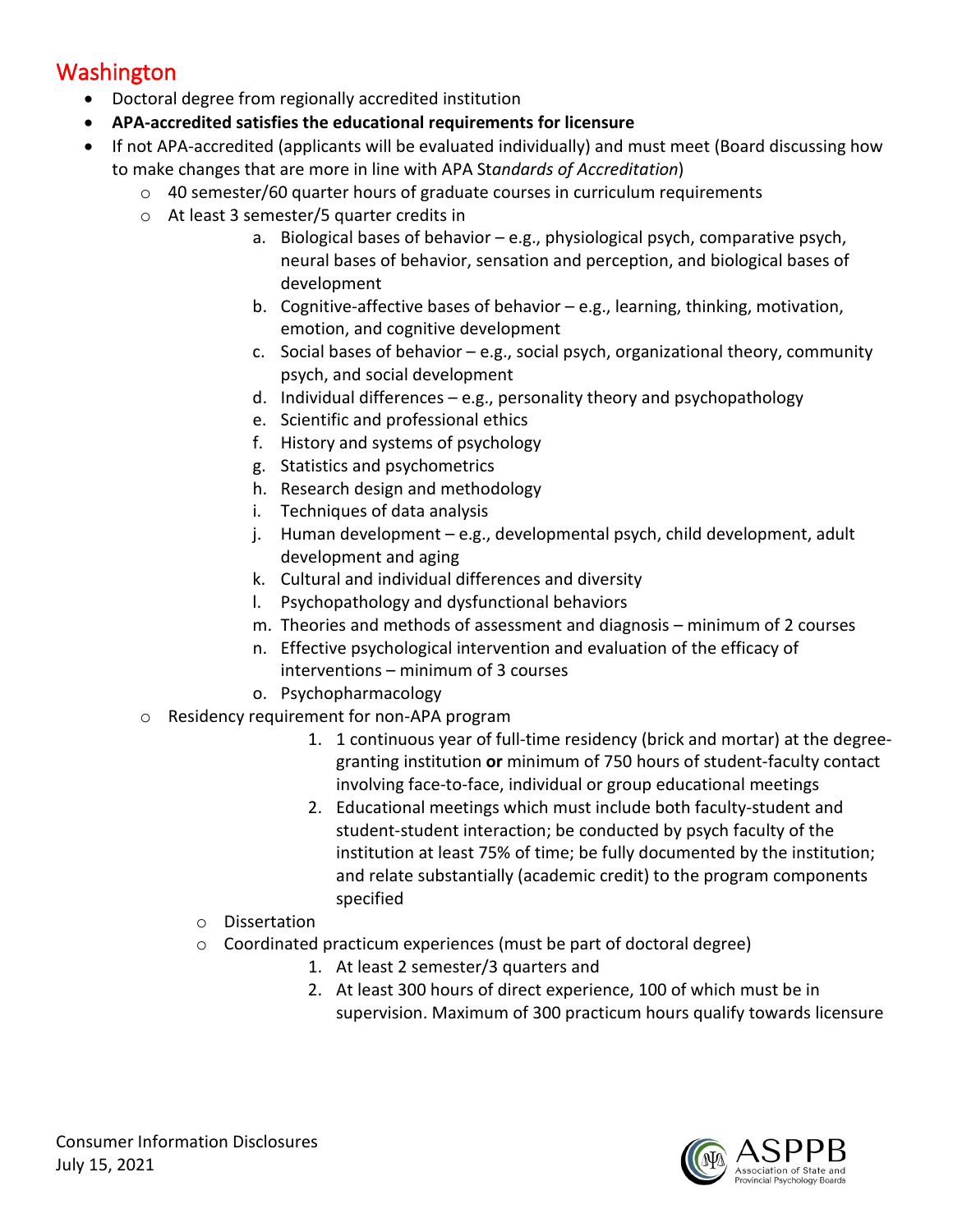- 3. Supervision must include discussion of services provided by student; selection of service plan for and review of each case or work unit of student; discussion of and instruction in theoretical concepts underlying the work; discussion of the management of professional practice and other admin or business issues; evaluation of the supervisory process by the student and the supervisor; discussion of coordination of services among the professionals involved in particular cases or work units; discussion of relevant state laws and rules; discussion of ethical principles applicable to the work; review of standards for providers of psychological services; discussion of reading materials relevant to cases, ethical issues, and supervisory process
- o Coordinated internship experience (must be part of doctoral degree)
	- 1. At least 1500 hours of SPE
	- 2. Organization written statement or goals describing internship, stating clear expectations and quality of student work; licensed psychologist clearly designated as responsible for the integrity and quality of program; interns must use titles indicating their training status
	- 3. Content designed to provide a planned sequence of training experiences focusing on breadth and quality of training w/ supervision and training related to ethics ongoing; at least 25% of experience must be in direct client contact providing assessment and intervention services; for every 40 hours, intern must receive at least 2 hours of formal, face-toface individual supervision, at least 2 hours of other learning activities such as case conferences, seminars on applied issues, conducting cotherapy w/ a staff person, and group supervision
	- 4. Supervision must have 2 or more psychologists available as supervisors, at least one of whom is a licensed psychologist; at least 75% of supervision must be by licensed psychologist w/ 2 years postdoc experience; up to 25% of supervision may be completed by psychiatrist w/ 3 years beyond residency, a licensed MH counselor(s) w/ 5 years post license experience, a licensed MFT(s) w/ at least 5 years post-licensure; a licensed social worker(s) w/ at least 5 years post licensure, or a doctoral level psychologist(s) w/ 3 years post-doctoral experience who is exempt from licensure (if supervision occurs in an exempt setting)
- 3300 hours SPE may include pre-internship and/or post-doc experience(s) that may be up to 1500 hours
- Internship that is APA accredited or APPIC member **or** as described above
- If 3300 hours of SPE haven't been completed at end of doctoral degree, then up to 1500 hours of postdoc experience may be used to satisfy requirements (practicum, pre-internship, internship, postdoc are only approved types of SPE)
- State jurisprudence exam multiple-choice, open-book must score 90%
- EPPP at ASPPB recommended passing score

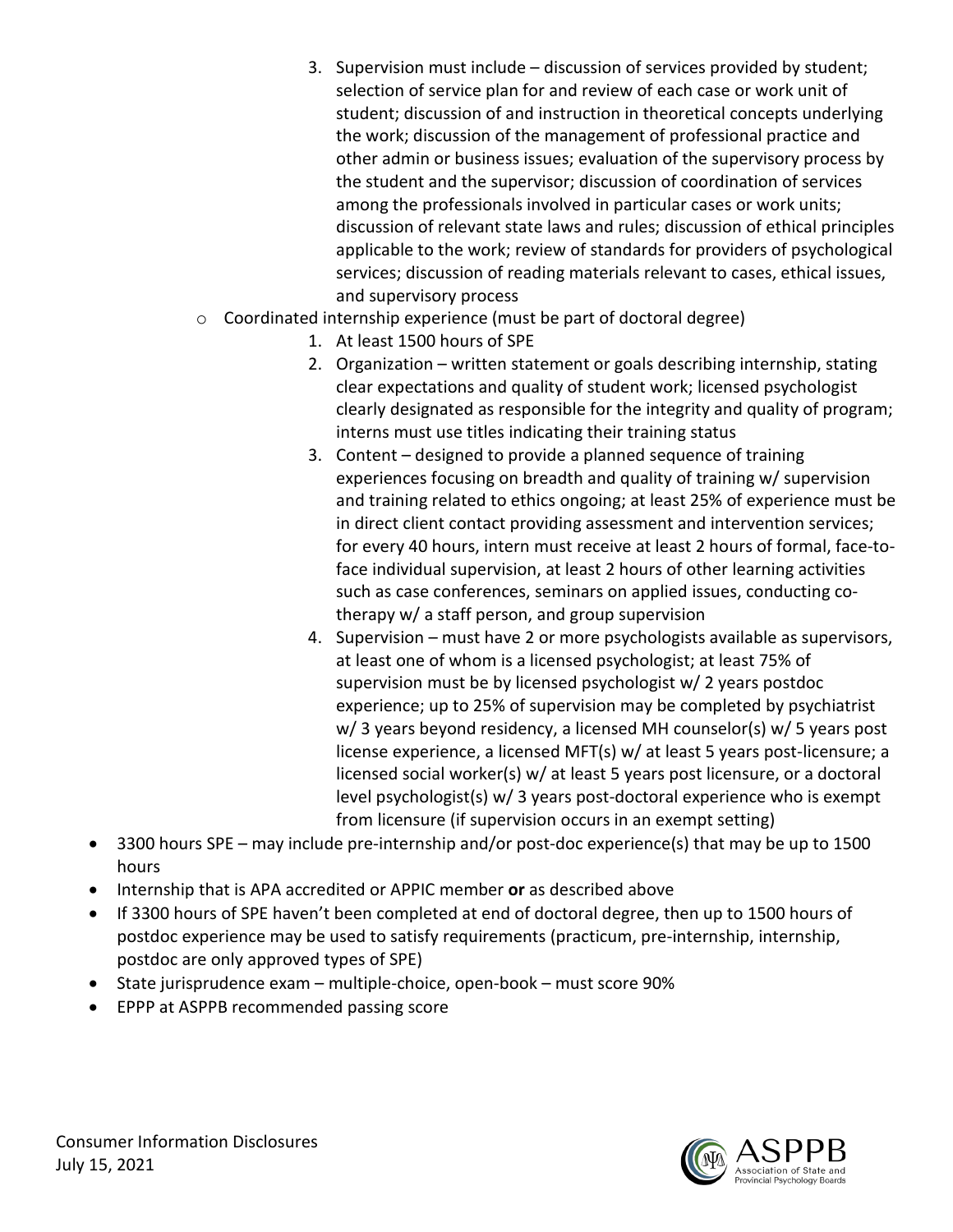## West Virginia

- PhD, PsyD or EdD in a "clinical form of psychology" counseling or clinical
- Degree granted by a regionally accredited institution
- Degree must be completed in dept. of psych, dept. of educational psych, dept. of education and psychology, or in university dept. w/ official designation containing the words "psychology" or "psychological"
- Supervision required:
	- o 2 years of supervised experience without a doctoral internship
	- $\circ$  If doctoral internship is less than 1800 hours, then must have 1 year of SPE
	- o w/ predoctoral internship of 1800 hours or more, candidate is eligible to take EPPP and when EPPP is passed, eligible to take the oral exam. No additional supervision is needed unless the candidate plans to work in WV prior to a successful oral
- Pass EPPP at ASPPB pass rate (within 2 years of SPE)
- Oral exam (in clinical practice)– can be taken after pass EPPP and/or completion of all supervision requirements

\*West Virginia also licenses master's-level psychologists. For information about master's-level licenses, visit <https://psychbd.wv.gov/license-info/Pages/default.aspx>

#### **Wisconsin**

- Doctorate in psych from regionally accredited institution **or** area determined by Board to be equivalent to psychology
	- 1) Curriculum contains all of the following:
		- a) Scientific psychology, including all of the following
			- o Biological aspects of behavior
			- o Cognitive and affective aspects of behavior
			- o Social aspects of behavior
			- o History and systems of behavior
			- o Psychological measurement
			- o Research methodology
			- o Techniques of data analysis
		- b) Scientific, methodological and theoretical foundations of practice in the substantive area of professional psych in which the program has its training emphasis, including all of the following
			- o Individual differences in behavior
			- o Human development
			- o Dysfunctional behavior or psychopathology
			- o Professional standards and ethics
		- c) Diagnosing or defining problems through psych assessment and measurement and formulating and implementing intervention strategies, including all of the following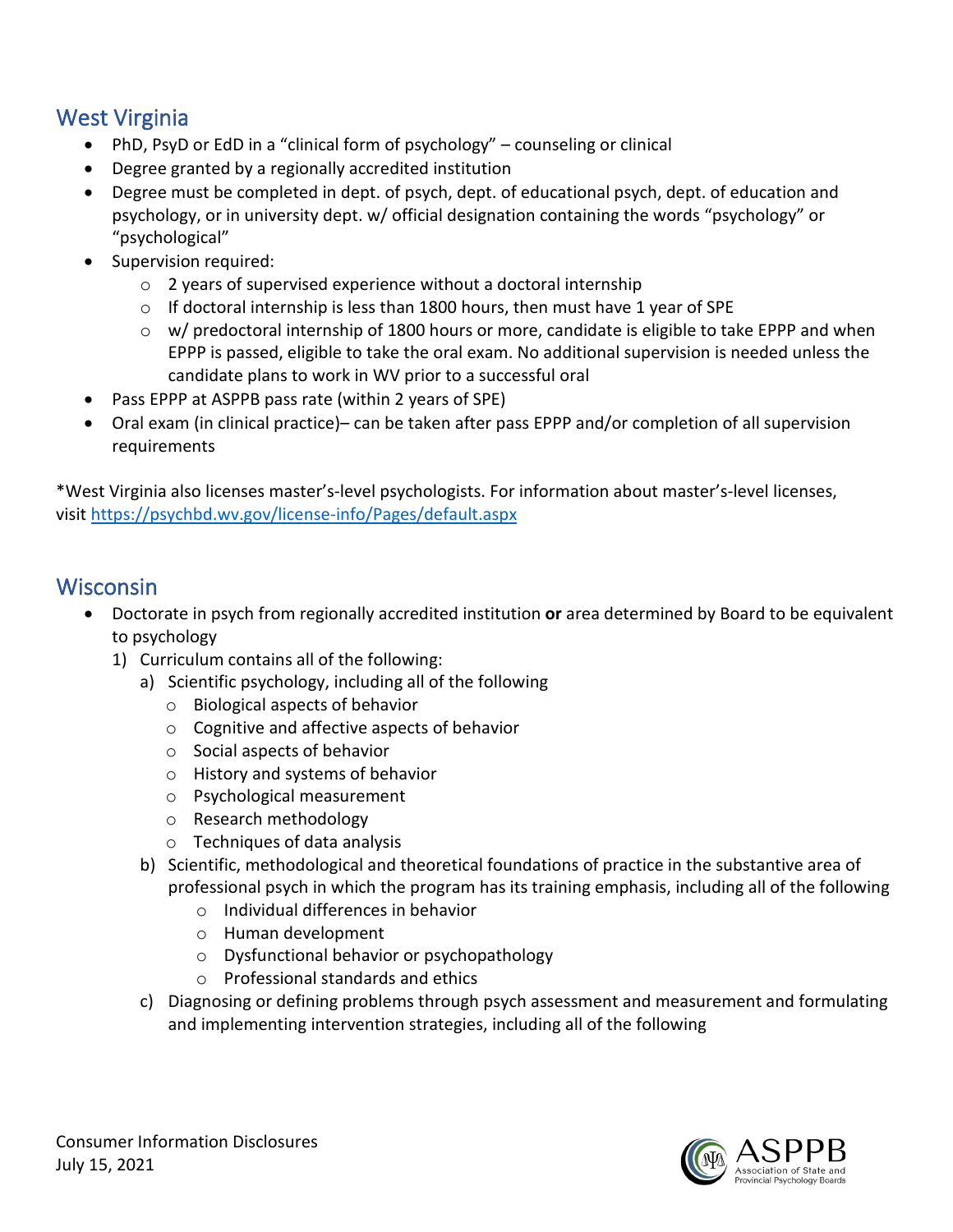- o Theories and methods of assessment and diagnosis
- o Effective intervention
- o Consultation and supervision
- o Evaluating eh efficacy of interventions
- d) Issues of cultural diversity and individual differences
- e) Skills essential for lifelong learning, scholarly inquiry and professional problem-solving as psychologists in context of evolving body of scientific and professional knowledge
- 2) Degree includes any of the following: practicum, internship, field or laboratory training. This must be supervised by person w/ doctoral degree in psychology
- One year of postdoc SPE (2000 hours) as outlined in rules
- Pass EPPP at ASPPB recommended passing score
- Pass state jurisprudence exam

# Wyoming

- Doctoral degree from regionally accredited institution
- If APA accredited, meets educational requirements
- If not APA-accredited:
	- o Minimum of 3 academic years full-time graduate study or equivalent, including 40 semester/60 quarter hours of grad courses that must be clearly identified by title and course content as being part of integrated psychology program and include 3 semester/5 quarter hours in each of the following:
		- 1. History and systems of psych
		- 2. Research design and methodology
		- 3. Statistics and psychometrics
		- 4. Biological bases of behavior (e.g., physiological psych, comparative psych, neural bases of behavior, sensation and perception, biological bases of development)
		- 5. Cognitive-affective bases of behavior (e.g., learning, thinking, motivation, emotion, cognitive development)
		- 6. Individual differences (e.g., personality theory, developmental psych, incl. child development, adult development and aging)
		- 7. Social bases of behavior (e.g., social psych, organizational theory, community psych, social development)
		- 8. Professional standards and ethics
		- 9. Cultural and individual diversity
		- 10. Psychopathology or dysfunctional behaviors
		- 11. Theories and methods of assessment and diagnosis
		- 12. Effective psychological intervention and evaluation of the efficacy of interventions
		- 13. Consultation and supervision
	- $\circ$  One year continuous academic years of full-time residency or minimum of 1500 hours of student-faculty contact involving face-to-face individual or group educational meetings that: